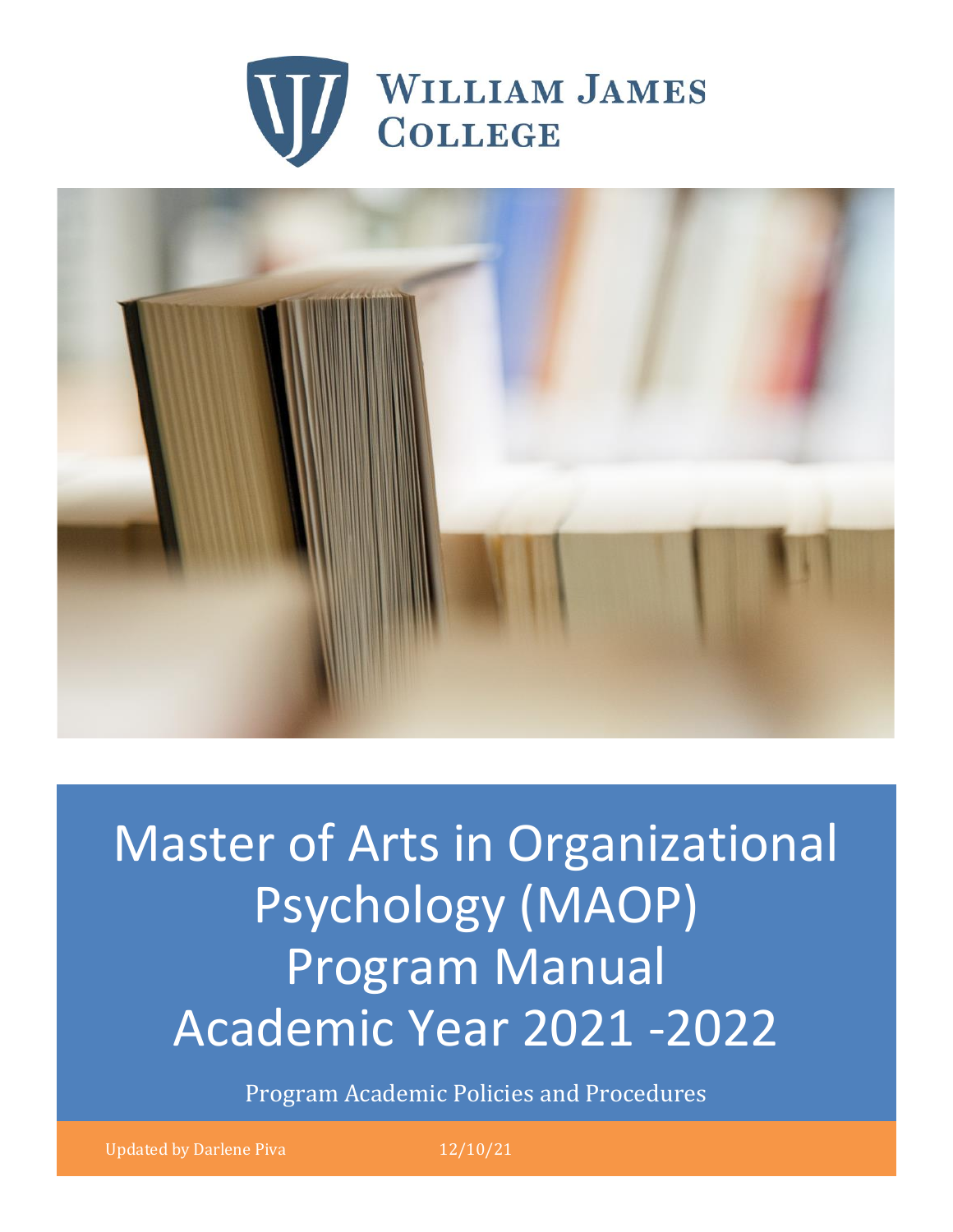#### **Message from the Chair, Organizational and Leadership Psychology Department**

Welcome to the Masters in Organizational Psychology (MAOP) program, founded in 2008. The MAOP program is a vital part of the Organizational and Leadership Psychology Department (OLP) at William James College. Members of the MAOP community are part of a remarkable, valuesbased community guided by the departmental mission and vision as follows.

The *mission* of the OLP department is to have practitioner scholar faculty train the next generation of organizational development interventionists and talent management professionals who are skilled in working across a diverse array of global clients to make organizations not only more effective, but healthier places to be.

The *vision* of the OLP department is to make the opportunity of graduate education (masters and doctorate) accessible to a global and diverse community by utilizing the greatest advances in pedagogy and online teaching technology.

The MAOP program is built on Organization Development (OD) values and competencies, as described in this manual. With these competencies, graduates are prepared to be leaders of positive organizational change, effective interventionists at the individual, team, and systems level, and highly skilled and strategic talent management professionals.

The program has an applied focus, which balances theory and practice. A comment we commonly hear from our students working in the field is, "I learned X concept in class last night and was able to apply it today at work." We strive to teach theory-based, organization-relevant material so that so that our graduates benefit from a full tool kit, including mental models and ways of thinking and being that allow them to apply their learning to a diverse set of organizational circumstances.

Another benefit of this unique community is the network of colleagues one gains in the program. In our community, we value relationships and seek to actively support and learn from one another and other alumni while in the program and beyond. Through our Alumni Alliance, you will be able to stay connected to the program, our community, and so many opportunities to expand your professional development beyond graduation.

The faculty and I are delighted you have joined the MAOP program and the OLP and William James College community. I hope you enjoy this unique and rewarding challenge.

Suzanne Devlin, Ph.D. Chair, Organizational and Leadership Psychology Department Director, Leadership Psychology PsyD Program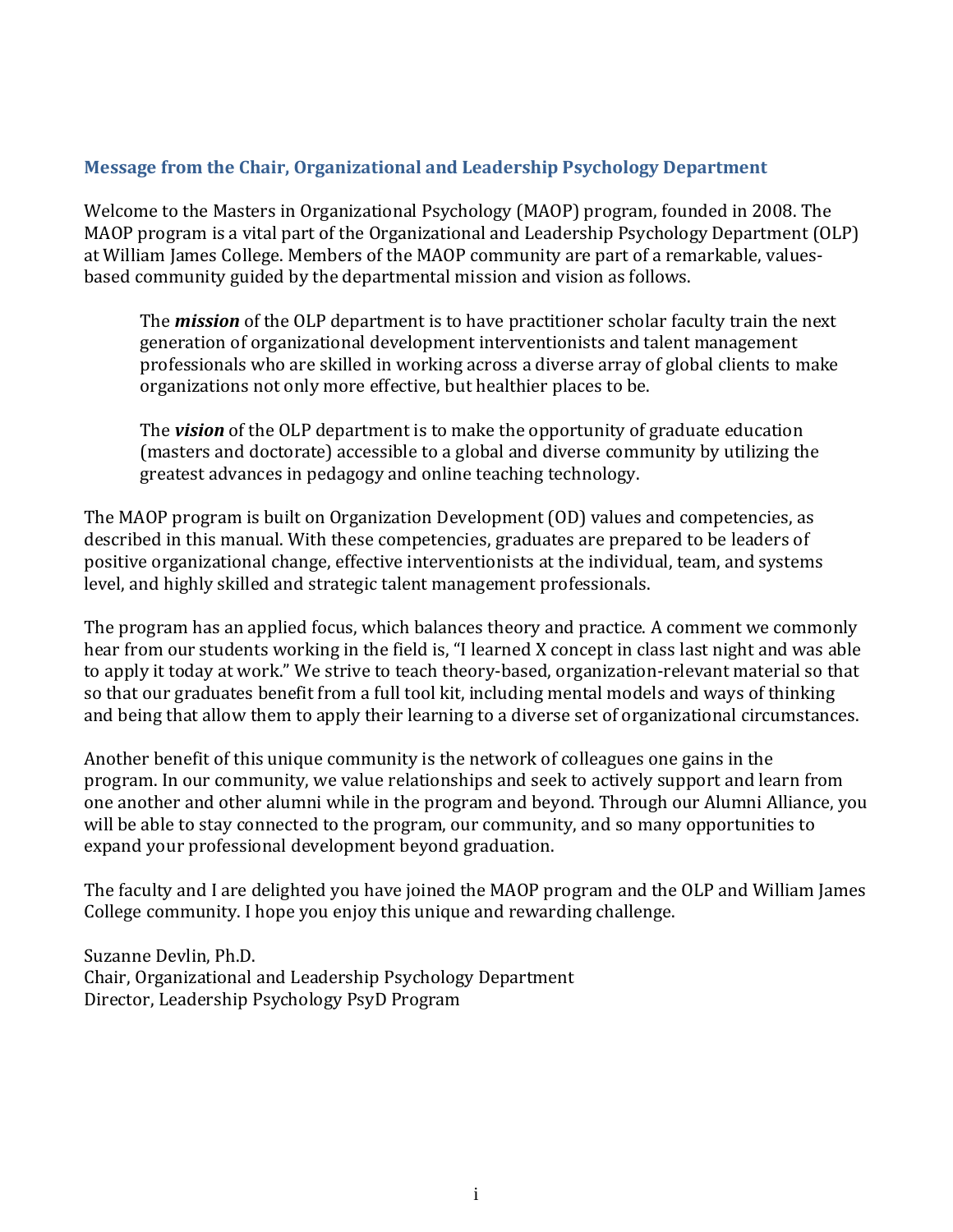#### **Message from the MAOP Director**

Graduate study in the William James College OLP department is grounded in an integrative philosophy of building competency through education in validated theory and scientific research, effective instructional design and delivery, along with ongoing application of classroom instruction through well-supervised field experiences. Underlying this approach is a sustained focus on the development of the professional self, an orientation toward service to the well-being of people and organizations, and respect for colleagues and clients. Our curricula and faculty provide future professional practitioners with the strongest possible foundation for a career in applied organizational psychology.

Additionally, as a community of practitioners, we are all responsible for holding each other and ourselves to high standards of professional and ethical conduct in fostering work environments supporting high performance through meaning, purpose, and compassion for all organizational members. We hope that your time at William James College in our program will be an opportunity to discover your strengths and the talents you will bring to this field.

We are proud to offer exceptional training in an environment designed for optimal learning and growth that will reward students throughout life.

Darlene M. Piva, MAOP, Psy.D. Director, MAOP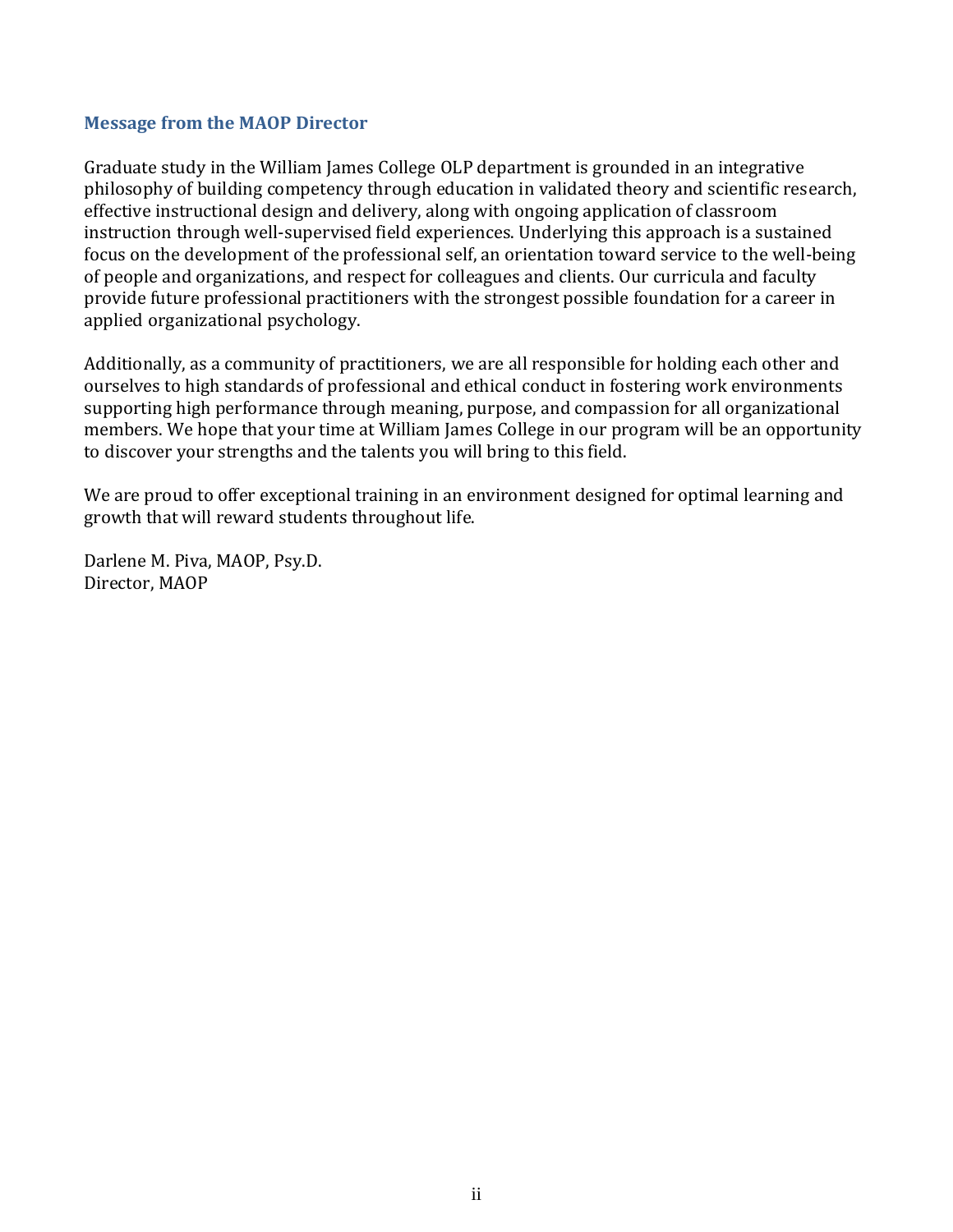**WILLIAM JAMES COLLEGE reserves the right to make any changes to its academic requirements, admission requirements, schedule, and other policies that it considers necessary. The School reserves the right to withdraw, modify, or add to the courses it offers at any time.**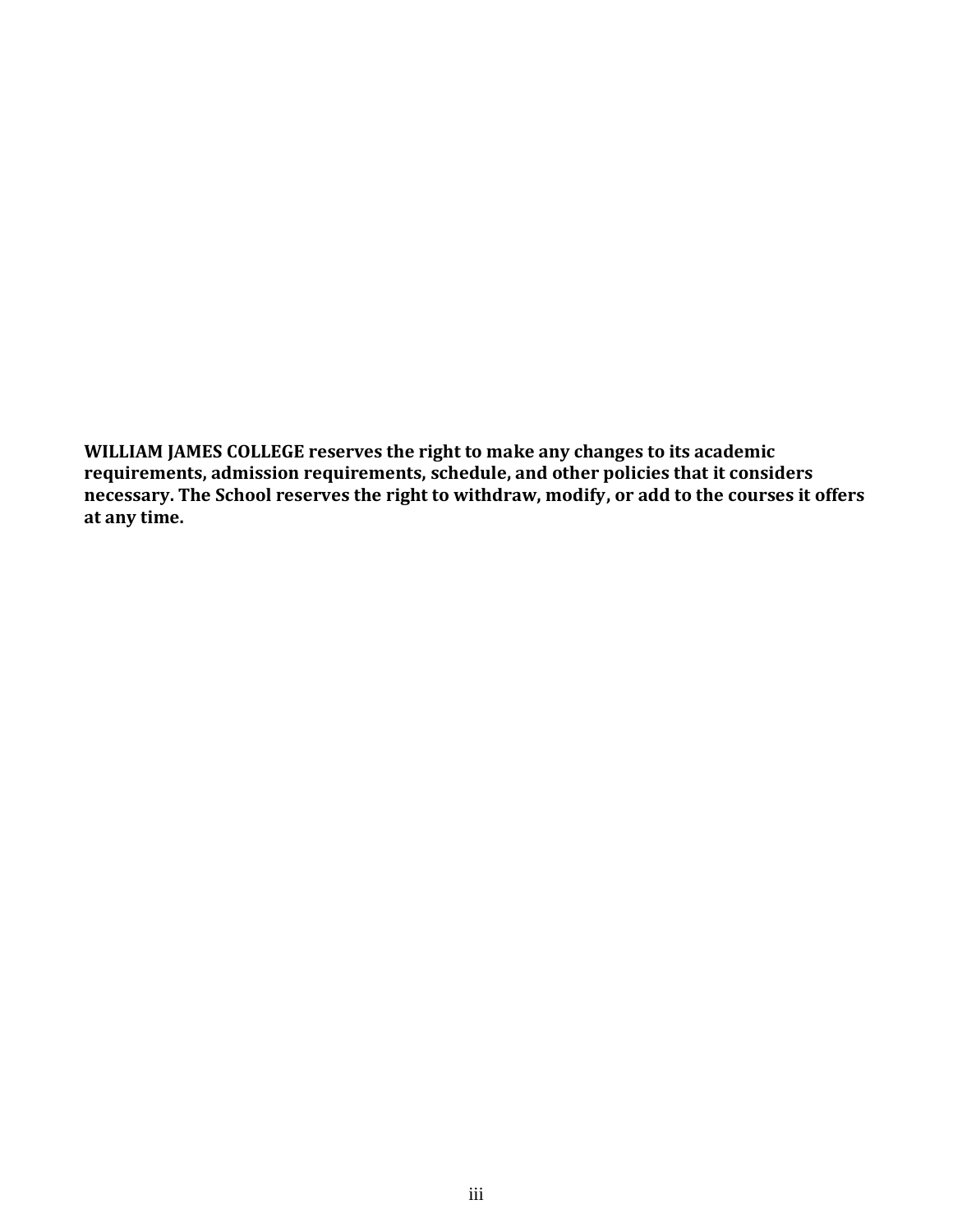### **Preface**

This *Master of Arts* in *Organizational Psychology (MAOP) Manual* is in effect for the academic year 2021-2022. It augments material in the William James College Student Handbook and provides MAOP specific information.

All William James College policies and procedures are subject to change in response to the evolving needs or demands of the institution and its programs. In the event of such changes, appropriate notifications will be made.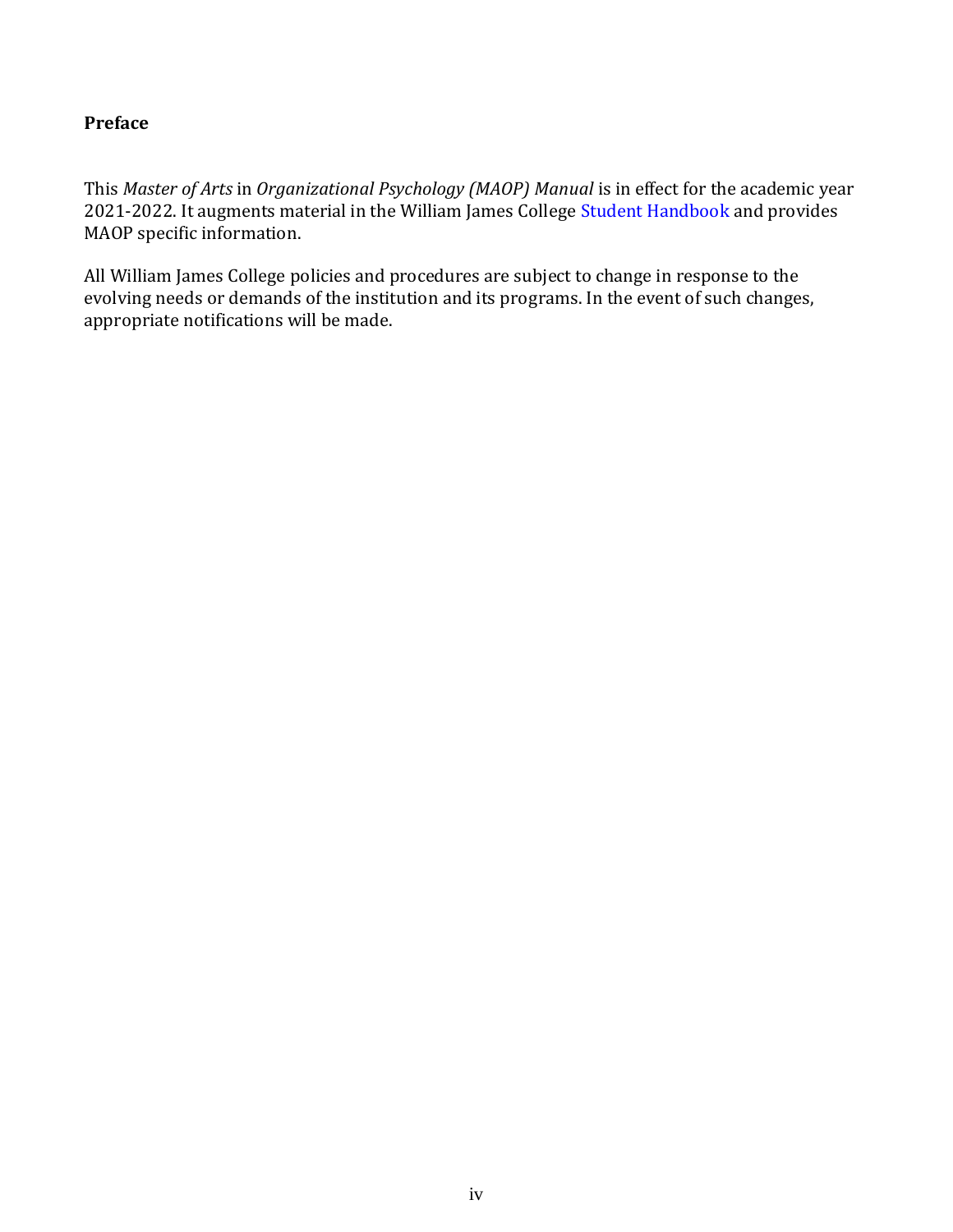# **Table of Contents**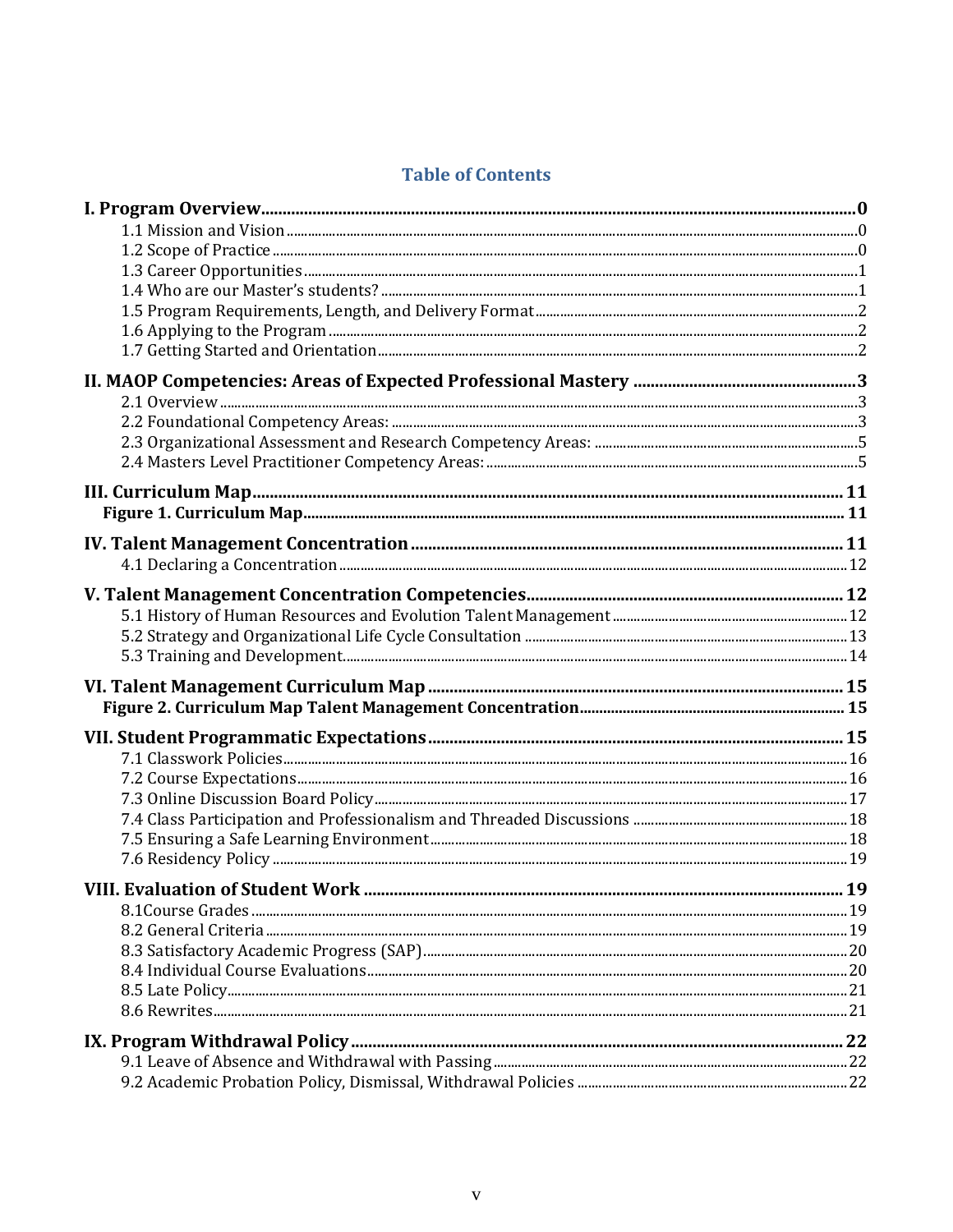| 14.6 Switching Status (Blended to Online, Full-Time to Part Time, and Vice Versa)33 |  |
|-------------------------------------------------------------------------------------|--|
|                                                                                     |  |
|                                                                                     |  |
|                                                                                     |  |
|                                                                                     |  |
|                                                                                     |  |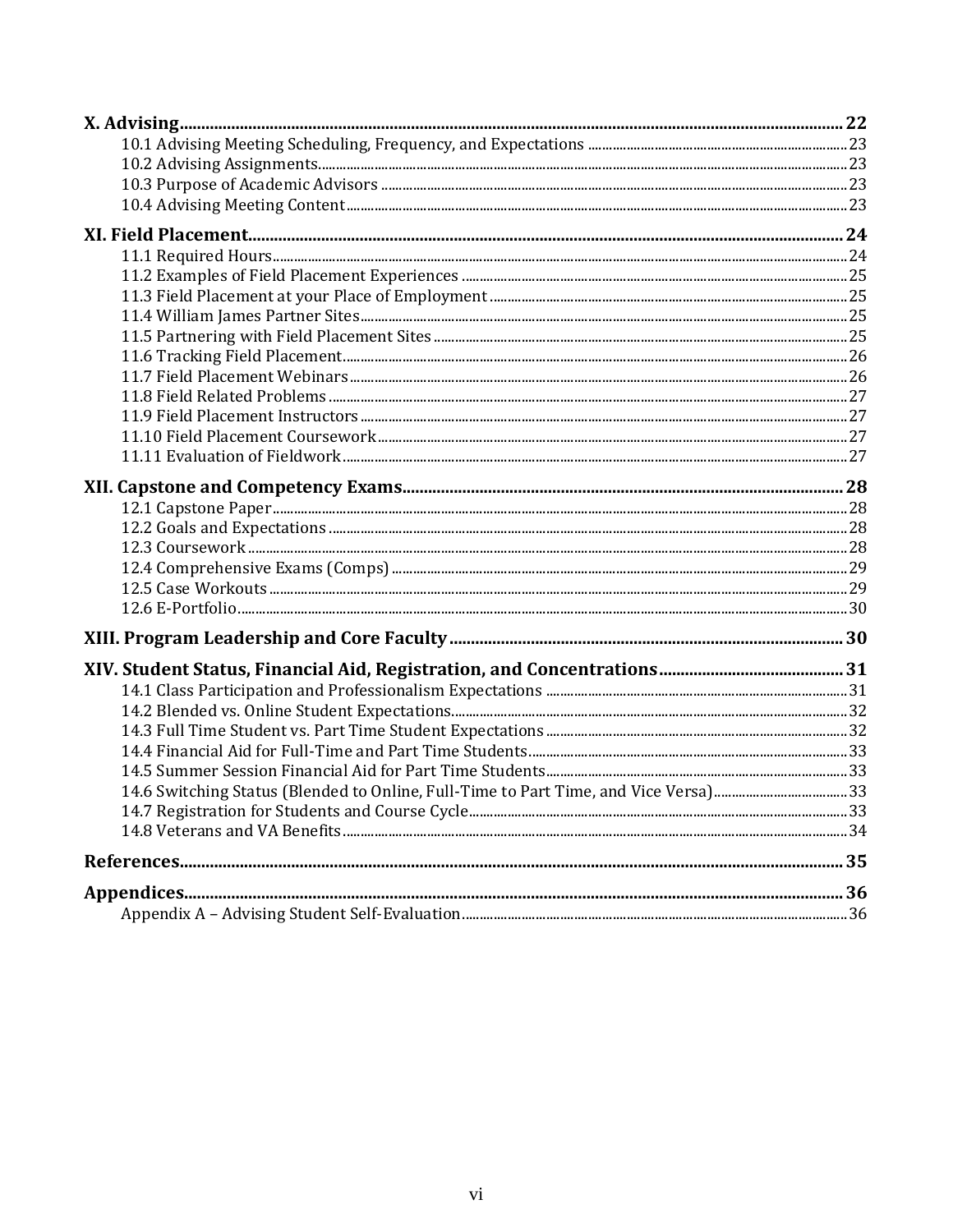#### <span id="page-7-0"></span>**I. Program Overview**

MAOP is an accelerated, highly interactive, competency based, and outcome-oriented program where students attain their 30 credit master's degree in 11 months for full time and two years for part time attendance. It provides a sound theoretical foundation integrated with strong emphasis on practical application. With in-depth skill-building and problem-based learning experiences, graduates are equipped to effectively develop and steward organizational systems, teams, and individuals in the context of uncertainty and change.

Cohort groups create an experiential peer-learning environment that fosters personal and professional growth. The program is designed to offer students best practices in their interest area by combining academic knowledge and professional experience. This highly experiential model of education trains skilled practitioners who can assist organizations to work more efficiently and productively. This program will further serve to prepare masters level practitioners to contribute meaningfully on intersections between organizations and psychology.

The program is built on multidisciplinary concepts drawn from the psychology of human behavior, organizational development, sociology, and education. An experienced practitioner faculty combines academic scholarship with years of experience in the field to create a profound educational experience. Students engage deeply in learning how to address organizational challenges through assessment, diagnostic models, interventions, and evaluations. With emphasis on the human side of organizations, the curriculum also includes psychological theories of individual, group, and systems level behavior using real world case studies and applied projects to ensure learning is grounded in evidence-based standards of practice preparing students to address 21st century challenges.

#### <span id="page-7-1"></span>**1.1 Mission and Vision**

The *mission* for MAOP and our Organizational and Leadership Psychology Department (OLP) is to have practitioner scholar faculty train the next generation of organizational development interventionists and talent management professionals who are skilled in working across a diverse array of global clients to make organizations not only more effective, but healthier places to be.

The *vision* of the OLP department is to make the opportunity of graduate education (masters and doctorate) accessible to a global and diverse community by utilizing the greatest advances in pedagogy and online teaching technology.

#### <span id="page-7-2"></span>**1.2 Scope of Practice**

Organizations must be staffed with leaders and individual contributors who have a new set of skills. Students will graduate equipped to:

- Provide effective leadership for desired change
- Understand systemic and strategic dynamics affecting the organization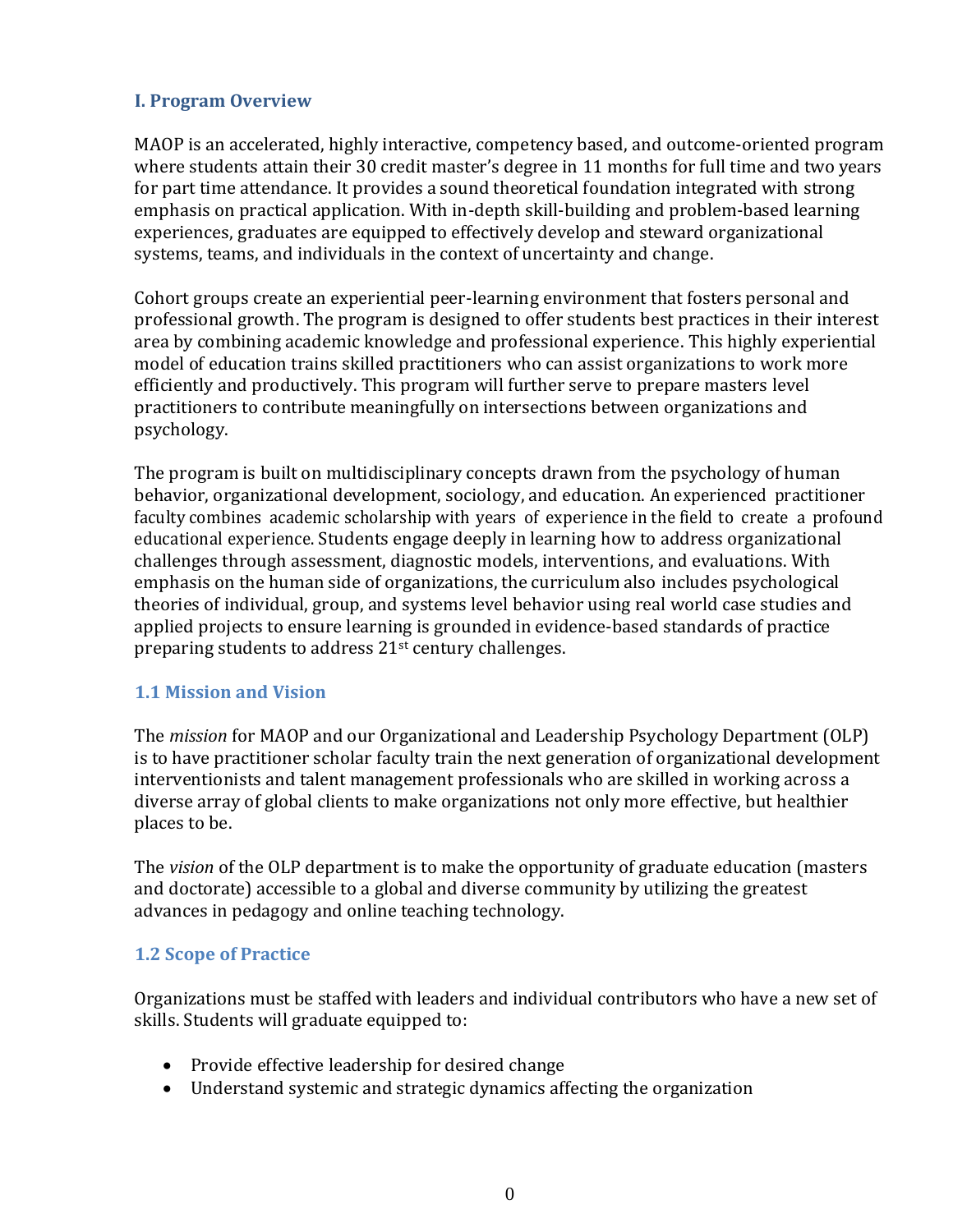- Be knowledgeable in cutting-edge methods of leading change
- Be aware of and sensitive to the needs and perspectives of diverse and multicultural global stakeholders
- Be self-aware and able to utilize insights into "self" to sensitively and skillfully interact with multicultural competence
- Act with awareness of the social, cultural, and ethical dimensions of their work as organizational development practitioners and change agents to make change for the better
- Make positive change happen for the greater social good in a wide array of roles, communities, industries, and geographies

## <span id="page-8-0"></span>**1.3 Career Opportunities**

Organizational psychologists work within organizations and as external practitioners in any number of roles and titles including Organizational Effectiveness Specialist (manager, director, etc.) Talent Manager, Organizational Development Practitioner, Learning and Development Manager, Culture Change Leader, Talent Acquisition Specialist, Leadership Development Specialist, Executive Coach, Human Resources Business Partner, Training and Development Specialist, Facilitator, Team Development Specialist, among others. They apply psychological principles of human behavior to intervene in human systems to improve productivity and the quality of work life. Many serve as human resources/talent management professionals who help organizations with staffing, training, employee development, and employee morale and retention. Others work as systems consultants in the areas of leadership development, team-building, strategic planning, quality management, and facilitating organizational change.

#### <span id="page-8-1"></span>**1.4 Who are our Master's students?**

This program is for individuals looking to build their organizational psychology and development skillset and professional potential. Our students range from new graduates to more senior career changers with an average of 5-7 years of work experience. The program is designed to accommodate working professionals who work in varying contexts from all over the world. Ninety percent of our students work full time, and many are also raising families while they go through the program. We have students from all corners of the globe who participate virtually. MAOP is geared toward working professionals looking to build and/or enhance careers in:

- Organizational Development
- Leadership Training and Development
- Human Resources
- Talent Management
- Executive Coaching
- Change Management
- Management Consulting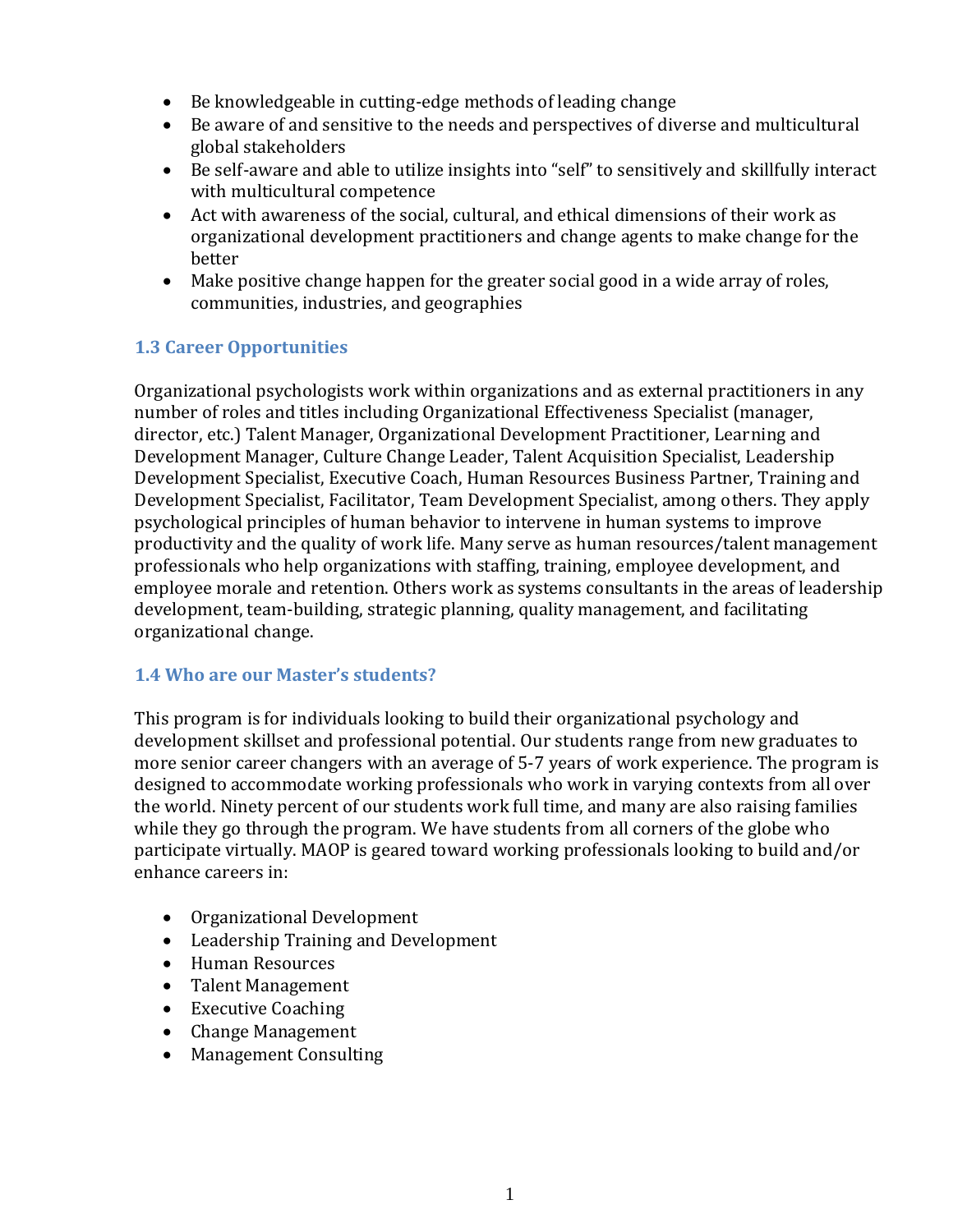#### <span id="page-9-0"></span>**1.5 Program Requirements, Length, and Delivery Format**

The MA in Organizational Psychology is a fast-paced, intensive, 11-month, 30-credit degree program designed for working professionals who desire to expand, deepen, and sharpen their skills in leading and sustaining changes in organizations. The courses are sequential and build upon each other throughout the program. Students are required to take all courses as outlined in the curriculum. Courses are delivered using Canvas, an online learning tool, to present distance learning modules. Blended students attend intensive weekends-in-residences (WIR) for each course that are taught by their course instructors. *\*NOTE: Due to the COVID-19 Pandemic, all residencies will be held remotely for Fall 2021, and reviewed for Spring & Summer 2022 semesters.* These residencies are conducted as executive workshops and are highly experiential, including the use of simulations, role-play, case work outs, and team building activities to give the students hands on learning experiences that are not possible at a distance. Online Only students participate in interactive webinars with peers and faculty to bring aspects of the experiential learning from residencies to the online format. The curriculum also entails the completion of 80 hours of work in the field, comprehensive exams at the end of the program that are inclusive of materials covered in all courses, and a Capstone thesis or project involving academic exploration of a topic in organizational psychology. Parttime attendance, taking every other course and completing the 30 credits over two years, is also an option for our students. A Talent Management concentration is also available.

### <span id="page-9-1"></span>**1.6 Applying to the Program**

MAOP requires the minimum GPA of 3.0 for a B.A. or B.S. from a regionally accredited fouryear college. Applicants are also required to complete our online application including an essay about why they want to attend the program and how they plan to use their degree as well as the submission of three letters of recommendation. All applicants are required to participate in two phone/virtual interviews with faculty members as well as in a group interview and writing test, which can be completed virtually. The GRE is *not* required.

### <span id="page-9-2"></span>**1.7 Transfer of Credits**

Please see transfer of credits policy on the program webpage. [https://www.williamjames.edu/academics/olp/organizational-ma/organizational](https://www.williamjames.edu/academics/olp/organizational-ma/organizational-psychology-transfer-of-credits.cfm)[psychology-transfer-of-credits.cfm](https://www.williamjames.edu/academics/olp/organizational-ma/organizational-psychology-transfer-of-credits.cfm)

#### **1.8 Getting Started and Orientation**

All students must attend orientation at William James College in either August or January depending on the elected start date. Blended students are required and online only students are required to attend via webinar the week prior to the program start. The MAOP program starts on the first day of class in either the Fall or Spring semester of admission according to the published William James College academic calendar. New students must also complete the online learning modules prior to the start of classes and attest to the fact that they read this manual and the WJC student handbook before orientation. Orientation is experiential and sets students up for success in their cohort and in accessing resources from the school.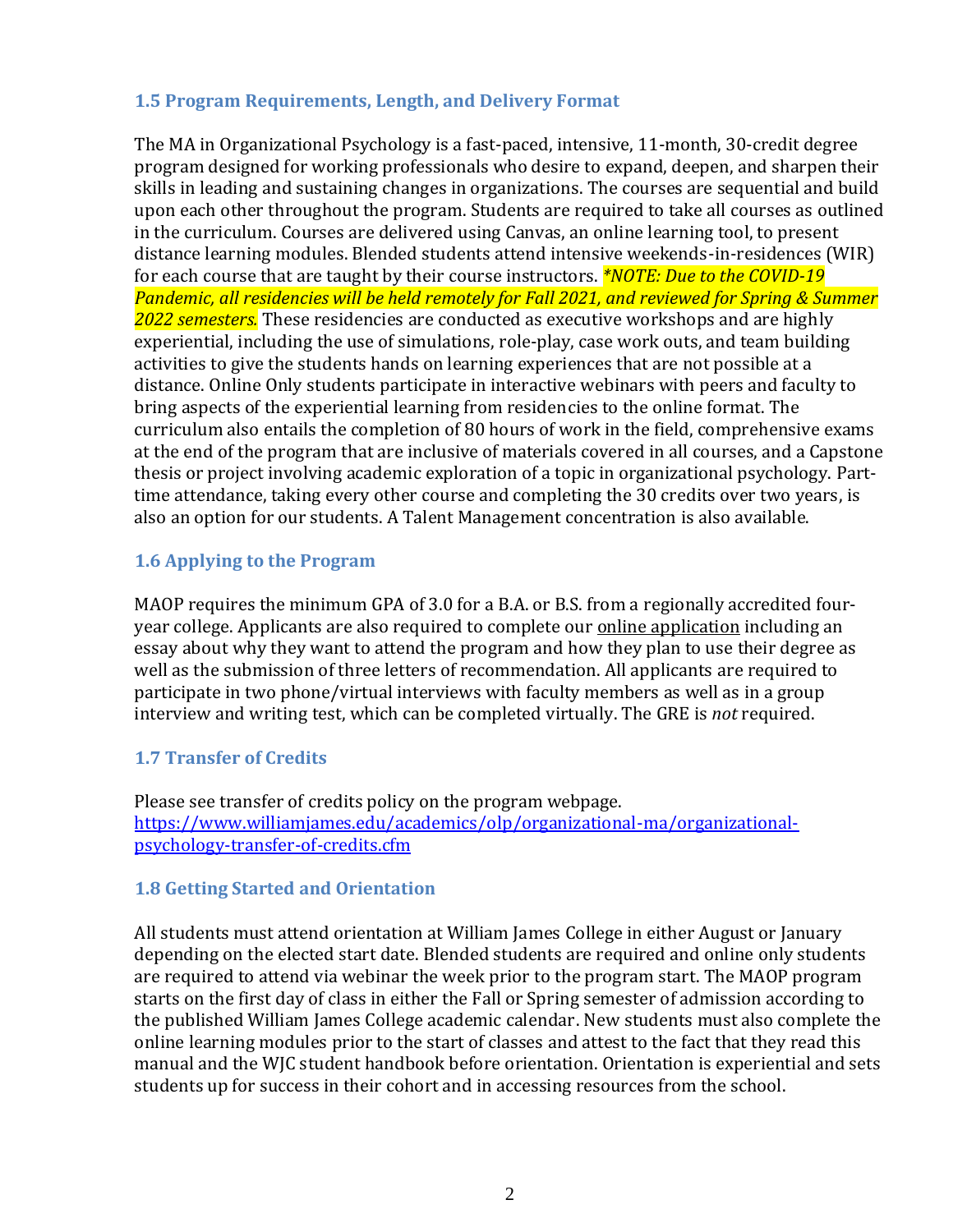#### <span id="page-10-0"></span>**II. MAOP Competencies: Areas of Expected Professional Mastery**

All of the curriculum components in the Masters of Organizational Psychology (MAOP) program are designed to an integrated set of competencies. The program is dedicated to building these competencies in our students.

A *competency* is a "deep and enduring part of a person's personality and can predict behavior in a wide variety of situations" (Spencer & Spencer, 1993, p.9). Competencies are a constellation of related skills, knowledge, personality traits, and experiences around an underlying construct. The MAOP program is designed around sets of competencies to ensure that students graduate with deeply integrated mental models of the skills, abilities, and ethical standards of the field.

The MAOP competencies are closely aligned to the published guidelines of the American Psychological Association (APA) Divisions 13 and 14: Consulting Psychologists and The Society of Industrial and Organizational Psychology (SIOP) respectively. Other sources that informed these competencies include:

- Worley, Rothwell, and Sullivan's (2005) *Practicing Organizational Development,* Second Edition;
- Cummings and Worley's *(2001)* seminal text*, Organizational Development and Change,*
- The Organization Development and Change Division of the Academy of Management (Worley & Varney, 1998),
- The Organizational Development Network

#### <span id="page-10-1"></span>**2.1 Overview**

Nine major competency domains are divided into three clusters: 1) foundational, 2) organizational assessment and research, and 3) advanced practitioner. Each competency includes knowledge (K), attitudes (A), and skills (S) necessary to the student's development.

#### <span id="page-10-2"></span>**2.2 Foundational Competency Areas:**

#### **I. Organizational Psychology**

- a. Theoretical and Empirical Foundations of Organizational Development (K)
- b. Change psychology, models, and applications (K, S)
- c. Underlying psychology of human systems and groups (K, A)

#### *Learning outcomes*:

Students will be able to identify various organizational psychology schools of thought including applying models of organizational development order to assess organizational dynamics and structure. Students will also demonstrate understanding of the psychology of change, and learn and apply change models appropriately to intervene in human systems.

*Courses:* ST500, ST501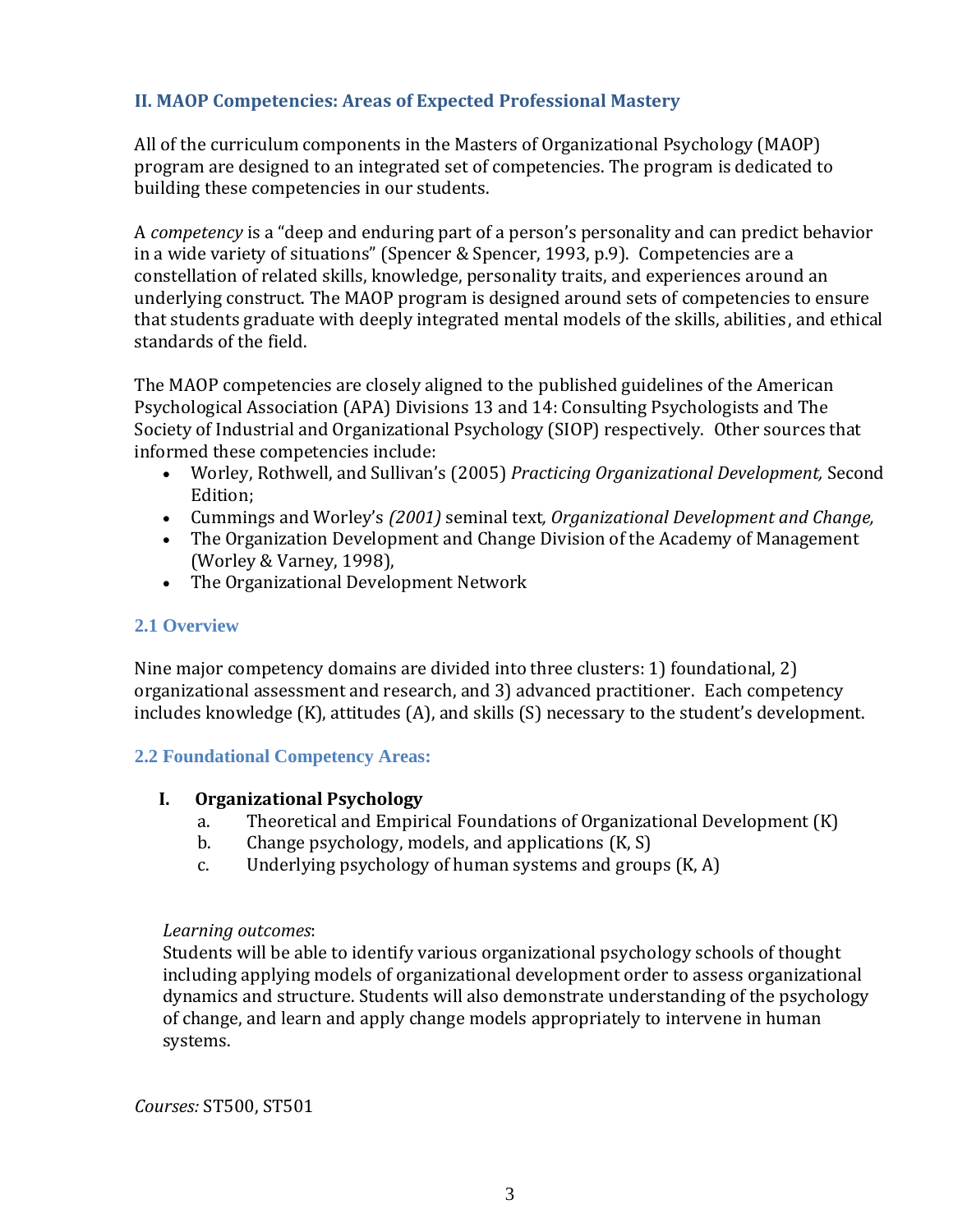### **II. Use of self/self as instrument**

- a. Self-awareness and self-management (K, A, S)
- b. Systems thinking: self as interconnected part of a larger human group/system (K, A, S)
- c. Communication and interpersonal dynamics (K, A, S)

#### *Learning outcomes*:

Students will demonstrate the following key competencies as organizational psychology practitioners: The ability to establish personal credibility, self-reflect and continuously work to uncover blind spots, and assess assumptions and mental models in use. Practice methods to continuously engage, develop, and motivate others. Demonstrate competence in communicating, relationship building, and working effectively with others and on teams.

*Courses:* OP600, FP734, FP735

### **III. Professional Behavior, Ethics, Standards and Values**

- a. Ethical awareness (K)
- b. Responsibility to professional competence  $(K, A, S)$
- c. Responsibility to clients and significant stakeholders (K, A, S)
- d. Responsibility to profession (K, A, S)
- e. Social Responsibility (K, A, S)
- f. Professional demeanor/attitude and behavior (A, S)

#### *Learning outcomes:*

Students will demonstrate proper application of the guiding ethics of the field of organizational development and consulting psychology. They will identify and correct ethical dilemmas and issues that arise in consultation to human systems in practicum work and in real world case study. Students will comport themselves according to the professional standards of behavior to ensure they do no harm and create sustainability versus dependence in client systems.

*Courses:* **All** courses but especially OP620

### **IV. Multicultural Competence and Sensitivity to difference**

- a. Cross-cultural interpersonal sensitivity (A)
- b. Positive expectations of others (A)
- c. Identity development (K, A)
- d. Privilege, Equity and Access (K, A)
- e. Multicultural skills (K, S)
- f. Prejudice reduction (S)

#### *Learning outcomes:*

Students will demonstrate the ability to hear and respond appropriately to what people from another culture are really saying or meaning and implications for understanding actions of others (McClelland in Spencer & Spencer, 1993, p. 9). Students will demonstrate a strong belief in the dignity and worth of others different from themselves, and the ability to maintain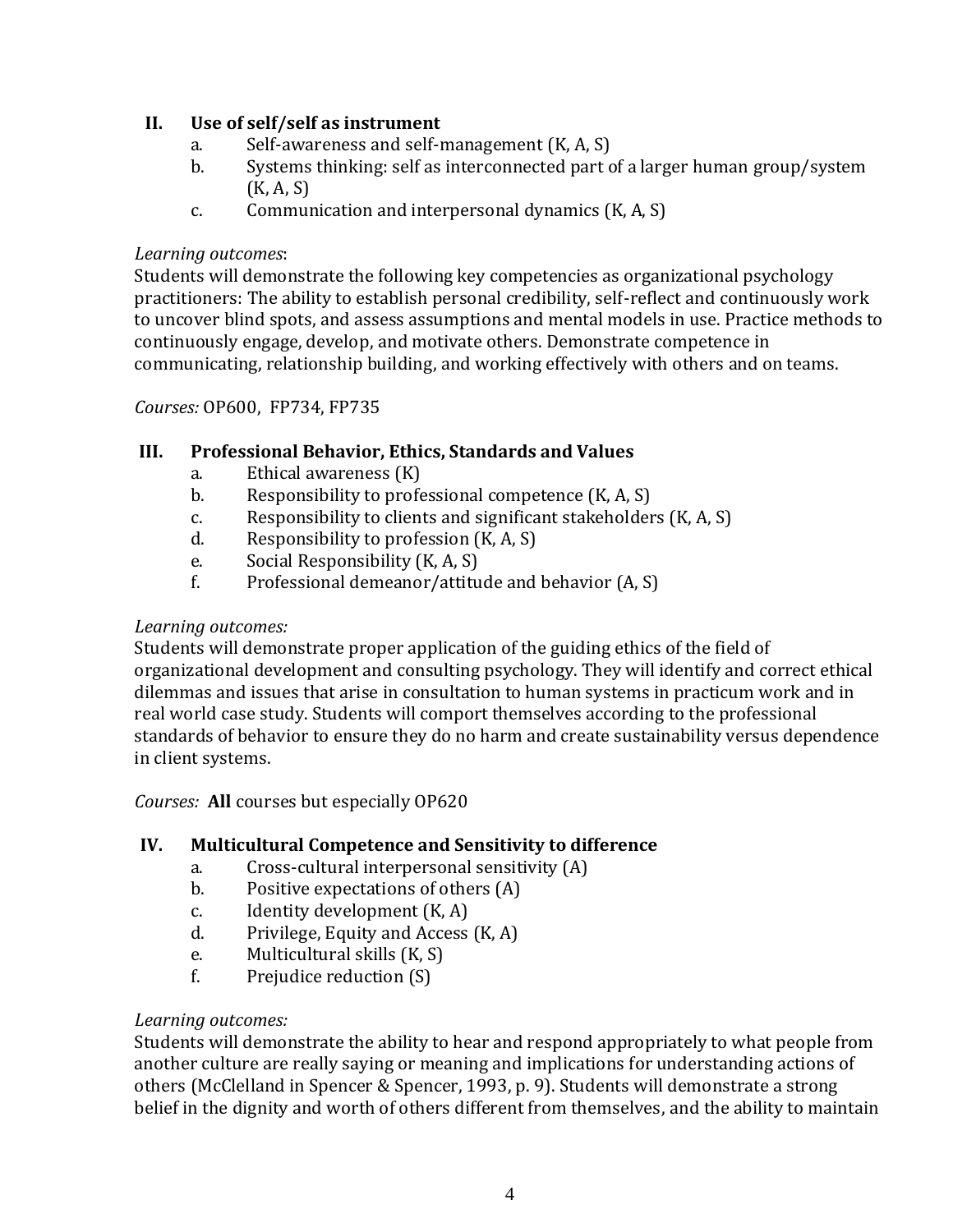this positive outlook under stress (1993, p.6). Students will also be able to assess their own phase of identity development and practice prejudice reduction in self and with others. Students will recognize their own privilege and various forms of disparities (e.g., disabilism, gender discrimination, racism) in their client systems and be able to intervene to create positive social change.

*Courses: All courses* include components of this competency with concentrated focus in OP600.

### <span id="page-12-0"></span>**2.3 Organizational Assessment and Research Competency Areas:**

#### **V. Organizational Assessment**

- a. Inquiry skills (qualitative and quantitative practices) (K, S)
- b. Application of diagnostic assessment models to guide inquiry (K, S)
- c. Program evaluation (S)

#### *Learning outcomes:*

Students will be able to assess organizations at the leadership, group/team, and systems level by applying through interviewing, focus groups and survey development, administration and analysis. Students will understand and apply diagnostic models to inform their inquiry in their practicum work and to real world cases.

#### Courses: PA550, HU676

#### **VI. Research Design, methods, statistics, and academic writing**

- a. Research ethics (K)
- b. Qualitative methods (K, S)
- c. Quantitative methods (Organizational Survey Development and Descriptive Statistics) (K, S)
- d. Analysis, documentation and reporting (S)
- e. Academic writing per APA Style (most current edition) (S)

#### *Learning outcomes:*

Students will become savvy consumers of the empirical research of the field with the ability to determine robust studies from poor studies. They will also "be able to conduct surveys, interpret formal assessment data, and build empirical evidence of effectiveness of interventions." (APA, 2007, p. 984). Students will develop and demonstrate a competency in academic writing per APA's latest style, e.g., 7<sup>th</sup> edition.

*Courses:* PA550, PR851, PR852 (All courses focus on academic writing)

#### <span id="page-12-1"></span>**2.4 Masters Level Practitioner Competency Areas:**

#### **VII. Intervention**

- a. Organizational change (K)
- b. Action research and process models of planned change, e.g. Lewin's Force Field Analysis (K, S)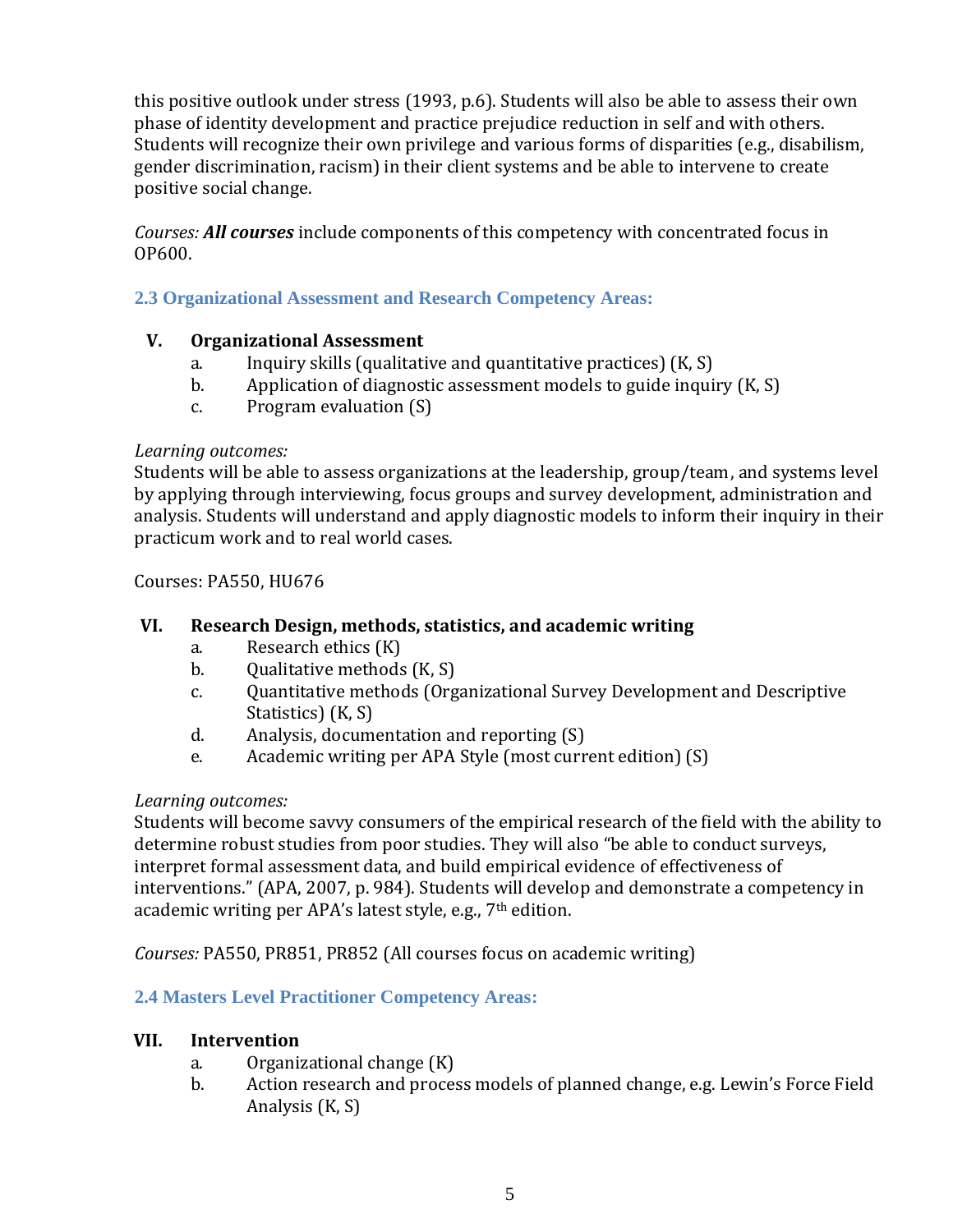- c. Process consultation (A, S)
- d. Group level interventions, e.g., team development (K, S)
- e. Systems level interventions, e.g., organizational design (K, S)

#### *Learning outcomes:*

Students will demonstrate the ability to design, implement, and evaluate interventions collaboratively with client systems at the group and whole systems level. They will be able to identify market place, organizational, and psychological antecedents and outcomes of change.

*Courses:* ST501, ST502 OP620, HU676

### **VIII. Consultation Skills and Business Acumen**

- a. Relationship building (K, A, S)
- b. Written and verbal communication (S)
- c. Consulting phases, e.g., Block's Flawless consulting (K, S)
- d. Helping Roles (A, S)
- e. Analysis of information to assess organizational development needs (S)
- f. Analysis of organizational environmental conditions to inform consultation (S)

#### *Learning outcomes:*

Students will demonstrate an understanding of the dynamics of the helping relationship by identifying the various roles of consultants and be able to successfully engage the client in Block's five phases of consultation. Students will have the business acumen to engage leaders and be able to analyze an organization's position in the market to assess organizational development needs. They will demonstrate skills in rapport and relationship building with clients and stakeholders through effective networking.

*Courses:* OP620, OS900, FP734 & FP735

### **IX. Organizational Theory and Design**

- a. Business operations (K, S)
- b. Organizational structures and design, e.g., nonprofit versus NGO, open versus closed systems (K, S)
- c. Life Cycle and Culture (K, S, A)

#### *Learning outcomes:*

Students will be able to identify and evaluate the anatomy of organizations including structure, strategy, culture, and place in the world market including competitive drives, advantages, and threats. Students will be able to identify where their client companies are in terms of life cycle and design consultations accordingly.

*Courses:* ST502 & OS900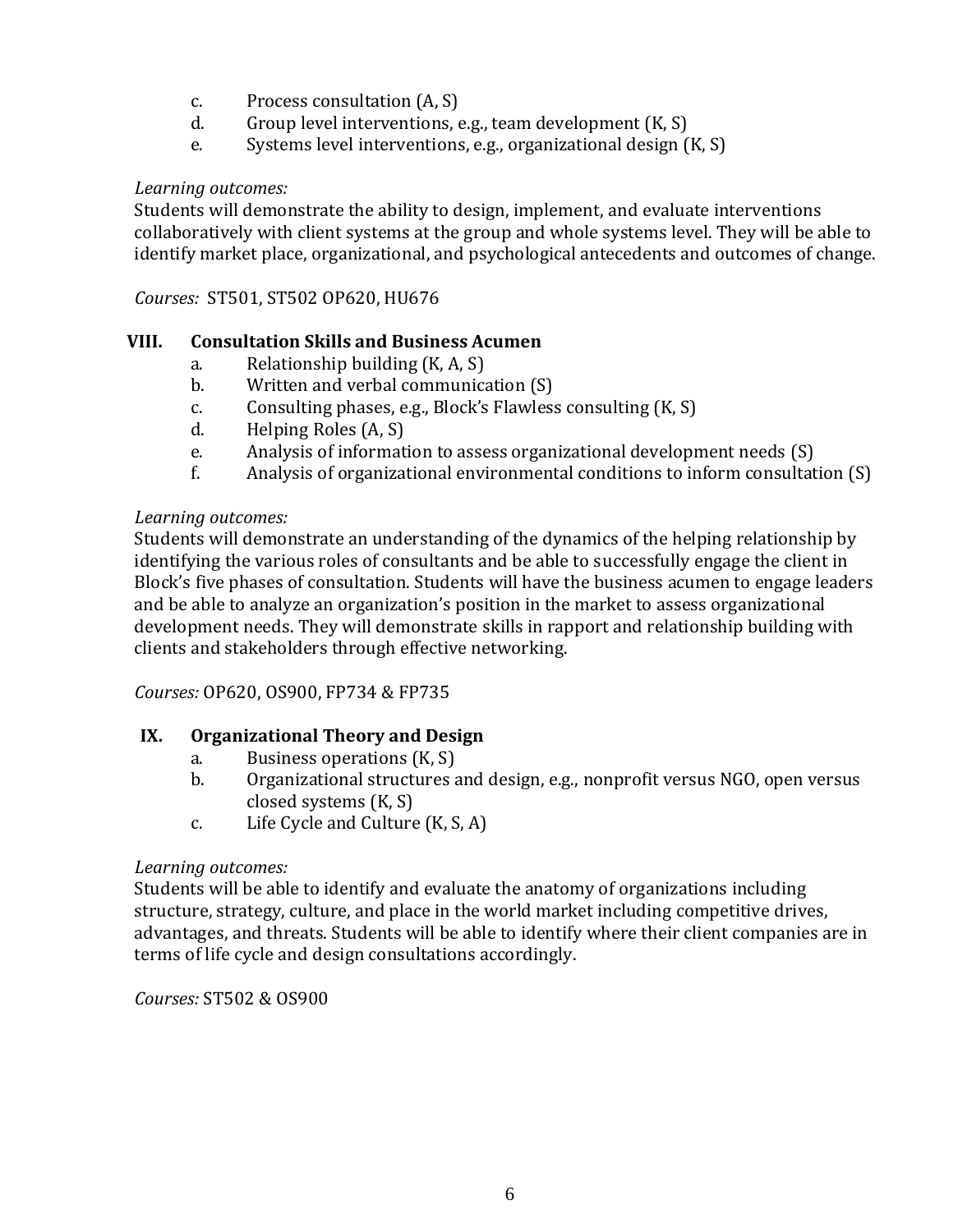| <b>Learning Outcomes Mapped to Courses</b>                                                                                          |       |              |             |               |       |       |       |                |                |              |
|-------------------------------------------------------------------------------------------------------------------------------------|-------|--------------|-------------|---------------|-------|-------|-------|----------------|----------------|--------------|
| <b>Foundational Competency Areas</b>                                                                                                |       |              |             |               |       |       |       |                |                |              |
| <b>Foundational Competency Area: Organizational Psychology</b>                                                                      |       |              |             |               |       |       |       |                |                |              |
|                                                                                                                                     |       |              |             |               |       |       |       |                |                |              |
|                                                                                                                                     | ST500 | <b>PA550</b> | OP600       | FP734/<br>735 | ST501 | HU676 | ST502 | OP620<br>OS900 |                | PR851<br>852 |
| <b>Students will:</b>                                                                                                               |       |              |             |               |       |       |       |                |                |              |
| Identify various organizational psychology<br>A.<br>schools of thought.                                                             | X     |              |             |               | X     |       | X     |                |                |              |
| B. Apply models of organizational<br>development to accurately assess<br>organizational dynamics and structure.                     |       |              |             |               |       |       | X     |                |                |              |
| C. Demonstrate an understanding of the<br>psychology of change.                                                                     | X     |              |             |               |       |       |       |                |                |              |
| D. Apply change models appropriately to<br>intervene in human systems.                                                              | X     |              |             | X             | X     |       | X     |                |                |              |
| <b>Foundational Competency Area: Use of Self/Self as Instrument</b>                                                                 |       |              |             |               |       |       |       |                |                |              |
| <b>Students will:</b>                                                                                                               | ST500 | PA550        | OP600       | FP734/<br>735 | ST501 | HU676 | ST502 |                | OP620<br>OS900 | PR851<br>852 |
| Establish personal credibility.<br>А.                                                                                               |       |              | X           | X             |       |       |       |                |                |              |
| Self-reflect and continuously work to<br><b>B.</b><br>uncover blind spots.                                                          |       |              | X           | X             |       |       |       |                |                |              |
| Assess assumptions and mental models in<br>use.                                                                                     |       |              | X           | X             |       |       |       |                |                |              |
| D. Practice methods to continuously engage<br>and develop others.                                                                   |       |              | $\mathbf X$ | X             |       |       |       |                |                |              |
| E. Demonstrate competence in<br>communicating, relationship building, and<br>working effectively with others and on<br>teams.       |       |              | X           | X             | X     |       |       |                |                |              |
| Foundational Competency Area: Professional Behavior, Ethics, Standards, and Values                                                  |       |              |             |               |       |       |       |                |                |              |
| <b>Students will:</b>                                                                                                               | ST500 | PA550        | OP600       | FP734/<br>735 | ST501 | HU676 | ST502 | OP620          | <b>0850</b>    | 852<br>PR851 |
| A. Demonstrate proper application of the<br>guiding ethics of the field of organizational<br>development and consulting psychology. | X     |              |             | X             |       |       |       | X              | X              |              |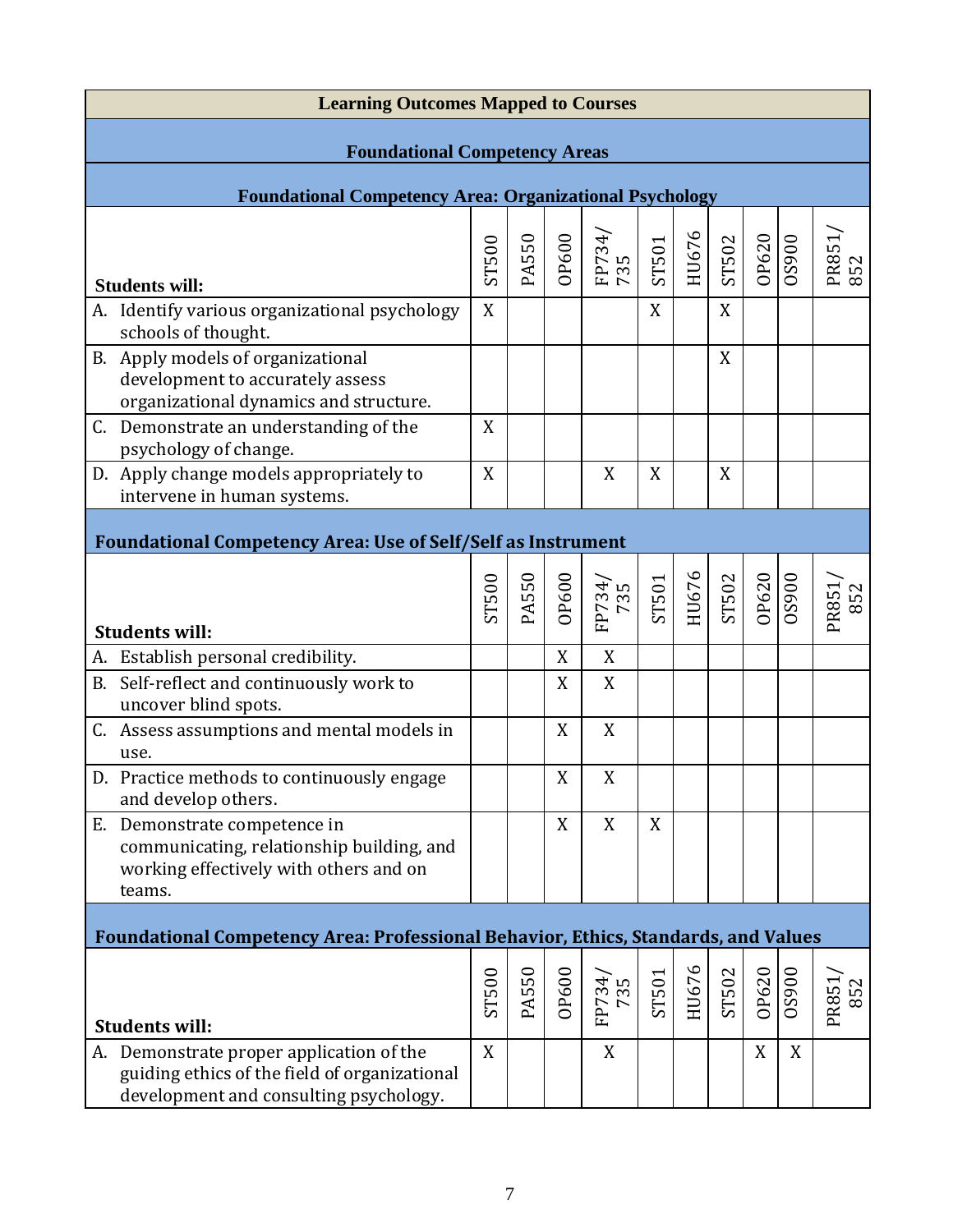| B. Apply guiding ethics of organizational<br>development and consulting psychology by<br>identifying and addressing ethical<br>dilemmas and issues that arise in<br>consultation to human systems and in real<br>work case studies.<br>C. Comport themselves according to ethical<br>and professional standards of behavior to<br>ensure they do no harm and create<br>sustainability versus dependence in client<br>systems. | X     |              |              | X<br>X        |       |       |              | X     |              |              |
|-------------------------------------------------------------------------------------------------------------------------------------------------------------------------------------------------------------------------------------------------------------------------------------------------------------------------------------------------------------------------------------------------------------------------------|-------|--------------|--------------|---------------|-------|-------|--------------|-------|--------------|--------------|
| Foundational Competency Area: Multicultural Competence and Sensitivity to Difference                                                                                                                                                                                                                                                                                                                                          |       |              |              |               |       |       |              |       |              |              |
| <b>Students will:</b>                                                                                                                                                                                                                                                                                                                                                                                                         | ST500 | <b>PA550</b> | OP600        | FP734<br>735  | ST501 | HU676 | <b>ST502</b> | OP620 | 006SO        | PR851<br>852 |
| A. Demonstrate the ability to listen attentively,<br>inquire, interact, hear and respond<br>appropriately to what people from another<br>culture are really saying or meaning and<br>implications for understanding actions of<br>others.                                                                                                                                                                                     |       |              | X            | X             |       |       |              |       |              |              |
| B. Demonstrate a strong belief in the dignity<br>and worth of all people, including others<br>different from themselves, as well as the<br>ability to maintain this positive outlook<br>under stress.                                                                                                                                                                                                                         |       |              | X            | X             |       |       |              |       |              |              |
| C. Assess their own phase of identity<br>development and practice prejudice<br>reduction in self and with others                                                                                                                                                                                                                                                                                                              |       |              | X            | X             |       |       |              |       |              |              |
| D. Recognize their own privilege (or lack of)<br>and various forms of disparities (e.g.,<br>disableism, gender discrimination, racism)<br>in their client systems and be able to<br>intervene to create positive social change.                                                                                                                                                                                               |       |              | X            | X             |       |       |              |       |              |              |
| <b>Organizational Assessment and Research Competency Areas</b>                                                                                                                                                                                                                                                                                                                                                                |       |              |              |               |       |       |              |       |              |              |
| Organizational Assessment and Research Competency Area: Organizational Assessment                                                                                                                                                                                                                                                                                                                                             |       |              |              |               |       |       |              |       |              |              |
| <b>Students will:</b>                                                                                                                                                                                                                                                                                                                                                                                                         | ST500 | PA550        | <b>OP600</b> | FP734/<br>735 | ST501 | HU676 | ST502        | OP620 | <b>026SO</b> | PR851<br>852 |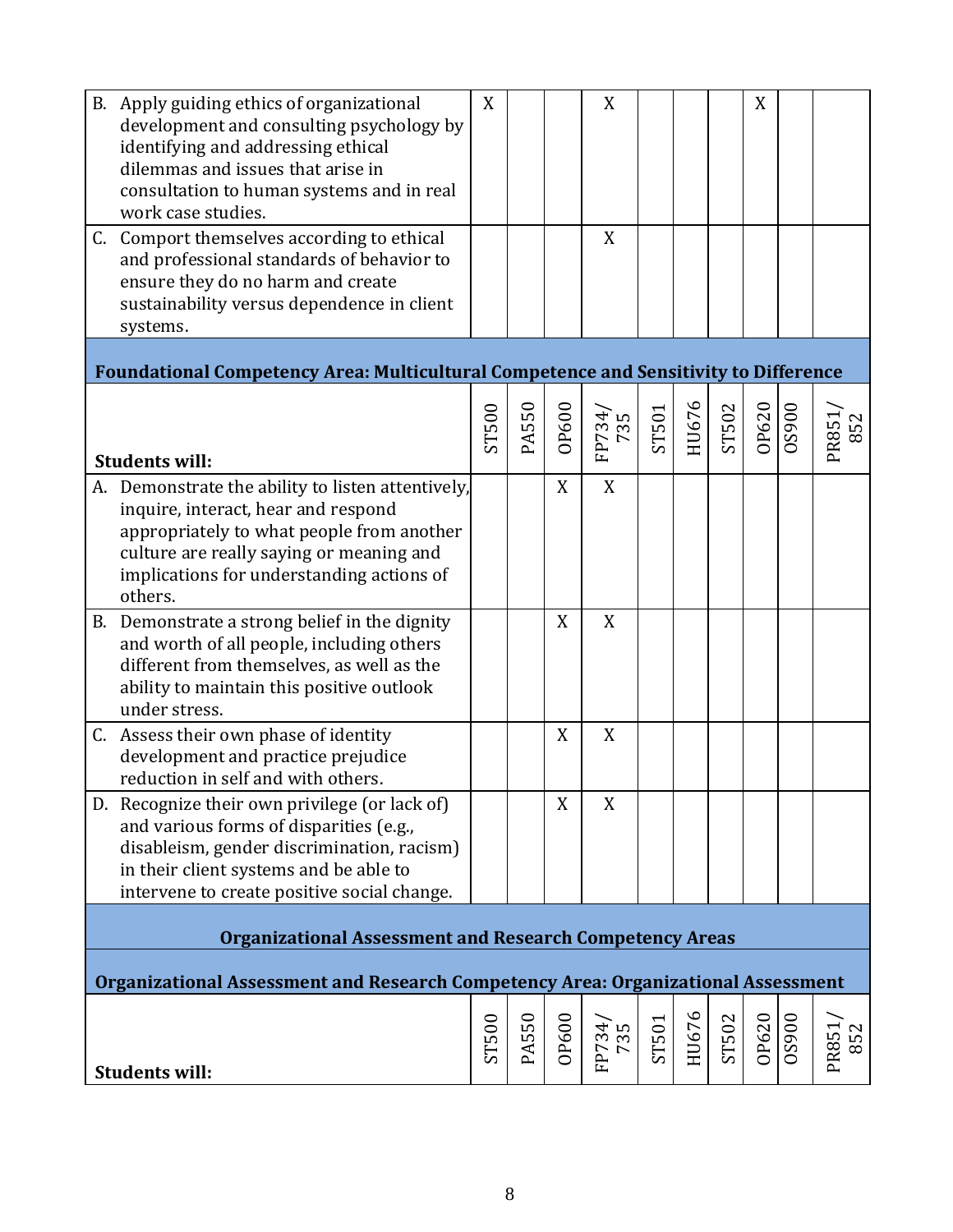| A. Assess organizations at multiple levels                                                  |       | X            |              | X             | X            |       | X     |       |              |       |
|---------------------------------------------------------------------------------------------|-------|--------------|--------------|---------------|--------------|-------|-------|-------|--------------|-------|
| including the external environment,                                                         |       |              |              |               |              |       |       |       |              |       |
| leadership, group/team, and systems level                                                   |       |              |              |               |              |       |       |       |              |       |
| by applying development, administration,                                                    |       |              |              |               |              |       |       |       |              |       |
| and analysis.                                                                               |       |              |              |               |              |       |       |       |              |       |
| B. Understand and apply diagnostic models to                                                |       | X            |              | X             |              |       | X     |       |              |       |
| inform their inquiry in their field placement                                               |       |              |              |               |              |       |       |       |              |       |
| work and to real world cases.                                                               |       |              |              |               |              |       |       |       |              |       |
|                                                                                             |       |              |              |               |              |       |       |       |              |       |
| Organizational Assessment and Research Competency Area: Research Design, Methods,           |       |              |              |               |              |       |       |       |              |       |
| <b>Statistics, and Academic Writing</b>                                                     |       |              |              |               |              |       |       |       |              |       |
|                                                                                             |       |              |              |               |              |       |       |       |              |       |
|                                                                                             | ST500 | PA550        | OP600        | FP734/<br>735 | <b>ST501</b> | HU676 | ST502 | OP620 | <b>006SO</b> | 852   |
|                                                                                             |       |              |              |               |              |       |       |       |              | PR851 |
| <b>Students will:</b>                                                                       |       |              |              |               |              |       |       |       |              |       |
| A. Become savvy consumers of the empirical                                                  |       |              |              |               |              |       |       |       |              | X     |
| research of the field with the ability to                                                   |       |              |              |               |              |       |       |       |              |       |
| determine robust studies from poor                                                          |       |              |              |               |              |       |       |       |              |       |
| studies.                                                                                    |       |              |              |               |              |       |       |       |              |       |
| B. "Be able to conduct surveys, interpret                                                   |       | X            |              |               |              |       | X     |       |              | X     |
| formal assessment data, and build empirical                                                 |       |              |              |               |              |       |       |       |              |       |
| evidence of effectiveness of interventions"                                                 |       |              |              |               |              |       |       |       |              |       |
| (APA, 2007, p. 984).                                                                        |       |              |              |               |              |       |       |       |              |       |
| C. Research their own practice and be able to                                               |       |              |              |               |              |       |       |       | X            | X     |
| communicate their insights and findings                                                     |       |              |              |               |              |       |       |       |              |       |
| through academic writing per APA style.                                                     |       |              |              |               |              |       |       |       |              |       |
| <b>Masters Level Practitioner Competency Areas</b>                                          |       |              |              |               |              |       |       |       |              |       |
|                                                                                             |       |              |              |               |              |       |       |       |              |       |
| <b>Masters Level Practitioner Competency Areas: Intervention</b>                            |       |              |              |               |              |       |       |       |              |       |
|                                                                                             |       |              |              |               |              |       |       |       |              |       |
|                                                                                             | ST500 | <b>PA550</b> | <b>OP600</b> | FP734/<br>735 | ST501        | HU676 | ST502 | OP620 | <b>006SO</b> | 852   |
|                                                                                             |       |              |              |               |              |       |       |       |              | PR851 |
| <b>Students will:</b>                                                                       |       |              |              |               |              |       |       |       |              |       |
| A. Demonstrate the ability to design,                                                       |       |              |              | X             | X            | X     | X     |       |              |       |
| implement, and evaluate interventions                                                       |       |              |              |               |              |       |       |       |              |       |
| collaboratively with client systems at the                                                  |       |              |              |               |              |       |       |       |              |       |
| group and whole systems level.                                                              |       |              |              |               |              |       |       |       |              |       |
| B. Be able to identify market place relevant                                                |       |              |              | X             | X            |       | X     | X     |              |       |
| environmental, organizational, and                                                          |       |              |              |               |              |       |       |       |              |       |
| psychological antecedents impacting                                                         |       |              |              |               |              |       |       |       |              |       |
| designed change outcomes.                                                                   |       |              |              |               |              |       |       |       |              |       |
|                                                                                             |       |              |              |               |              |       |       |       |              |       |
| <b>Masters Level Practitioner Competency Areas: Consultation Skills and Business Acumen</b> |       |              |              |               |              |       |       |       |              |       |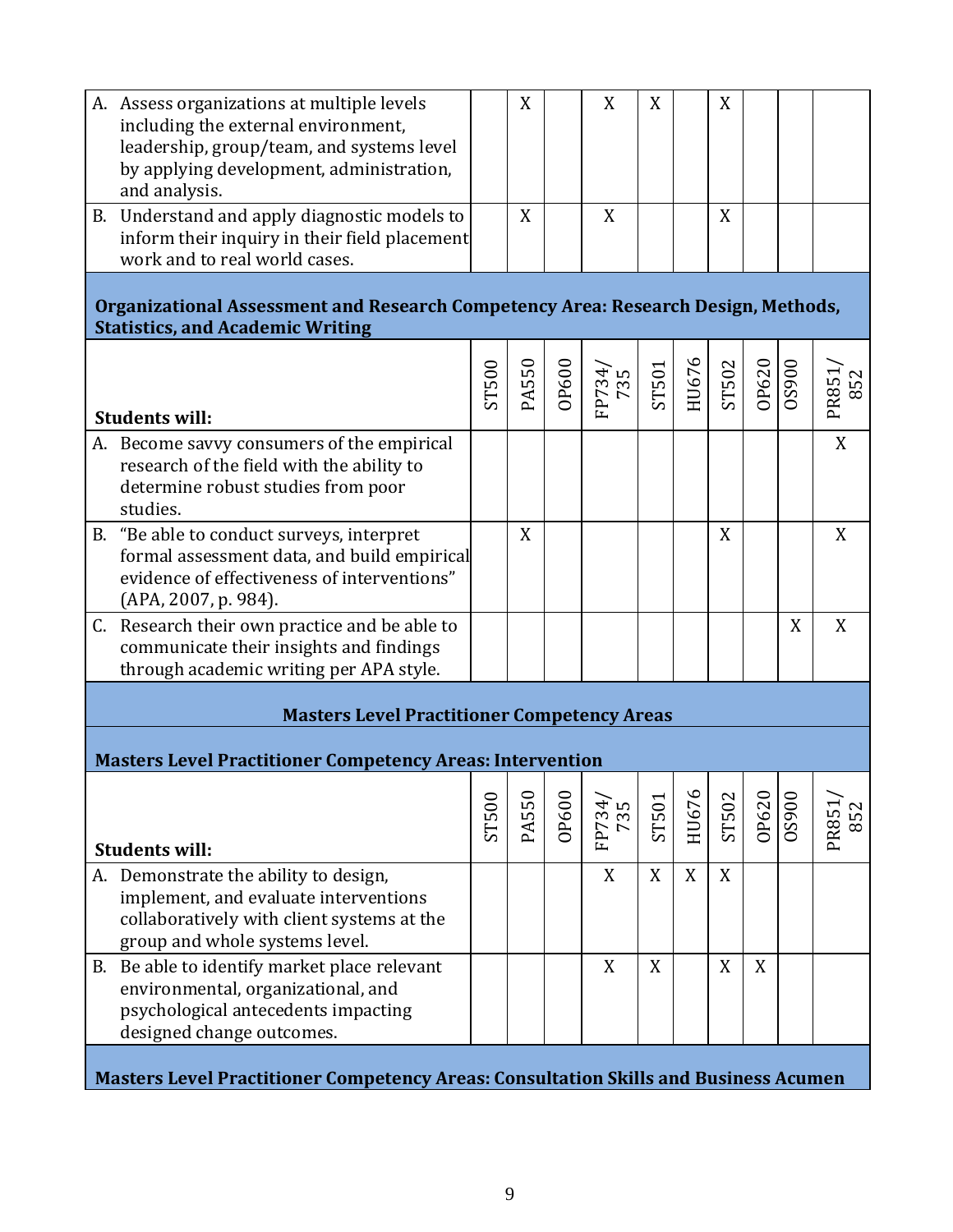|    | <b>Students will:</b>                                                                                                                                                                                                         | ST500 | PA550        | OP600 | FP734/<br>735    | ST501 | HU676 | ST502 | OP620 | 006SO        | PR851<br>852 |
|----|-------------------------------------------------------------------------------------------------------------------------------------------------------------------------------------------------------------------------------|-------|--------------|-------|------------------|-------|-------|-------|-------|--------------|--------------|
|    | A. Demonstrate an understanding of the<br>dynamics of the helping relationship by<br>identifying the various roles of consultants<br>and be able to successfully engage the client<br>in Block's five phases of consultation. |       |              | X     | X                |       |       |       | X     | X            |              |
|    | B. Have the business acumen to engage<br>leaders and be able to analyze an<br>organization's position to assess<br>organizational development needs.                                                                          |       |              |       | $\boldsymbol{X}$ |       |       |       | X     |              |              |
| C. | Demonstrate the skills in rapport and<br>relationship building with clients and<br>stakeholders through effective networking.                                                                                                 |       |              |       | X                |       |       |       |       |              |              |
|    | <b>Masters Level Practitioner Competency Areas: Organizational Theory and Design</b>                                                                                                                                          |       |              |       |                  |       |       |       |       |              |              |
|    | <b>Students will:</b>                                                                                                                                                                                                         | ST500 | <b>PA550</b> | OP600 | FP734/<br>735    | ST501 | HU676 | ST502 | OP620 | <b>026SO</b> | PR851<br>852 |
|    | A. Be able to identify and evaluate the<br>anatomy of organizations including<br>structure, strategy, culture, and place in<br>the world market including competitive<br>drives, advantages, and threats.                     |       |              |       | X                |       |       | X     | X     |              |              |
|    | Be able to identify where their client<br><b>B.</b><br>companies are in terms of life cycle and<br>design their consultations accordingly.                                                                                    |       |              |       | X                |       |       | X     | X     |              |              |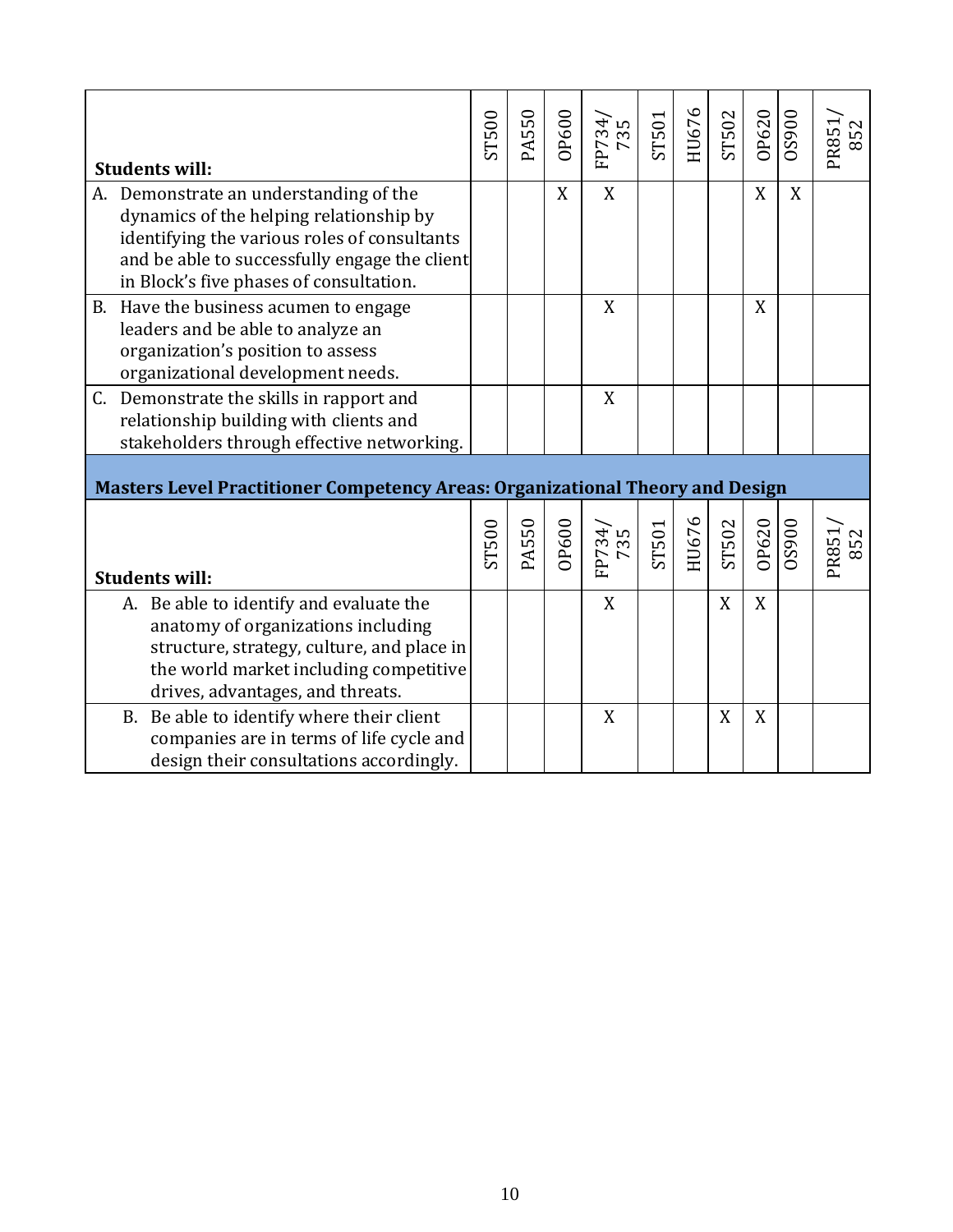### <span id="page-18-0"></span>**III. Curriculum Map**

Below is a sample map of the curriculum for MAOP Program students entering during the Fall semester of 2021 attending full time without a concentration. Note that the MAOP degree is a total of 30 credits which are mapped out in the table below. Students who enrolled under this curriculum must follow the prescribed course in taking all the courses offered to complete their degree. The curriculum maps for Fall and Spring start, and full-time and part-time programs are located on the WJC Overview Organizational Psychology Master of Arts (MAOP) page under the Curriculum tab.

#### <span id="page-18-1"></span>Figure 1. Curriculum Map

| <b>Courses</b>                                                      | <b>Credits</b> | <b>Field</b>                     |
|---------------------------------------------------------------------|----------------|----------------------------------|
|                                                                     |                | <b>Placement</b><br><b>Hours</b> |
| <b>Fall 2021</b>                                                    |                |                                  |
| ST500 Foundations of Organizational Development                     | 12             | $\sim$ 40                        |
| PA550 Organizational Assessment: Qualitative and Quantitative (3cr) |                |                                  |
| OP600 Leadership and the Use of Self (3cr)                          |                |                                  |
| FP734 Field Placement 1 (2cr)                                       |                |                                  |
| PR851 Capstone 1 (1cr)                                              |                |                                  |
| <b>Spring 2022</b>                                                  |                |                                  |
| ST501 Designing Organizations, Groups and Teams (3cr)               | 13             | ~1                               |
| HU676 Participatory Action Research and Appreciative Inquiry        |                |                                  |
| ST502 Diagnosis, Intervention, and Evaluation in Organizational     |                |                                  |
| Development                                                         |                |                                  |
| FP735 Field Placement 2 (2cr)                                       |                |                                  |
| PR852 Capstone 2 (2cr)                                              |                |                                  |
| <b>Summer 2022</b>                                                  |                |                                  |
| OP620 Consulting Skills (3cr)                                       | 5              | 0                                |
| 0S900 Advanced Organizational Psychology Seminar (2cr)              |                |                                  |
| <b>Total</b>                                                        | 30             | 80                               |

#### <span id="page-18-2"></span>**IV. Talent Management Concentration**

The concentration in Talent Management provides students with an interest in 21st century human resource approaches to gain critical skills, practice, theory, and assessment training in this growing field. A specialization in the field of talent management prepares professionals to improve functionality in organizations through personnel development and making professionals a valuable resource in today's workforce.

Students with the Talent Management concentration will follow a similar 30-credit curriculum as students enrolled in the MA in Organizational Psychology. Students in this concentration will complete 3 courses in Talent Management (in lieu of 3 courses within the general Organizational Psychology curriculum) and focus their field project and Capstone work within talent management work.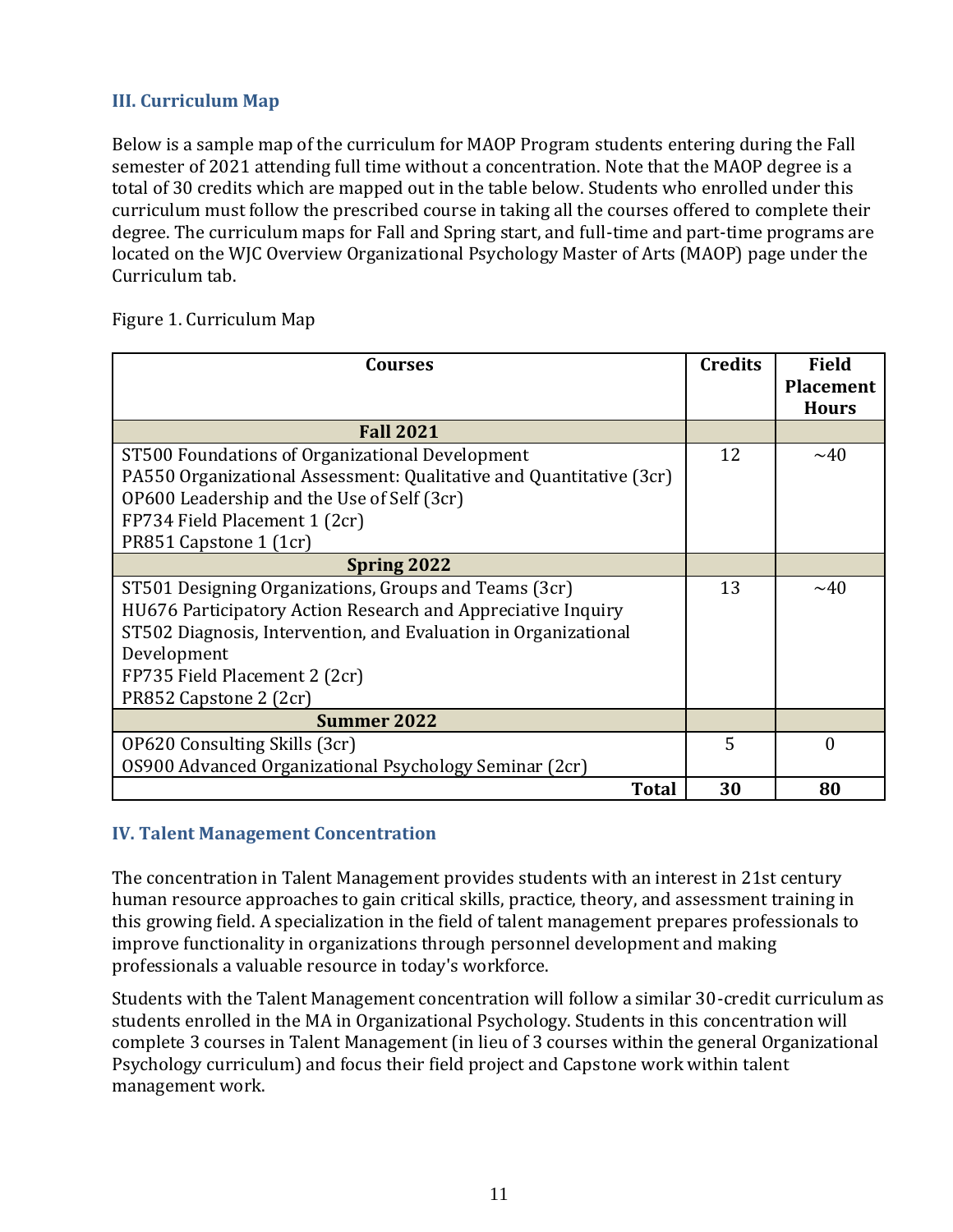Please note students are welcome to take the substituted General Organizational Psychology Courses in addition to their concentration for an additional tuition fee (with a 50% discount for students who have completed their degree requirements).

## <span id="page-19-0"></span>**4.1 Declaring a Concentration**

| <b>Student Start Date</b> | <b>Talent Management</b><br><b>Concentration Declared by:</b> |
|---------------------------|---------------------------------------------------------------|
| August 2021               | August 20, 2021 for Full Time<br>Students                     |
|                           | January 2, 2022 for Part Time<br>Students                     |
| January 2022              | January 7, 2022 for Full Time<br>Students                     |
|                           | May 6, 2022 for Part Time<br>Students                         |

Students have until the following dates to declare a Talent Management concentration.

Students who declare a concentration must inform their advisor, the Program Director, and the Director of Talent Management. The Director of Talent Management will give students the concentration form to fill out that must be submitted to the Registrar's office.

### <span id="page-19-1"></span>**V. Talent Management Concentration Competencies**

In addition to the Standard MAOP Curriculum, our Talent Management Concentration students develop an additional set of competencies. Talent Management is an integrated set of process, programs, and cultural norms in an organization designed and implemented to attract, develop, deploy, and retain talent to achieve strategic objectives and meet future business needs (Sulzer & Dowell, 2010). There are three main competency areas:

- 1. History of Human Resources and Evolution of Talent Management
- 2. Strategy and Organizational Life Cycle Consultation
- 3. Training and Development

# <span id="page-19-2"></span>**5.1 History of Human Resources and Evolution Talent Management**

M.A. graduate practitioners work with complex organizational issues involving multiple constituencies in regard to recruiting, managing, and developing talent. Effective talent management skills are essential to gain support from multiple stakeholders and build quality talent management practices based on established practice and psychological theories of trust, engagement, and motivation. This will allow practitioners to establish personal credibility and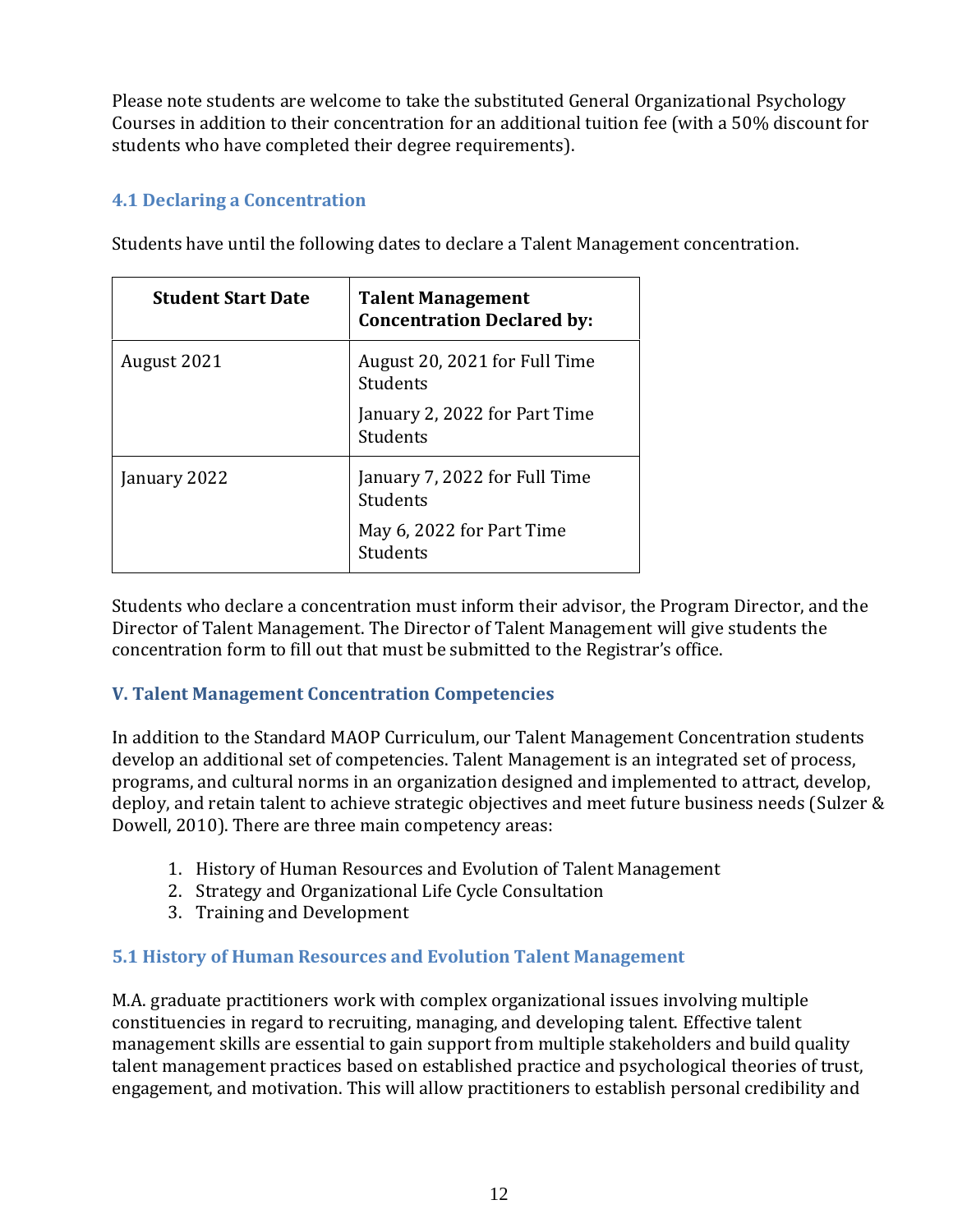demonstrate the ability to work as part of a team as they build their practices in Talent Management. Students will demonstrate this via:

### *A. Application of key models and psychological theories of human motivation:*

- 1. Competency Modeling
- 2. Employee Value Exchange
- 3. Succession Planning
- 4. Unconscious bias as it pertains to diversity and inclusion

#### *B. General competencies for all Talent Management professionals*:

- 1. Identify and apply models of talent assessment and recruitment practices to real world case.
- 2. Ability to apply knowledge of critical success factors to design high performance talent management systems.
- 3. Ability to assess, diagnosis, and design systemic programmatic interventions within organizations to ensure retention of talent.
- 4. The ability to apply different ways of developing high potential talent such as employee selection, talent appraisal, employee attitude surveys, and performance evaluation.
- 5. The ability to identify and apply industry best practices in order to assess top talent and critical leadership roles.
- 6. The ability to apply techniques and practices for assessing performance of top talent and senior leaders.
- 7. The ability to measure and assess the impact talent has on business outcomes
- 8. Case analysis business acumen and the ability to leverage all elements of the talent management system including the sub functions of benefits, compensation, recruitment, and training and development to help leaders make effective decisions and strategy.

# <span id="page-20-0"></span>**5.2 Strategy and Organizational Life Cycle Consultation**

Strategy development and stewardship of organizations at different points in their life cycle are critical competencies for leaders to build in order to ensure that 21st century organizations have well-trained, experienced people in key positions. Students will appreciate that strategic practices within Talent Management maximizes business results by minimizing disruption within the leadership and management of an organization so that it may continue to be flexible and adaptive in today's changing environments.

### *A. Use of Key Models and Theory*

Students will demonstrate their understanding of these factors by using key models and theory to inform strategic talent and organizational design decisions including:

- 1. Lester, Parnell, and Carraher's 5 Stage Organizational Life Cycle Model
- 2. Porter's Five Competitive Forces
- 3. Krietner and Kinicki's Theory of Organizational Decline
- 4. Talent Management Business Strategy and Fit
- 5. Congruence Model of Change
- 6. Mechanistic and Organic Organization Composition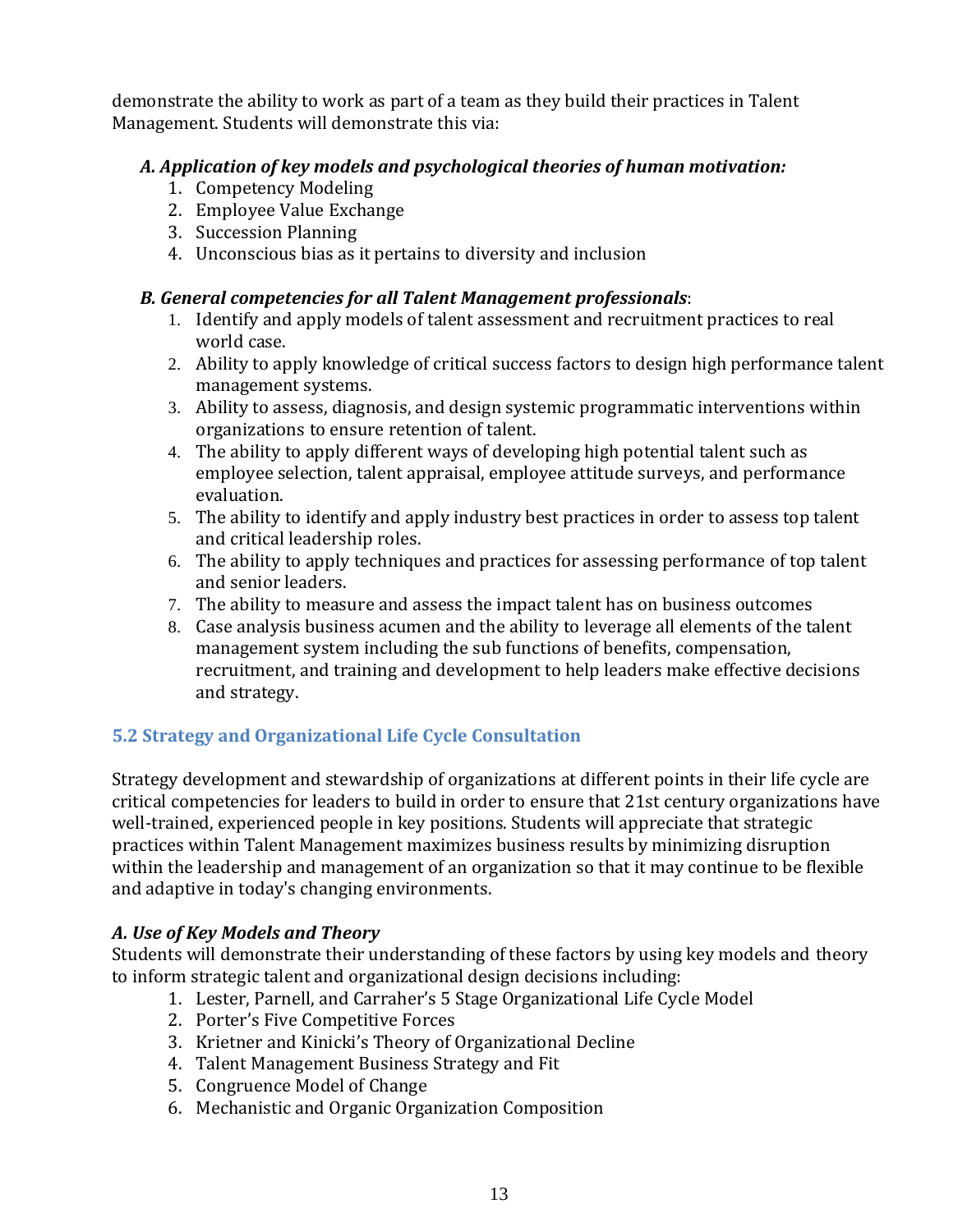7. Galbraith's Star Model of Organizational Design

### *B. Identify the current organizational strategy and congruence with the organization's technical core and market segments.*

- 1. Align organizational strategy to organizational design.
- 2. Facilitate dialogue with all levels of leadership to build strategic thinking capability relating the internal organizational view to the market big picture.
- 3. Assess organizational lifecycle stage and interventions needed at the identified stage including talent and internal structures needed to address market and technical shifts.
- 4. Facilitate all phases of the strategic articulation process including vision, mission, superordinate goal articulation, and flow down goals and actions.
- 5. Lead workforce planning to ensure talent is available to meet the organizations strategic directives.
- 6. Ability to read the talent market trends and apply the psychology of recruitment and retention of talent within the context of organizational lifecycle and fit variables.
- 7. The ability to collaborate with leadership regarding organizational adaption to life cycle, technical, workforce, and market changes.

## <span id="page-21-0"></span>**5.3 Training and Development**

Organizations must continue to assess, train, and develop talent in order to continue being successful. This involves the theoretical understanding and practical application of psychological models of human behavior, learning, and motivation to create training programs, assess organizational needs, prioritize resources, improve communication, and shift policy. Students will appreciate that the results of these refinements of management behaviors through specific metrics, goals, skills, and competency building lead to healthier more adaptive internal organizational cultures. Students will demonstrate their understanding of these factors via the following:

- 1. The ability to conduct job and task analysis for various positions to determine the most appropriate selection procedure for measuring knowledge, skill, ability, and/or personal characteristics and the appropriate validation strategies.
- 2. The ability to understand how human behavior can be understood toward motivating employees to change via training and development interventions.
- 3. Students will learn how to conduct a needs assessment to determine what is needed toward training and development in an organization.
- 4. Students will design the implementation and measurement of impact of training and development interventions.
- 5. Students will be able to apply these theories to design effective training and leadership development programs:
	- a. Beebe, Mottet, and Roach's Needs Centered Training Model
	- b. Goal Setting Theory
	- c. Equity and Expectancy Theory
	- d. Self-Regulation
	- e. Latham and Locke's High-Performance Cycle Model
	- f. Social Categorization Theory
	- g. Self-Esteem Theory
	- h. Social Cognitive Theory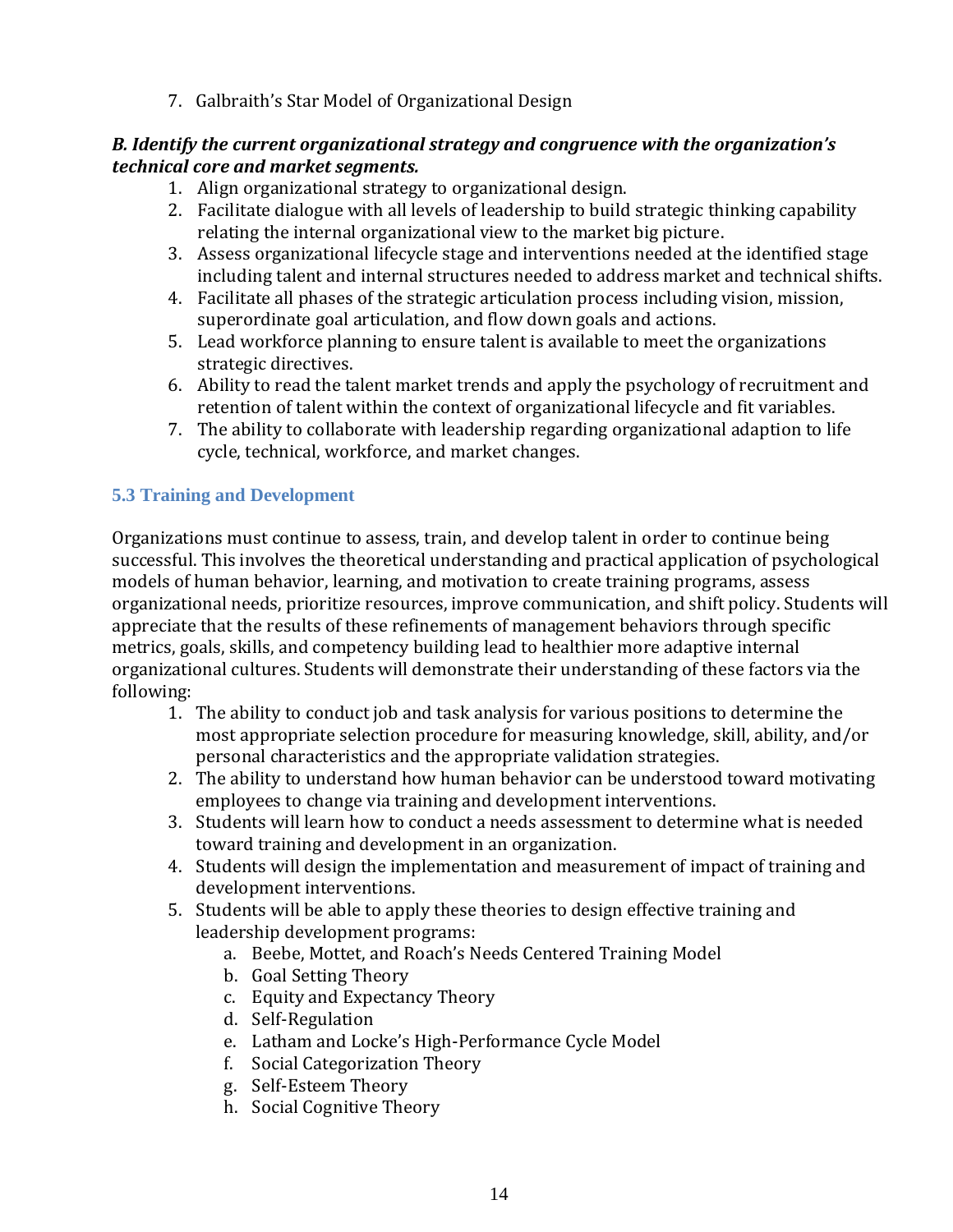- i. Bloom's Taxonomy of Cognitive Learning
- j. Kirkpatrick's Levels of Assessment

#### <span id="page-22-0"></span>**VI. Talent Management Curriculum Map**

Below is a sample map of the curriculum for MAOP Program students entering during the Fall semester of 2021 attending full time under the Talent Management Concentration. Note that the MAOP degree is a total of 30 credits which are mapped out in the table below. Students who enrolled under the Talent Management Concentration curriculum must follow the prescribed course in taking all the courses offered to complete their degree. The curriculum maps for Fall and Spring start with Talent Management Concentration, and full-time and part-time programs are located on the WJC Overview Organizational Psychology Master of Arts (MAOP) page under the Curriculum tab.

| <b>Current Courses</b>                                       | <b>Credits</b> | <b>Field Placement</b><br><b>Hours</b> |
|--------------------------------------------------------------|----------------|----------------------------------------|
| <b>Fall 2021</b>                                             |                |                                        |
| TM601 Talent Acquisition and Management (3cr)                | 12             | $~1$ $~40$                             |
| PA550 Organizational Assessment: Qualitative and             |                |                                        |
| Quantitative (3cr)                                           |                |                                        |
| OP600 Leadership and the Use of Self (3cr)                   |                |                                        |
| FP734 Field Placement 1 (2cr)                                |                |                                        |
| PR851 Capstone 1 (1cr)                                       |                |                                        |
| <b>Spring 2022</b>                                           |                |                                        |
| ST501 Designing Organizations, Groups and Teams (3cr)        | 13             | $\sim$ 40                              |
| TM615 Performance Development and Management                 |                |                                        |
| Psychology and Training (3cr)                                |                |                                        |
| TM610 Business Strategy and Organizational Life Cycle (3 cr) |                |                                        |
| FP735 Field Placement 2 (2cr)                                |                |                                        |
| PR852 Capstone 2 (2cr)                                       |                |                                        |
| <b>Summer 2022</b>                                           |                |                                        |
| OP620 Consulting Skills (3cr)                                | 5              | $\theta$                               |
| 0S900 Advanced Organizational Psychology Seminar (2cr)       |                |                                        |
| Total                                                        | 30             | 80                                     |

<span id="page-22-1"></span>Figure 2. Curriculum Map Talent Management Concentration

# <span id="page-22-2"></span>**VII. Student Programmatic Expectations**

William James College provides blended and online only options for students to attend the MAOP program. Blended students complete their courses through a combination of both online coursework and in person residencies at William James College. All blended students are required to attend the residency for each course. Online only students complete all of their course work online and through virtual webinars. All students are required to complete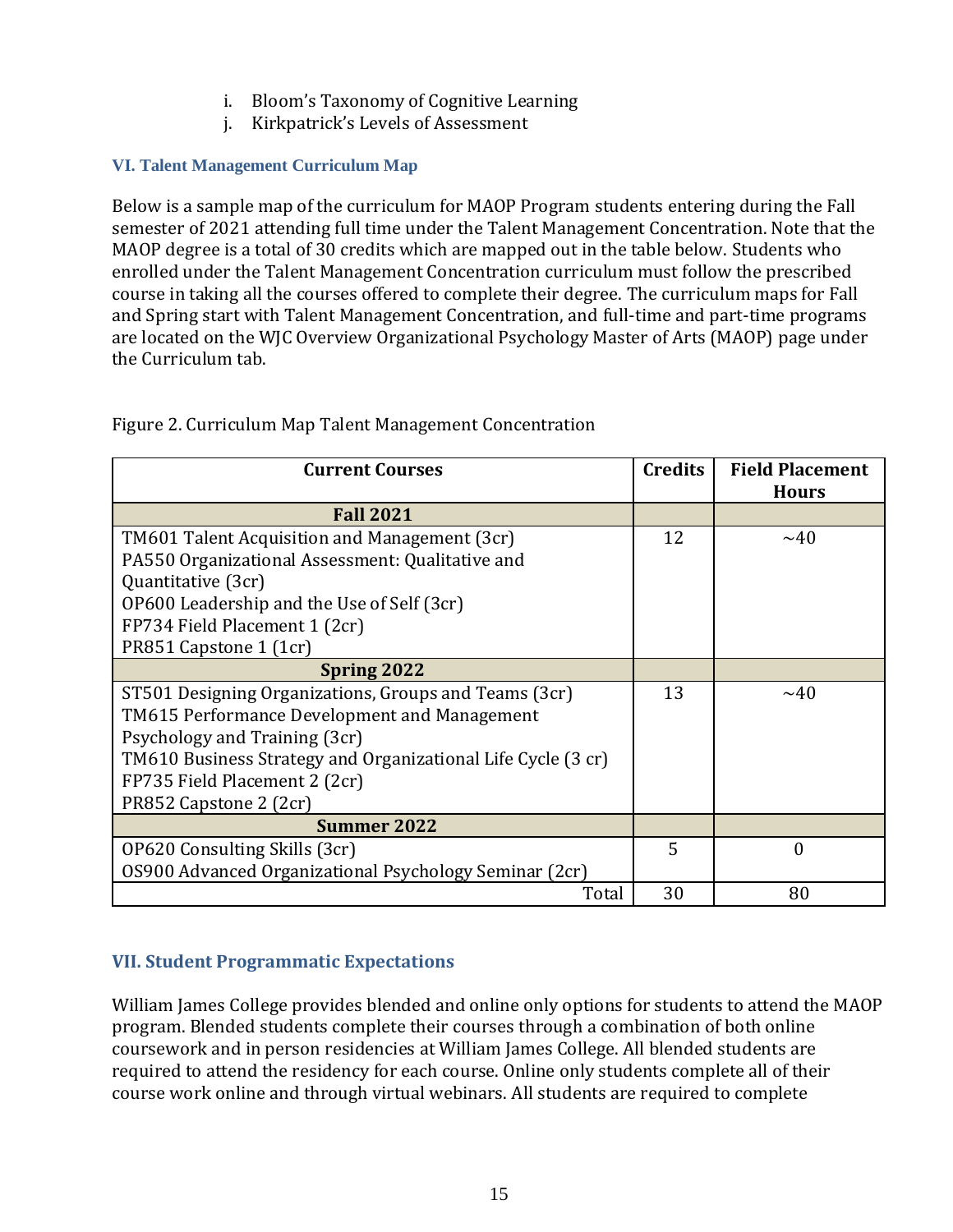coursework as noted in the **syllabi and WJC graduate Student Handbook.** . Failure to comply with these expectations will result in Corrective Action Notices (CANs), academic probation, and/or dismissal from the program.

## <span id="page-23-0"></span>**7.1 Classwork Policies**

In order to receive credit for all courses students must complete all required work as found in their syllabi and MAOP, Field Placement, and Capstone guidelines at a B level or better. Students engage in the following for the length of the program:

- Substantive online discussion board participation spanning the length of the course. Missing or showing up late to more than 1 discussion board will result in probation at a minimum.
- Substantial written or project work of formal academic writing for each course.
- Use of APA style for all written work unless otherwise specifically stipulated by their instructor.
- Weekly readings.
- Viewing of a weekly pre-recorded lecture.
- Participation in live virtual webinars.
- Mandatory participation in residencies at William James College (or online if they are being held remotely due to the COVID-19 pandemic) for blended students.

# <span id="page-23-1"></span>**7.2 Course Expectations**

Please refer to the *WJC Graduate or Undergraduate Student Handbook* regarding Academic Policy, including guidelines on professional behavior, attendance, academic integrity, and grading. In keeping with standards of professional behavior, students are expected to participate and be attentive in class, and to be respectful of classmates. Use of laptop computers during class should be consistent with this expectation and limited to reasonable and respectful courserelated purposes.

#### **Students are expected to complete all readings and assignments and participate both online and in person as instructed.**

- 1. **Readings and Assignments**: Students are expected to complete weekly assigned readings and other required work prior to class so that they are prepared to discuss the readings and to practice skills as appropriate.
- 2. **Attendance**: Students are expected to attend every session of each course for which they are registered. It is the responsibility of the student to notify the instructor in advance of any foreseeable absence or immediately afterwards if the absence was unexpected. Failure to appropriately communicate absences, excessive absences, or absences that negatively impact class performance may influence your grade and/or result in a Corrective Action Notice (CAN). It is the responsibility of the student who was absent to seek out and complete any missed work.
- 3. **Tardiness**: Students are expected to arrive to class on time and return to class on time after a break. Being on time is a behavior that communicates respect and professionalism to those around you. If you must be late, let your instructor know asap versus being missing in action.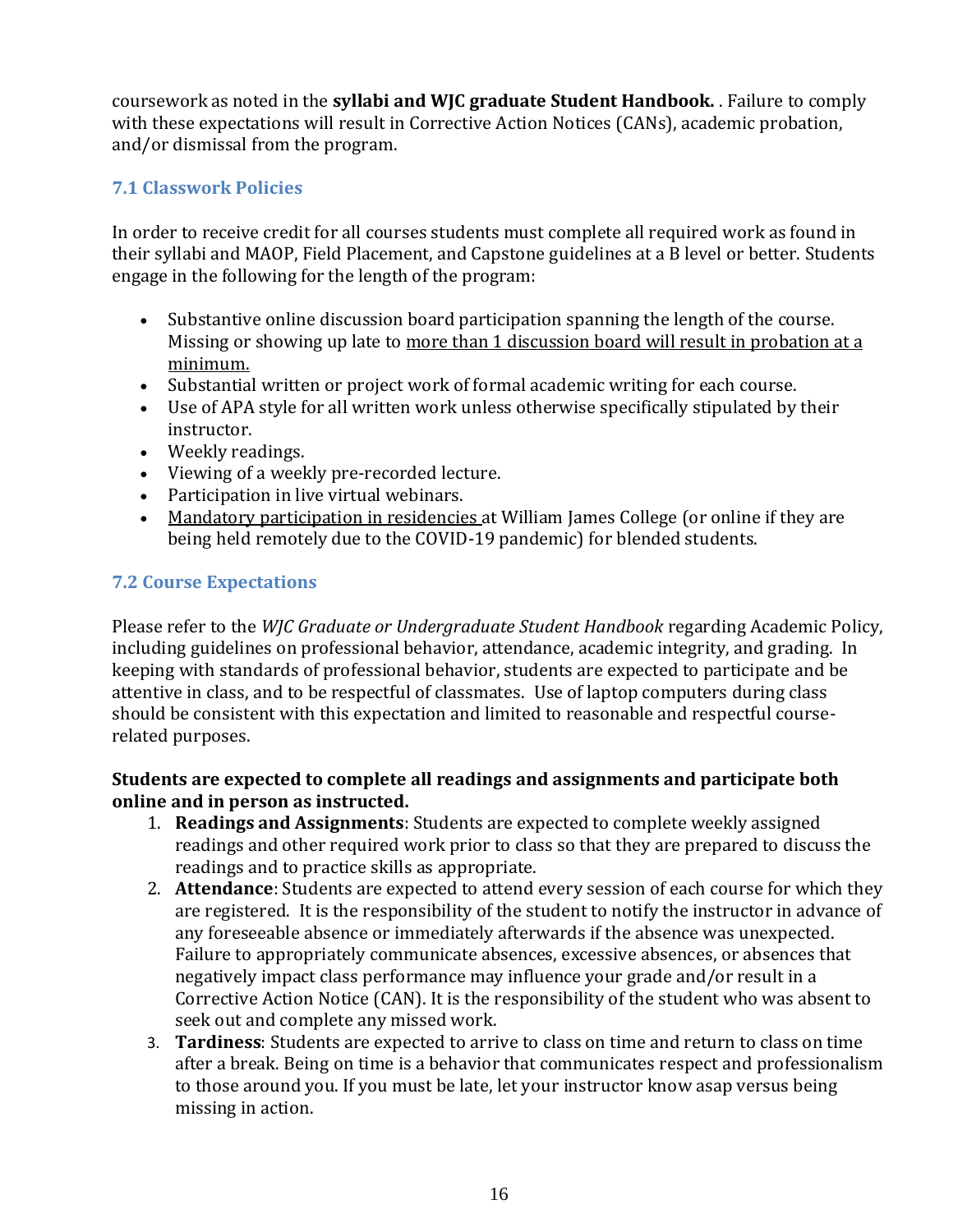- 4. **Late work**: Late submission of class assignments will not be accepted, and the student will receive no credit for that assignment. There are no extra-credit assignments for this course, and there is no opportunity to re-write your work for extra points. If you would like the instructor to look at a paper two weeks before it is due to get some feedback about your writing, you are welcome to do so.
- 5. **Redistribution of materials**: Students are prohibited from any redistribution of course materials, i.e., slides, lecture notes. **You must obtain the instructor's consent prior to any recording of classes.**
- 6. **Emailing**: When sending any emails related to this course, please use the course number or name in the subject line of the email, to help your professor and your classmates organize their correspondence. Always use your WJC email address, and program your email signature to have your full name and a telephone number where you can be contacted if needed. Remember that email communications should always be professional in tone and content.
- 7. **Turnitin**: Papers are to be submitted electronically via Canvas and will undergo a plagiarism check using Turnitin. If your instructor asks you to submit a printed copy or an emailed digital copy, these papers will also be uploaded by your instructor to Turnitin for a plagiarism check.
- 8. **Citation of sources**: In formal written work all sources must be documented through references and citations. Submitted work containing undocumented sources will be considered plagiarism and may result in failure of the course and referral to the student's academic advisor. Depending upon the seriousness of the plagiarism, academic disciplinary action may be required up to and including expulsion from the program. All students should be familiar with definitions and types of plagiarism. Helpful online resources include: (a) The Harvard Guide to Using Sources [\(http://usingsources.fas.harvard.edu/icb/icb.do\)](http://usingsources.fas.harvard.edu/icb/icb.do), and, (b) The website plagiarism.org [\(http://www.plagiarism.org/plagiarism-101/what-is-plagiarism\)](http://www.plagiarism.org/plagiarism-101/what-is-plagiarism). The Academic Resource Center also has a database of information and tutorials on plagiarism that are available for all students (not just students with ADA Accommodations).
- 9. **Writing assistance**: If you experience difficulty organizing your ideas in preparation for writing, expressing yourself clearly in writing, meeting imposed expectations for assignments, or organizing and rehearsing for class presentations, you are encouraged to seek the services of the Academic Resource Center (ARC).

### <span id="page-24-0"></span>**7.3 Online Discussion Board Policy**

Online discussions serve as opportunities to tussle with ideas, put forth opinions, and to push each other and yourselves. They are also considered class time. Check the threads frequently after your initial post and respond appropriately. The instructor will also monitor and comment. Remember you are expected to use coherent language, cite readings, and use proper grammar and punctuation. It is expected that you cite course materials/references in all original posts to support your response.

- 1. Your instructor will post the weekly discussion questions by the Friday prior to following week's discussion.
- 2. Your initial response to the questions needs to be posted by Wednesday at 9 PM EST. Your initial posts should be no more than 400 words although more important than the number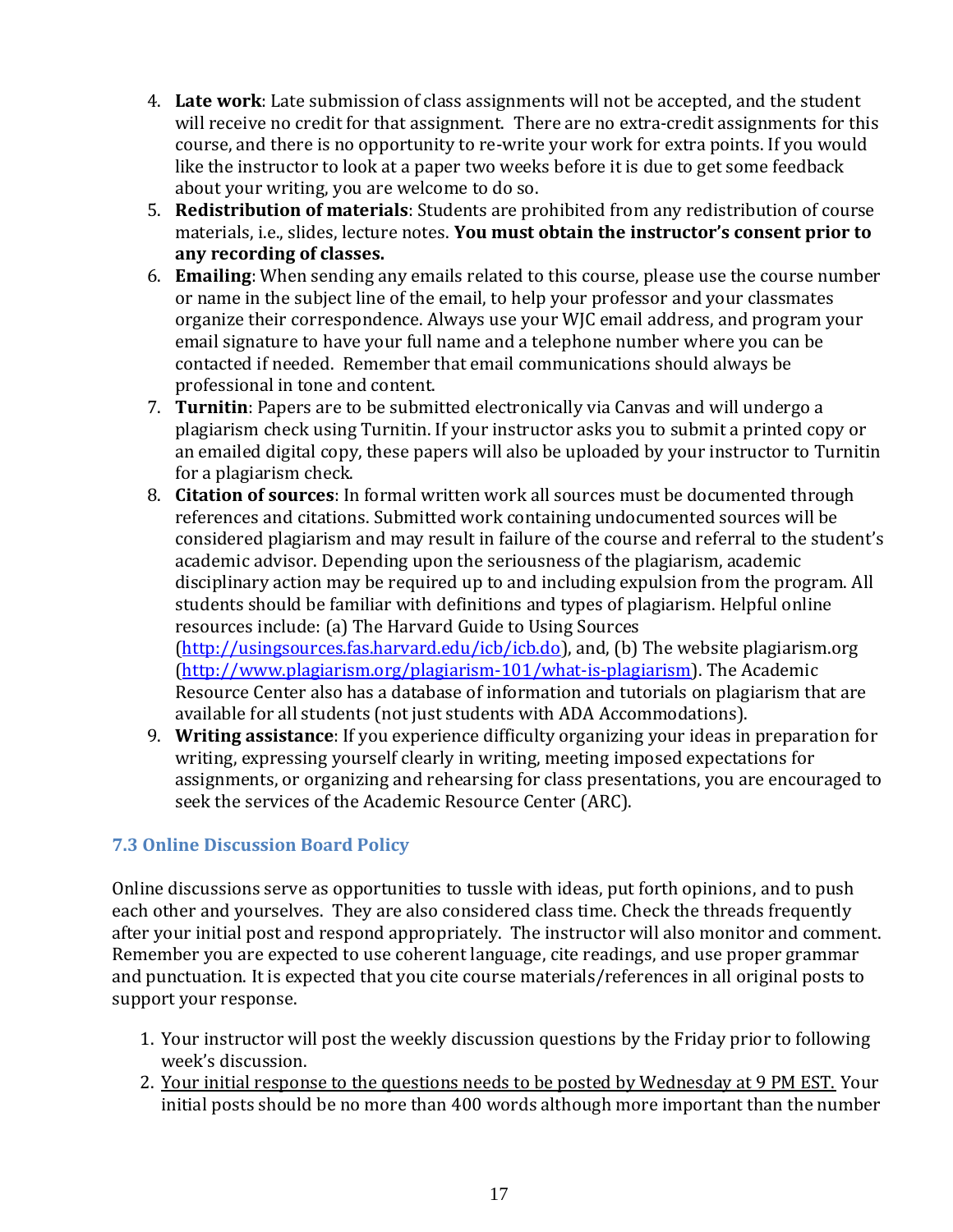of words are the ideas and questions you raise. Please be reflective and concise. Please be sure to answer all parts of the prompt.

- 3. It is required to reference at least two course readings within your post unless your instructor otherwise directs you.
- 4. The bulk of the discussion takes place Wednesday, Thursday, and Friday, you must comment on at least two of your colleagues' responses. *If you are posting the bulk of your posts Friday after close of business and Saturday, you are not part of the discussion.* Saturday is more for gratuitous comments to peers versus substantive discussion.
- 5. Saturday is the final day for responding to discussion posts and boards are considered closed at noon EST.
- 6. Noon on Saturday through Tuesday are considered reading days where you are not expected to be on the discussion boards.
- 7. Grades for the online discussions are based on the quality and timeliness of your participation.
- 8. Grading of threaded discussions is up to the purview of the faculty. Some faculty choose to make them pass/fail, others choose to parse out points. **Please read the section in the syllabus to understand the grading structure for each course.**

# <span id="page-25-0"></span>**7.4 Class Participation and Professionalism and Threaded Discussions**

Students are expected to participate consistently and professionally throughout the course – both online and in person. How students show up is just as important as how much they show up.

Best practices for student professionalism and participation include:

- $\Box$  Seeking help when needed,
- $\Box$  Alerting the professor when a life circumstance has the potential for limiting your learning,
- $\Box$  Being prepared for discussions,
- ❑ Showing up on time at residency, returning on time from breaks, or staying until the end,
- ❑ Attending all portions of residency,
- ❑ Being attentive, respectful, professional, and kind to faculty or other students via speaking or body language or comments in writing,
- ❑ Minding assignment deadlines.
- $\Box$  When on group/team projects with classmates please follow these best practices as a member of our high performing community:
	- o Discuss team roles, decision making processes, and conflict strategies upfront,
	- o Do what you commit to doing,
	- o Communicate early and often,
	- o Do your fair share of the work versus allowing others to carry you,
	- o Monitor your own participation in group discussions to ensure diversity of views and maximum leveraging (multiplying) of the brain power of the group,
	- o Be prepared.

# <span id="page-25-1"></span>**7.5 Ensuring a Safe Learning Environment**

As a community, we need to address disrespectful behavior with a sense of urgency and care.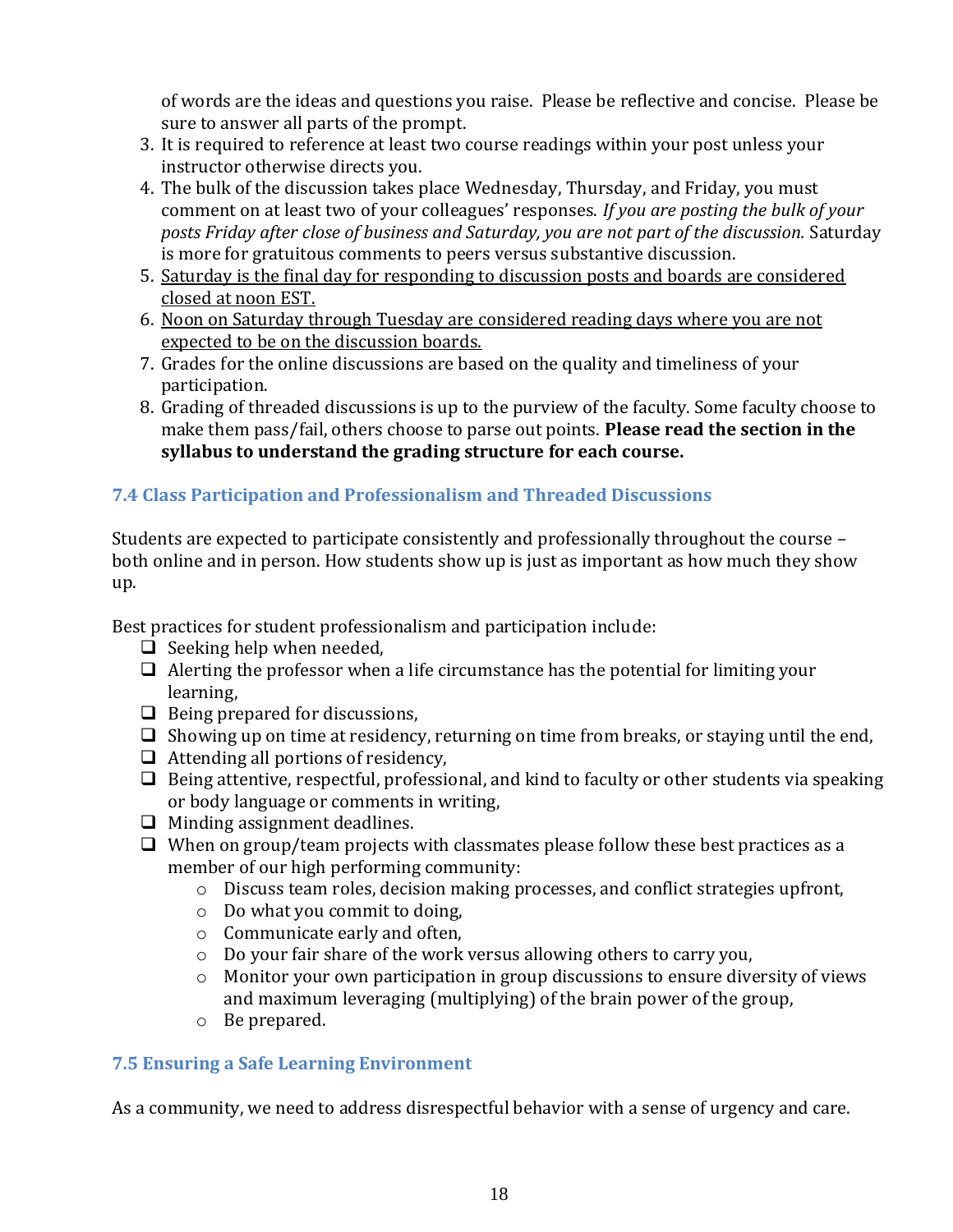Disrespectful behavior to anyone in our community is unacceptable. We strive to make the OLP and WJC community respectful and a safe place to learn. If hurtful behavior occurs, it needs to be addressed so that it can be avoided in the future and appropriate restoration can be made to the broken trust that often occurs as a result. It is expected that all members of our community involved in hurtful or disrespectful behavior engage in dialogue to receive and give feedback.

### <span id="page-26-0"></span>**7.6 Residency Policy**

Time in residence for the MAOP program occurs one weekend per course for Blended students only. Residencies are meant to provide valuable face time and experiential learning opportunities with faculty. Residencies are mandatory for all blended students. During residencies, your full participation and utmost professionalism is expected including prompt arrival, departure no earlier than the end of the session, and adhering to boundaries established for breaks.

#### **NOTE: any residencies held remotely versus on campus are still mandatory to attend for blended students. Please ensure you are in attendance for the entire session. Dates can be found on our OLP website.**

Please organize your schedule so that you can attend the experiences in full. The dates of the residencies are publicized well in advance online. The Chair must approve emergency exceptions and arrangements of the Department on an individual basis.

#### <span id="page-26-1"></span>**VIII. Evaluation of Student Work**

### <span id="page-26-2"></span>**8.1 Course Grades**

For every course, students must meet the assessment standards described in the particular syllabus in order to receive credit. Individual course grades are assigned according to the following categories:

| A     | 94 - 100: Excellent             |  |  |  |  |
|-------|---------------------------------|--|--|--|--|
| $A -$ | 90 - 93: Very Good              |  |  |  |  |
| $B+$  | 87 - 89: Above Average          |  |  |  |  |
| B     | 84 - 86: Meets Standards        |  |  |  |  |
| B-    | 80 - 83: Minimally Meets        |  |  |  |  |
|       | <b>Standards</b>                |  |  |  |  |
|       | < 80: Fails to Meet Standards - |  |  |  |  |
| C+    | Receives No Credit for the      |  |  |  |  |
|       | Course                          |  |  |  |  |

#### <span id="page-26-3"></span>**8.2 General Criteria**

Students who earn an "A" in this course will demonstrate mastery of theoretical material covered in the course, excellent written skills, and strong conceptual skills. Examples include sophisticated application of theory to case examples and their own experiences; ability to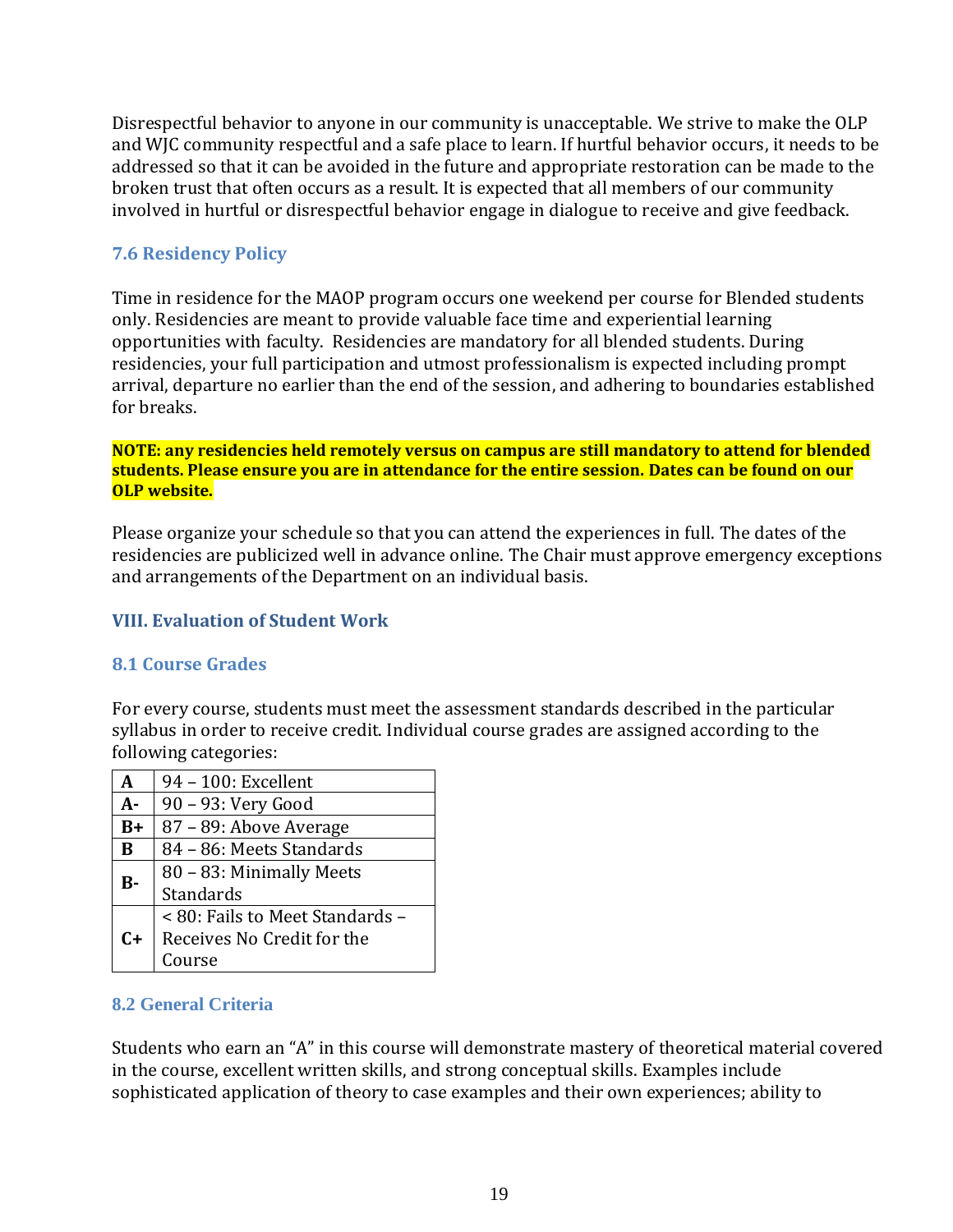express themselves in a clear and organized fashion, both orally and in writing; written work that is free of spelling, grammatical, and/or APA-style errors; appropriate integration of relevant literature into written arguments; demonstration of self-awareness and willingness to engage in self-exploration; participation in class discussions and activities; regular attendance in class; prompt arrival to each class.

Students who earn a "B" in this course will demonstrate sufficient understanding of theoretical material and good writing skills, but lack the sophistication and depth in their writing and conceptual skills needed to achieve an "A". Examples include occasionally unclear and awkward writing, including presence of spelling, grammatical, and/or APA-style errors; difficulty in application of theory; some blocks in self-awareness and/or difficulty engaging in selfexploration; infrequent or inconsistent class participation.

Students who earn a "C" or lower in this class will demonstrate insufficient understanding of theoretical material, poor writing skills, and/or weak conceptual skills. Examples include unsophisticated or superficial application of theory; unclear, unsophisticated, or unscholarly writing; significant gaps in self-awareness and/or a lack of reflective capacity, and lack of readiness to engage in self-exploration.

(A GRADE OF C+ OR BELOW WILL NOT EARN CREDIT FOR THIS COURSE).

See the College's Graduate student handbook for descriptions of Incomplete, Withdrawal, and credit/ no credit grade descriptions.

### <span id="page-27-0"></span>**8.3 Satisfactory Academic Progress (SAP)**

All students must maintain Satisfactory Academic Progress to maintain their place in the program and to borrow Federal funds via student loans. Students who earn a failing grade in a course will be required to repeat that course with a passing grade to graduate from the program. See the William James College Student handbook for more information SAP.

#### <span id="page-27-1"></span>**8.4 Individual Course Evaluations**

Students will receive a final letter grade for each course. Faculty also give feedback on all papers handed in, team assignments completed, and weekly on the threaded discussions.

Our goal as a faculty is to ensure you learn the course content so that you can go out and practice well and ethically in the field and do no harm. Below are the areas we are evaluating you for each course in in general.

- A. Achievement (degree to which the student mastered the course competencies through assignments including particular individual strengths and weaknesses).
- B. Quality of written and oral expression.
- C. Participation, Professional Behavior, Attitude and Accountability:
	- Respectful and timely email and phone communication with professors, peers, and institutional administrators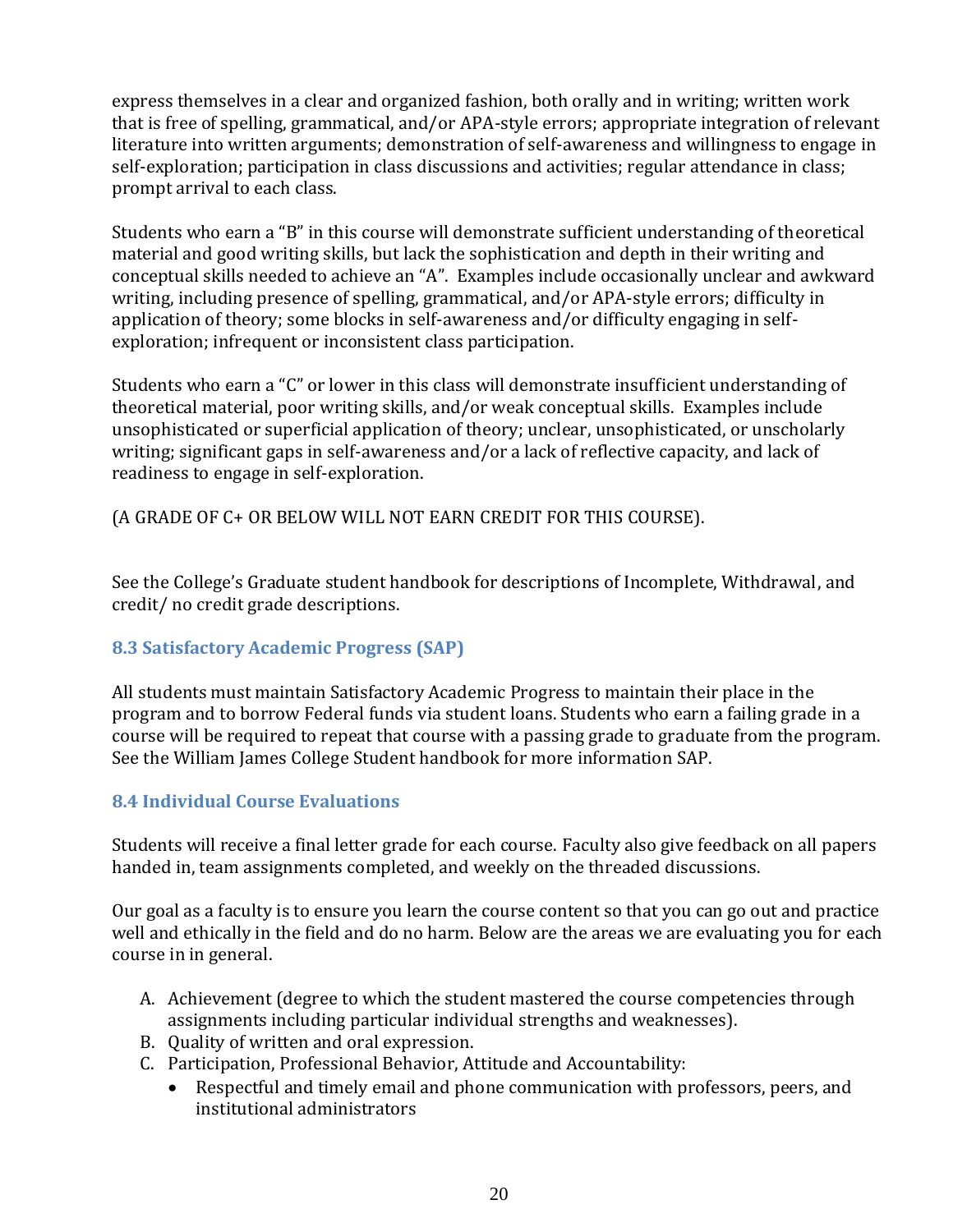- Timely attendance to orientation, weekends-in-residence (WIR) and live online sessions
- Demonstration of leadership
- Excellent effort, initiative, and openness to learning
- Taking personal accountability for their own learning by reading the syllabus, paying attention to deadlines, and engaging in good study habits
- D. Interpersonal Relationships: demonstrates healthy respect for and collaboration with others including peers, faculty and WJC staff.
- E. Participation on the threaded discussion boards is how distance learning students come to class. In the discussions, they have contact with faculty and their cohort to ensure they learn that week's materials. Threaded discussions are a vital component of all courses in the program.

### <span id="page-28-0"></span>**8.5 Late Policy**

Students are required to hand in all work on time. However, as this program caters to adult learners, we do understand that things occasionally come up. Therefore, for non-serious issues (deemed issues not related to personal injury, family injury, or severe mental distress) students must ask their instructors at least *72 hours in advance* of the due date if they need an extension or will miss class. The granting of extensions is up to the course instructor. Make up work is required if the students miss any portion of a residency. Students who let their instructors know less than 24 hours in advance may not be granted any extensions under non-serious circumstances. Students who do not show up to class without a granted extension receive zero credit for the class. Students who miss the deadline for assignments with no documentation of a serious issue will receive zero credit for the assignment missed with no opportunity for make-up work.

For students facing serious issues (or those facing non-serious issues that notify their instructors within the prescribed guidelines), it will be up to the instructor's discretion regarding the length of the extension they receive. Instructors have full right of refusal to extend time on an assignment should they deem it appropriate.

All students asking for extensions due to serious issues, e.g. hospitalization, must provide proof of the emergency (e.g., a doctor's note or a death notice). Failure to provide proof of requested extension results in failure of the assignment.

#### <span id="page-28-1"></span>**8.6 Rewrites**

Students who submit work that is of poor quality will not have the opportunity to rewrite their assignment. Therefore, it is critical to look at the assignment rubric and grade yourself before you turn in your work. Make sure you answered all the questions asked and do NOT hand in first drafts. Take the time to edit and refine your work.

Exceptions can be made under the following circumstances:

New students in their first course who are using English as a Second Language.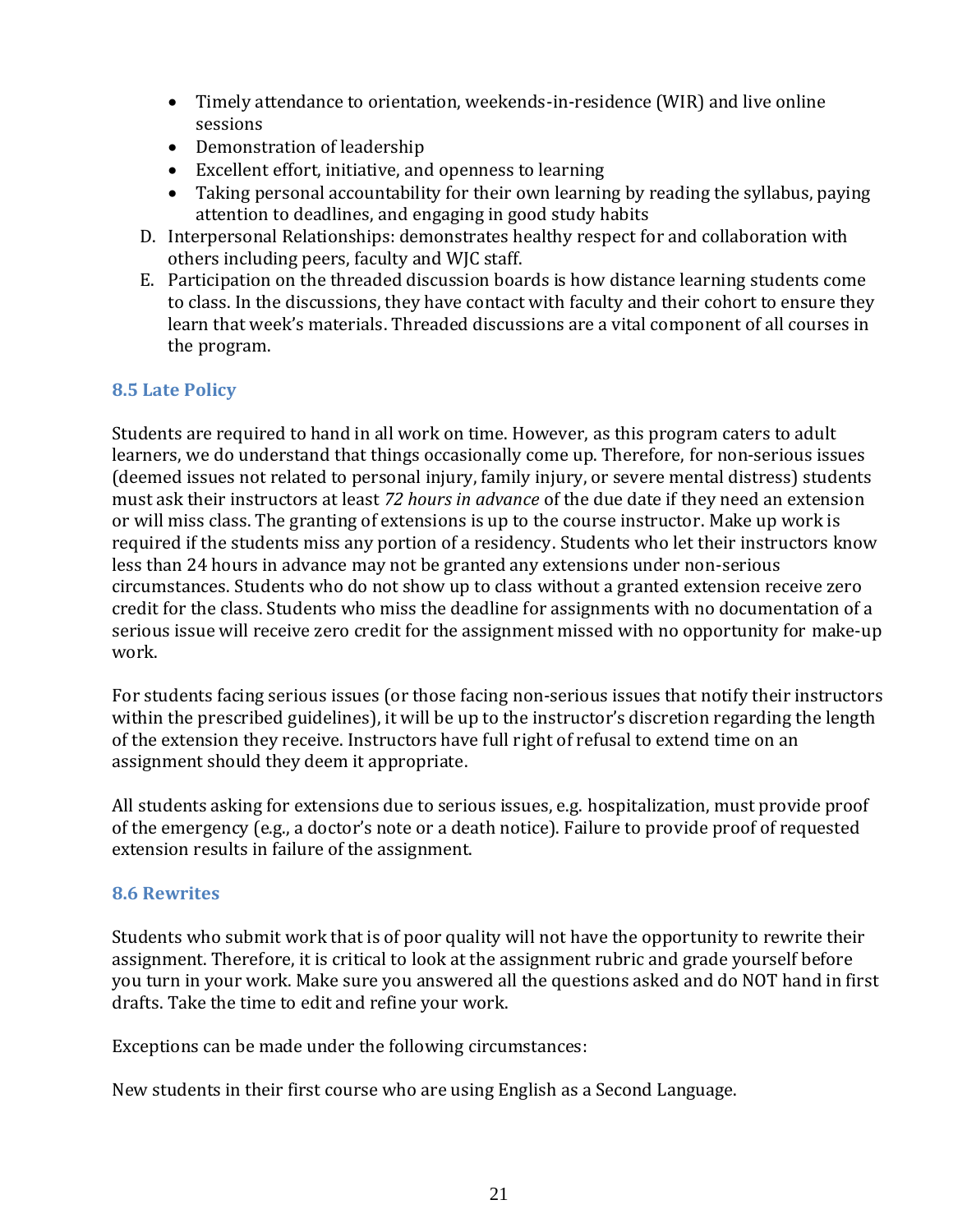Note: Under the above criteria, the highest grade the student will be able to receive is a B.

Students should note that rewrites are *not* considered for these common mistakes:

- Failure to adhere to APA guidelines.
- Failure to include references to course readings or source material necessary to complete the assignment.
- Failure to answer all of the questions in the assignment.

Students are encouraged to thoroughly **read** the syllabus for each course, *all* directions and rubrics provided, and contact their instructor **prior to the due date** if they have any questions or they need clarification. It is the responsibility of the student to be their own best advocate in getting the help they need to complete assignments on time and to standards outlined in the syllabi, directions, and rubrics.

### <span id="page-29-0"></span>**IX. Program Withdrawal Policy**

Students who withdraw from the MAOP Program are eligible to receive that semester's tuition refund based on the date the written notice of withdrawal is received by the Registrar's Office, according to the following schedule:

- During the add/drop period 100%
- During the second week of that semester of the first course in the semester 50%
- During the third week of that semester of the first course in the semester 25%
- After the 3<sup>rd</sup> week of the first course of the semester  $-0\%$

Students who withdraw from the Organizational Psychology program are reminded that no portion of the Admissions (including deferral) deposit is refundable. The tuition refund is calculated on the proper percentage of the tuition minus the total Admissions deposit.

### <span id="page-29-1"></span>**9.1 Leave of Absence and Withdrawal with Passing**

Please reference the Leave of Absence and Withdrawal Passing policies in the William James College [Student Handbook.](https://www.williamjames.edu/student-life/policy-procedures/upload/wjc-graduate-student-handbook.pdf)

#### <span id="page-29-2"></span>**9.2 Academic Probation Policy, Dismissal, Withdrawal Policies**

Please refer to the William James College Student Handbook.

#### <span id="page-29-3"></span>**X. Advising**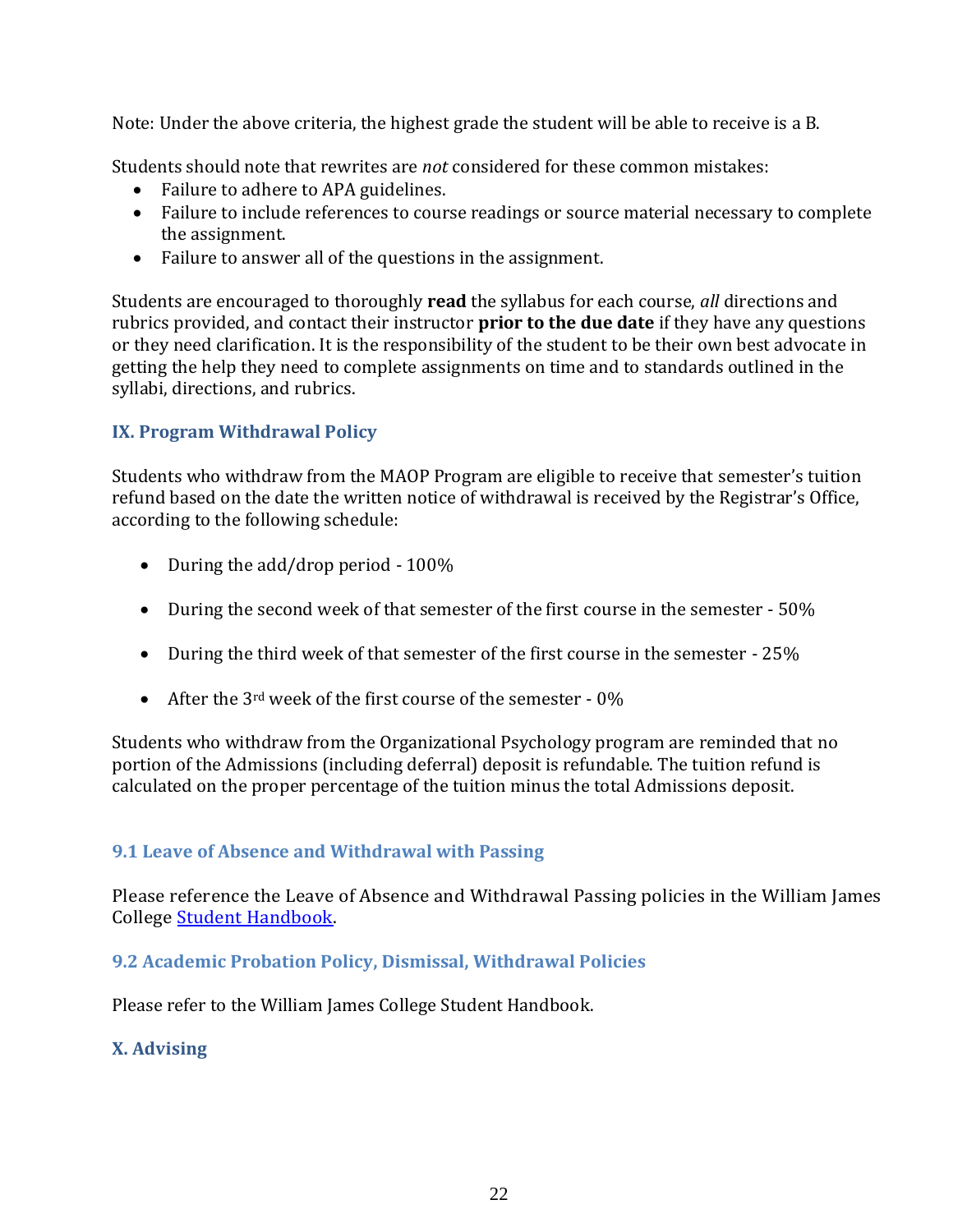#### <span id="page-30-0"></span>**10.1 Advising Meeting Scheduling, Frequency, and Expectations**

Upon entering MAOP, every student is assigned an Advisor who will oversee the their progress throughout the program. Advisors have significant roles in overseeing students' progress and can have a major impact on the development of their professional identities. Both advisors and students can request meetings. Either an advisor or an advisee should request a meeting if an academic or professional development concern is encountered. As educators, advocates, evaluators, and mentors, advisors' responsibilities include making themselves available for regular contact with advisees. Formal advising meetings happen four times during the program remotely by the dates in the table below and interim advising meetings may be scheduled as needed by the advisee, advisor, and/or the program director. (Note: September 15th would be the first meeting for August starts and February 1st would be the first meeting for January starts).

| <b>Formal Advising Meeting Schedule</b> |
|-----------------------------------------|
| September 15th                          |
| November 15 <sup>th</sup>               |
| February 1st                            |
| May 15th                                |

Note, these meetings are mandatory for students and must be attended. The advisors will work with the students to get advising meetings scheduled. *It is the student's responsibility to coordinate these formal meetings with their advisors.*

#### <span id="page-30-1"></span>**10.2 Advising Assignments**

Advising assignments are made by the Program Director but students can request an advisor when they enter the program. Typically, students remain with one advisor throughout the program. However, sometimes a student may request to work with one faculty over another after they have begun the program due to an area of interest the faculty and student share. If the faculty agrees and has time to take on another advisee, effort will be made to accommodate the student. To request a new advisor, contact the Program Director.

#### <span id="page-30-2"></span>**10.3 Purpose of Academic Advisors**

Academic Advisors are in place to help:

- 1. Assess the students' academic backgrounds, strengths, training needs, and goals.
- 2. Monitor students' progress toward completion of courses and degree requirements including field placement and capstone.
- 3. Help address problems; consulting with course instructors, field supervisors, the Program Director, and/or the Academic Policies and Standards Committee in situations where problems arise; and advocating on behalf of the student in such situations when such advocacy is appropriate.

#### <span id="page-30-3"></span>**10.4 Advising Meeting Content**

The student and advisor should determine the content and length of the meeting to discuss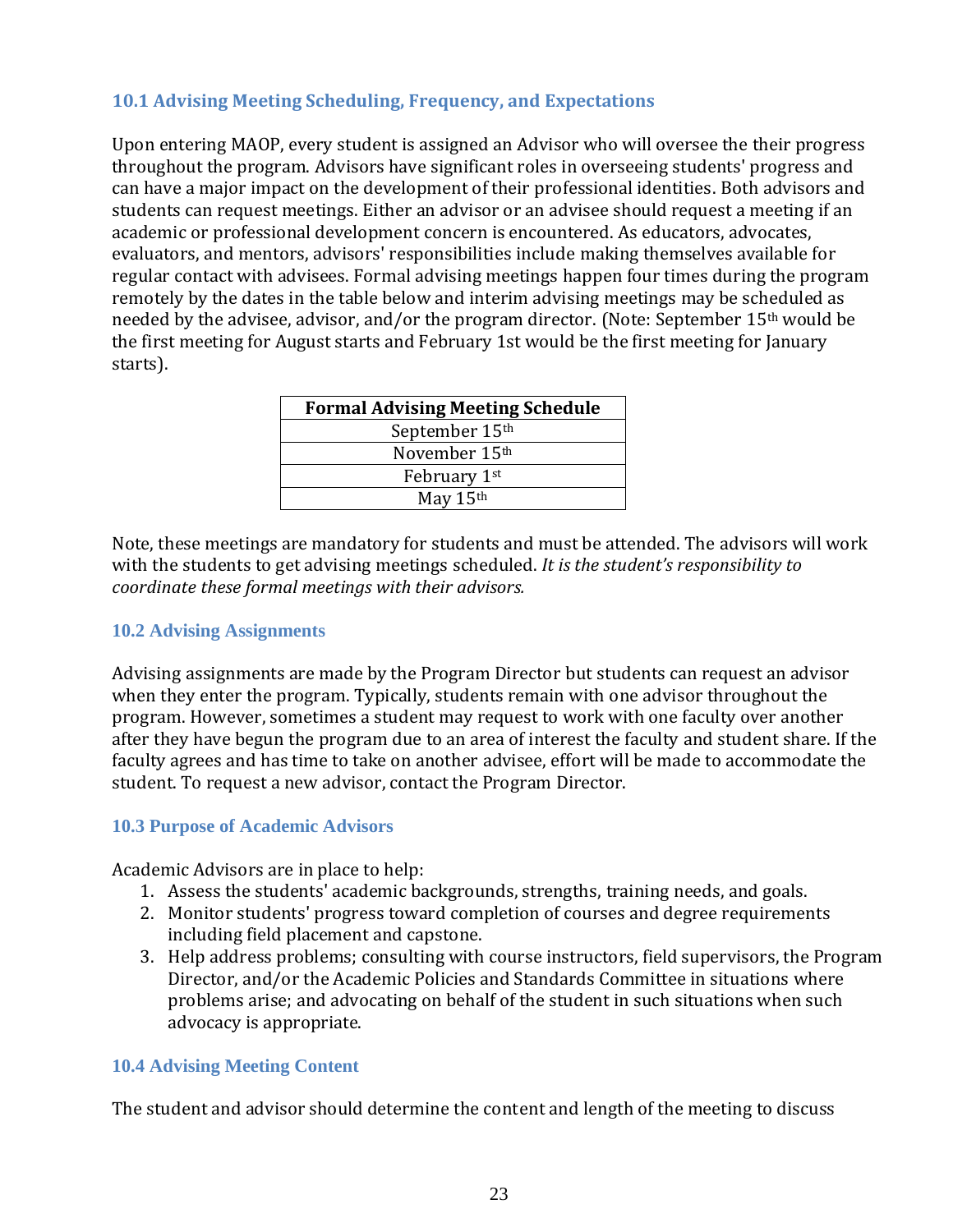- 1. How the student is progressing in the program and curriculum
- 2. Progress in their field placement and capstone
- 3. Discuss the student's self-evaluation forms (see Appendix A)
- 4. Career aspirations and opportunities of the student
- 5. Troubleshooting on areas where the student is having difficulty making progress

#### <span id="page-31-0"></span>**XI. Field Placement**

The integration of coursework with field experience is a William James College institutional hallmark. Consistent with this focus, field placements are an essential aspect of the M.A. curriculum. Throughout the program, and within the limits of the field sites and placement resources available, great care is exercised to match students with field experiences that will enrich and enhance their classroom learning and promote their professional and personal development.

The MA in Organizational Psychology Field Placement Courses allow students to apply and practice organizational psychology and development (OP/OD). Field placement offers supervised, hands on experience with an organization. Whether a student uses her/his own workplace, finds an organization to work with, or is accepted at a William James field site is determined by the Associate Directors of Field Placement (ADFP) for the OLP department. Students receive supervision from William James College faculty who are experienced OP/OD practitioners through the Field Placement seminars and students will also be assigned a field site supervisor who works at the Field Site organization.

Online only students who are at a great distance from the campus are eligible to do virtual field projects contingent on availability. The ADFP will support the student in identifying a site and developing the scope of the project the student will complete at their field site.

The supervisory relationships with students focus on the quality and depth of students' integration of theory with practice. The field placement courses and experience run concurrently with other courses during the program.

An overview of the Field Placement program is provided below. Please consult the MAOP Field Placement Student Guide located in the OLP Field Placement Office Canvas course for a detailed description of the field placement requirements and timelines.

### <span id="page-31-1"></span>**11.1 Required Hours**

Each student must complete 80 hours of field work (remotely or face to face) at their field site. In addition to these hours, students will be expected to attend weekly Field Placement course webinars, complete readings, written assignments, oral presentations, or other tasks that are associated with their field placement deliverables and the course. To receive course credit and to graduate, all field placement deliverables including executive summaries must be completed by the dates given in the table below.

| <b>Timeframe of Enrollment</b> | Date of Completion |
|--------------------------------|--------------------|
|                                |                    |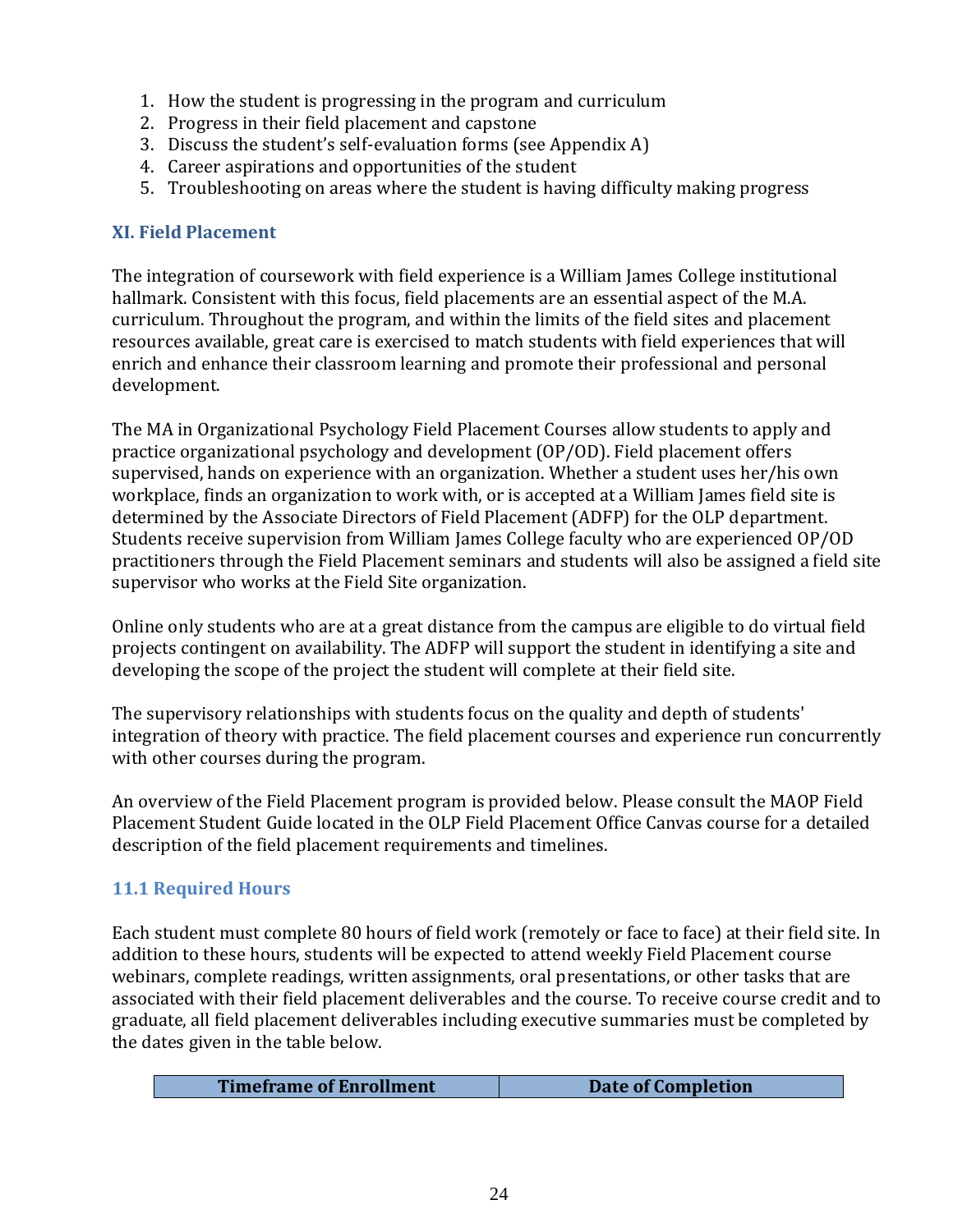| <b>August Full Time Start</b> | May 1 of their program year   |
|-------------------------------|-------------------------------|
| <b>August Part Time Start</b> | May 1 of their first year     |
| January Full Time Start       | July 25 of their program year |
| January Part Time Start       | July 25 of their first year   |

#### <span id="page-32-0"></span>**11.2 Examples of Field Placement Experiences**

- OD Interventions including:
	- o Organizational Research and Assessment (i.e., Survey development, interviewing, qualitative data analysis)
	- o Team Development
	- o Change interventions
	- o Program Evaluations
	- o Change Interventions
	- o Training and development
	- o Strategic HR projects
- Apprenticing with OD Experts practicing in the field to observe, to participate where appropriate, and to analyze or debrief.
- Face time presenting/facilitating/interacting with clients/client groups
- Attending an OD related conference or training seminar coupled with a shorter field placement (limit of one.)

#### <span id="page-32-1"></span>**11.3 Field Placement at your Place of Employment**

Students who are currently working are encouraged to use projects within their company as Field Placement Projects. A project completed at the students place of employment is to be OP/OD focused which offer them new learning experiences. Students using their own organizations for Field Placement will still need to have a Site Supervisor at their company. The ADFP will facilitate a scope meeting with the supervisor and student to discuss the goals of the project.

### <span id="page-32-2"></span>**11.4 William James Partner Sites**

William James College partners and builds relationships with organizations to provide real and valuable OD/OP projects and site placement to our field placement students. These opportunities require the student to apply and be accepted for the project by the site. Descriptions of these projects are posted on the OLP Field Placement Office Canvas course pages.

### <span id="page-32-3"></span>**11.5 Partnering with Field Placement Sites**

**The spirit of the Field Placement program is to ensure that the field site gets as much out of having a William James College student helping them as the student is helped by the placement**. As such, treating each site as a valued client is critical for students placed in organizations with which William James College has a working relationship. The MA program partners with many kinds of businesses and organizations. One of William James College's core values is to provide service, training, and professional expertise to under-served populations.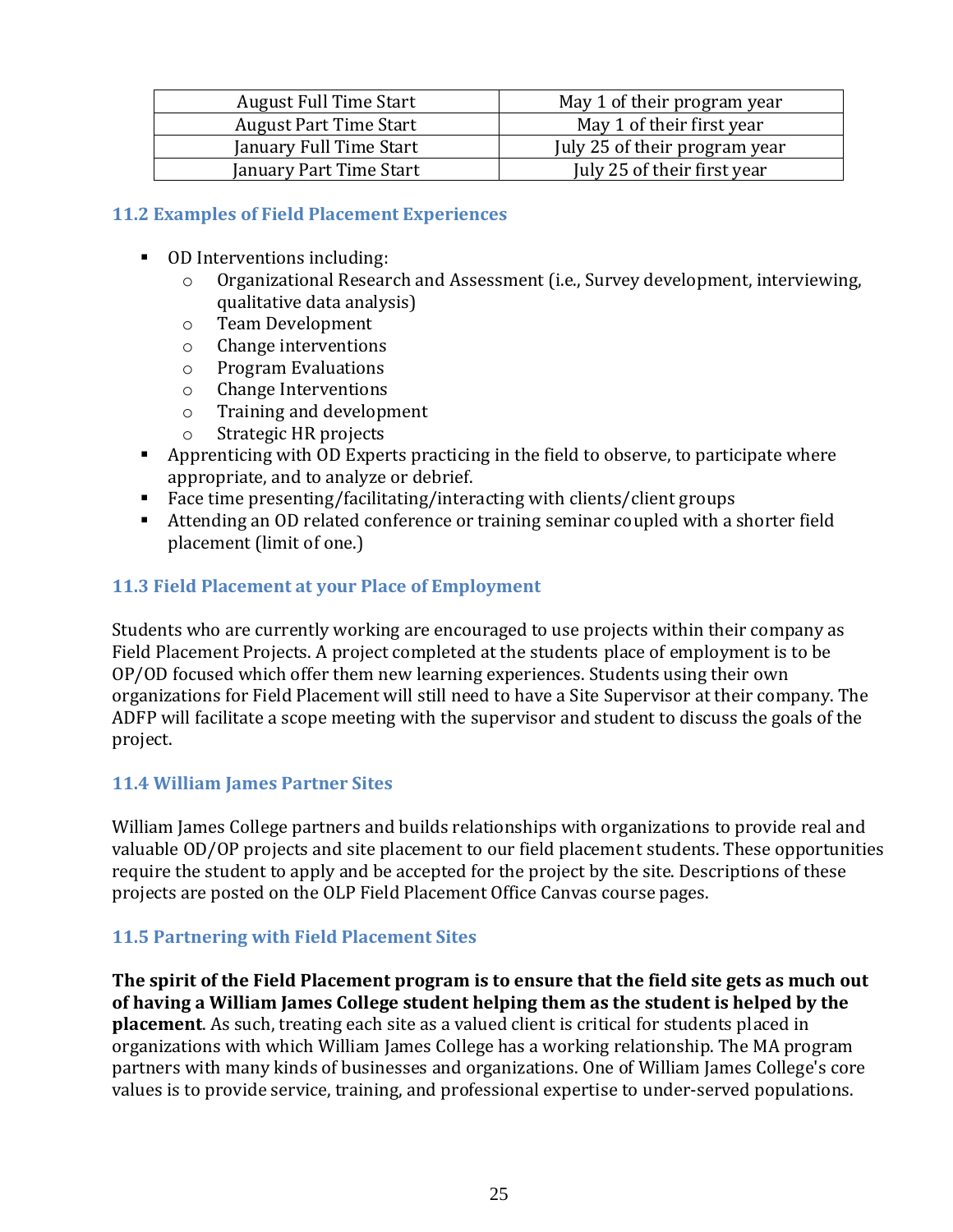Students are encouraged to engage in field work with non-profit organizations that serve those less advantaged. We expect students to perform with the highest level of professional conduct, ethics, follow-through, and overall commitment to field placement projects at all sites.

Experience, interest, and other criteria are used by the ADFPs to determine student placements in collaboration with the student and site.

### <span id="page-33-0"></span>**11.6 Tracking Field Placement**

All field experiences will be expected to follow specific, formalized, and organized plans that afford students supervised opportunities to learn as they practice what they learn. The training goals of the Field Placement are consistent with the curricular goals of the Program. Together, these should provide students with a fundamental knowledge and skills to further refine their skills and deepen their understanding of their professional roles. Prior to choosing a field site, students must submit a Field Placement Planning Form to a link provided by the Field Placement Office to communicate their field placement plans.

In order to best determine and monitor student learning while in field placement, students complete a Field Placement Project Scope Agreement that they, the ADFP, and the site supervisor must agree upon and electronically sign before each field placement begins. This project scope agreement ensures that the student, ADFP, and site supervisor thoroughly understand the goals of their field placement project, all committing to complete the engagement. In addition, the project scope agreement (1) constitutes a formal contractual agreement between the field placement site and the college on behalf of the particular student; (2) defines the parameters of the student's fieldwork experience; and (3) serves as a basis for the ongoing evaluation of the student's progress. The project scope agreement itself includes statements about the expected outcomes and goals of the project, project timeline, and the student's specific deliverables.

Students will also be required to keep and complete a field placement hours log. The hours log allows the student to track their hours in terms of what they are doing and when they are doing it.

At the completion of each field placement, the student must complete an executive summary presentation to be delivered to the Field Placement Instructor, presented at a field placement webinar, and submitted to a link provided in the OLP Field Placement Office Canvas course page. This executive summary presentation ensures that the students reflect upon and critique their practice, but also address their challenges and goals for further development. The client site is also asked to provide an evaluation of the experience and feedback on the student's strengths and learning edges.

### <span id="page-33-1"></span>**11.7 Field Placement Webinars**

Each week students will be expected to attend and participate in webinar meetings. These webinar meetings will take place on Zoom (video meeting platform) with meeting links provided on the course page. During the meetings, students will provide updates on their projects and give and receive feedback from their peers and their instructor. Throughout the course of the semester, each student will be expected to sign up to be a 'presenter' at a meeting. In this role,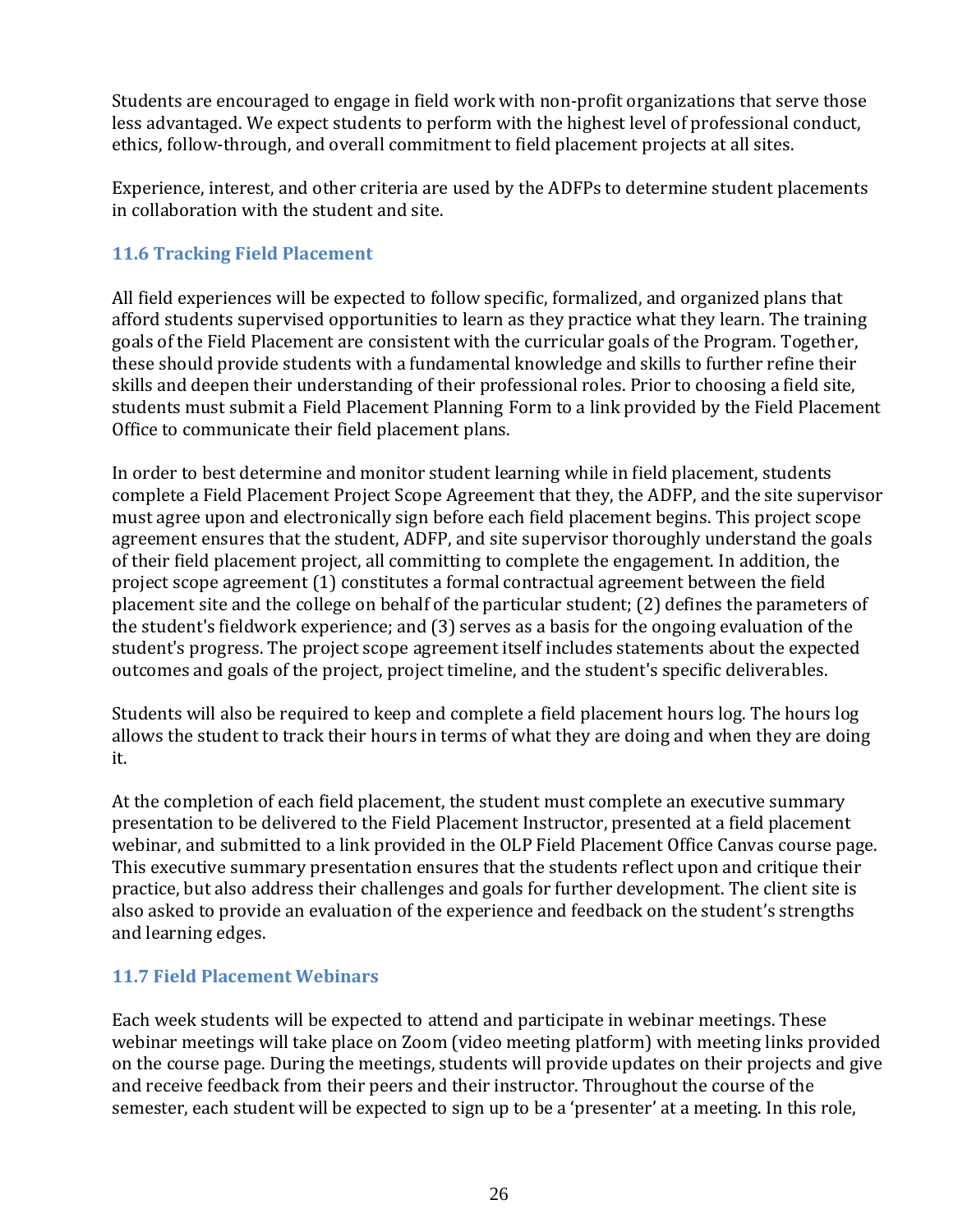students will be given a specific reading related to the monthly topic that they will be asked to present on to their peers. The webinars are how you show up for the field placement course since it does not have a threaded discussion. The webinar is supportive to both academic learning and field experiences.

### <span id="page-34-0"></span>**11.8 Field Related Problems**

Despite the best intentions of everyone involved, there are times when problems arise in a Field Placement. When a student encounters problems in a field site, it is **imperative** that these be reported immediately to the ADFPs, their field placement instructors, and advisors so they can aid in addressing these problems quickly and professionally.

## <span id="page-34-1"></span>**11.9 Field Placement Instructors**

The Field Placement Instructor, with oversight and input from the ADFPs, Program Director, and the Chair of the Department, is responsible for monitoring the quality of the program's fieldwork component. The faculty and administrators are involved in developing site relationships and expectations as well as evaluating and maintaining their quality. Sometimes this also requires troubleshooting. When problems arise, instructor(s), the ADFPs, the Program Director, and the Chair of the Department may work collaboratively with students' advisors and the field site supervisors to help resolve the issues as expediently and efficiently as possible.

Field Placement students have a William James College Field Placement instructor and a field placement site supervisor who is a member of the field site (Field Site Supervisor). Depending on the placement, the student's primary support resource may be either a member of the field site or a member of WJC faculty. At a minimum, there needs to be a leader at the field site who can sponsor the student's work, give them access to the organization, and provide feedback.

# <span id="page-34-2"></span>**11.10 Field Placement Coursework**

Completion of the Field Placement project is facilitated by a two-part course structure:

- FP734 Field Placement 1 (2 Credits)
- FP735 Field Placement 2 (2 Credits)

Students will take two Field Placement courses that spread over Fall and Spring semesters for students who begin in August and Spring and Summer for students who begin in January. Throughout these courses, students will identify a Field Placement site, propose, and have a project accepted by the ADFP and a Site Supervisor with oversight from the Program Director. Students will complete the project under the guidance of the instructors and ADFPs.

### <span id="page-34-3"></span>**11.11 Evaluation of Fieldwork**

Evaluation of students' fieldwork experiences occurs throughout the term of their placement. The final evaluation for field placement is based on student self-evaluations, feedback from field site and William James College supervisors, the field placement course instructor/s, and, at times, the student's advisor. Students will be evaluated on a credit/no credit basis using the following designations for all field placement work.: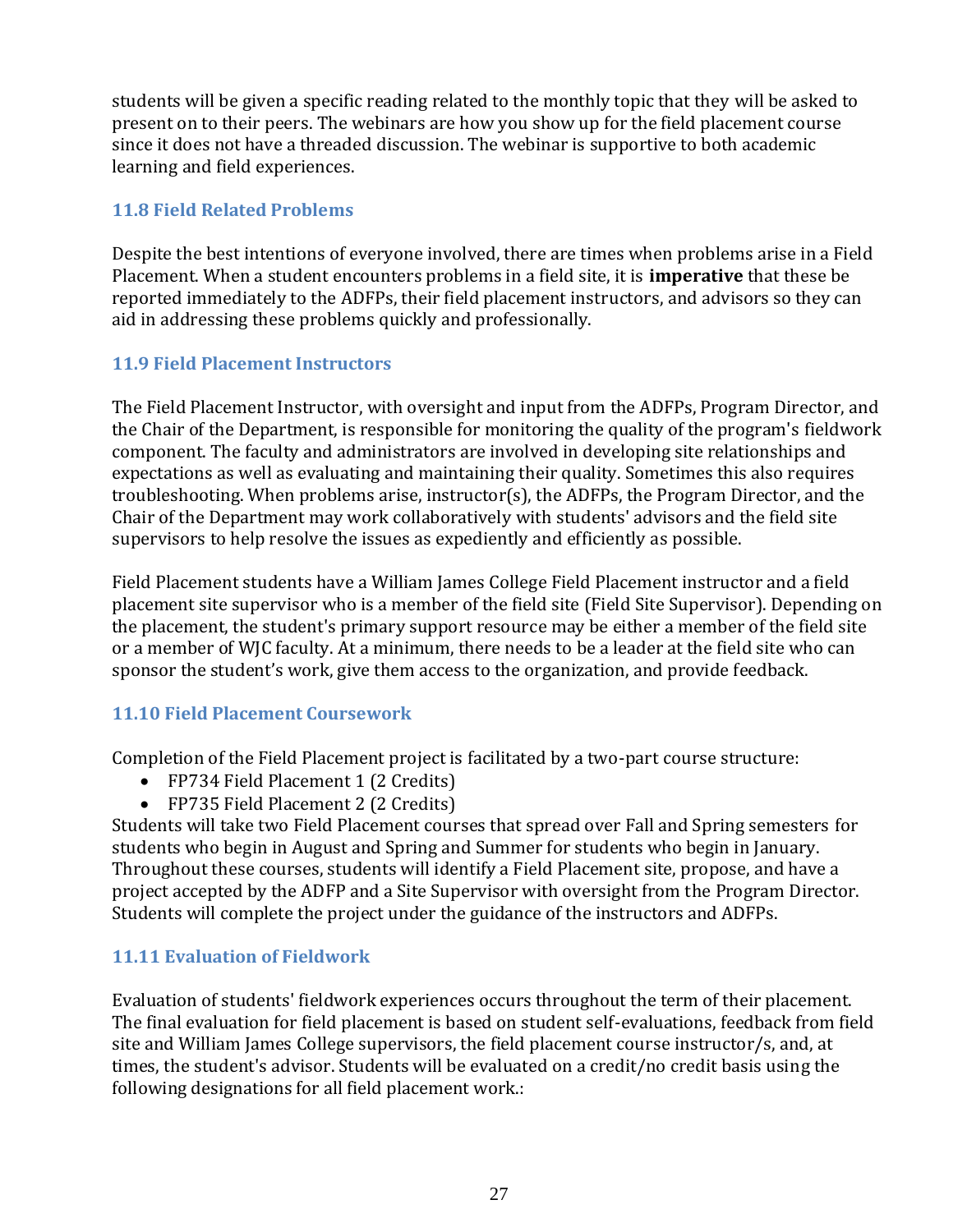**CR** Credit: Course requirements have been satisfactorily completed.

**I** Incomplete:

Course requirements have not been completed by the end of the semester in which they were assigned.

**W** Withdraw without Evaluation: The student withdraws from the course before the end of the first week of the course

**CP** Credit Problematic:

Course requirements have been completed and credit granted, but work done has been marginal or problematic.

**NC** No Credit: Course requirements have not been satisfactorily completed

#### <span id="page-35-0"></span>**XII. Capstone and Competency Exams**

### <span id="page-35-1"></span>**12.1 Capstone Paper**

Essential characteristics of the Capstone Paper process and requirements are provided below. Please consult the Capstone Guide and the course syllabus for detailed description of the course requirements and timelines.

### <span id="page-35-2"></span>**12.2 Goals and Expectations**

The Capstone Paper is an integral part of the MAOP program. The process promotes the development of research competencies, as well as the integration of coursework and practice applications. It also provides an opportunity to connect the student's professional development with the larger organizational development and/or talent management community.

A Capstone Paper is a significant body of work that makes a contribution to evidence-based practice of organizational development and/or talent management. With guidance from the Capstone Faculty, students will complete an APA style theoretical or project-based Capstone Paper on a topic in Organizational Psychology and/or Talent Management. If a student chooses to complete a project-based Capstone Paper that includes collecting data from participants, the student will need to become Citi Certified and will need to receive IRB approval.

#### <span id="page-35-3"></span>**12.3 Coursework**

Completion of the capstone project is facilitated by the PR851 Capstone 1 and PR852 Capstone 2 courses that span Fall and Spring Semesters. The PR852 Capstone 2 course will also facilitate the completion of the MAOP Competency Exams at the end of the course.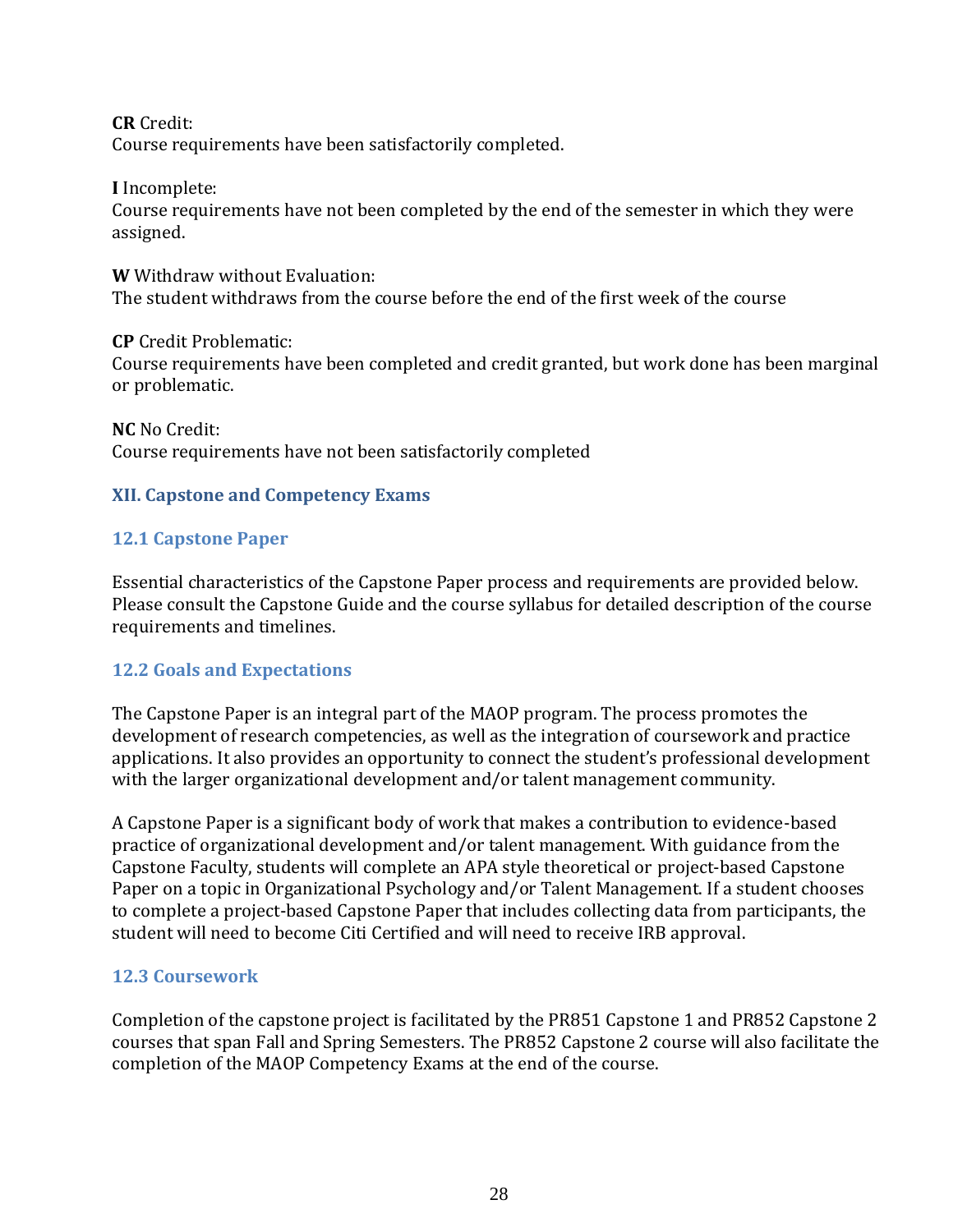#### <span id="page-36-0"></span>**12.4 Comprehensive Exams (Comps)**

To complete the MAOP program, all students will take comprehensive exams where they demonstrate the knowledge they have gained over the program. Comps are given in person for blended students and in monitored technological format for online students (though online only students are welcome to take them in person at the college). Students sit for two sessions. One session covers all they have learned about organizational assessment. The second covers all they have learned about intervention. Students in the Talent Management Concentration take an intervention exam geared toward talent management scenarios. Each session is two hours long and students are given a choice of two cases to choose from. Exams are open book, but students are encouraged to make condensed "crib" notes so that they do not waste time flipping through pages of textbooks. Students are not allowed to text others, access the internet, or use phones during exams. The comprehensive exams are mandatory. Failure to take the exams will constitute grounds for dismissal from the program.

Content of the Exams. The exam uses short real-world cases for a student to respond to. Students will have a choice of two questions and will respond to one of the cases for each of the two scheduled exam times. Faculty write the comprehensive questions to span across courses each year. Comprehensive exams are divided into two parts: Assessment and Intervention or Talent Management Assessment and Intervention for Talent Management Concentration students. Students should come prepared and are encouraged to conduct a thorough review of their course content prior to taking the exam. The exam is open book but must be completed by the student alone.

There is no one 'right' answer. However, it's important that students demonstrate an understanding of how to apply theory learned to a real-world case specifically. For example, if you are presented with an intervention case that asks you what you would to do, as an OD practitioner, to help an organization going through change and your response is to simply outline the verbatim text book steps of action research but you give no specifics of how to apply that to the organization in question you will fail. If, alternatively, you make a thoughtful decision to use action research with the leadership group (if appropriate) and then thoughtfully apply each step, e.g., you decide not to gather more data because the company just went through an extensive employee survey, you will do well.

Comprehensive exams are graded by the department faculty and are graded pass/fail. Should a student fail, the Department Chair and/or Program Director at their discretion reserve the right to ask the student to do the following:

- 1.) Rewrite the answer to the question they failed.
- 2.) Complete an oral competency examination with the Department Chair and/or Program **Director**

### <span id="page-36-1"></span>**12.5 Case Workouts**

Case workouts were started by in 2010 and are meant to support the student in becoming an OD practitioner. They also prepare the student for comprehensive exams. The instructor meets with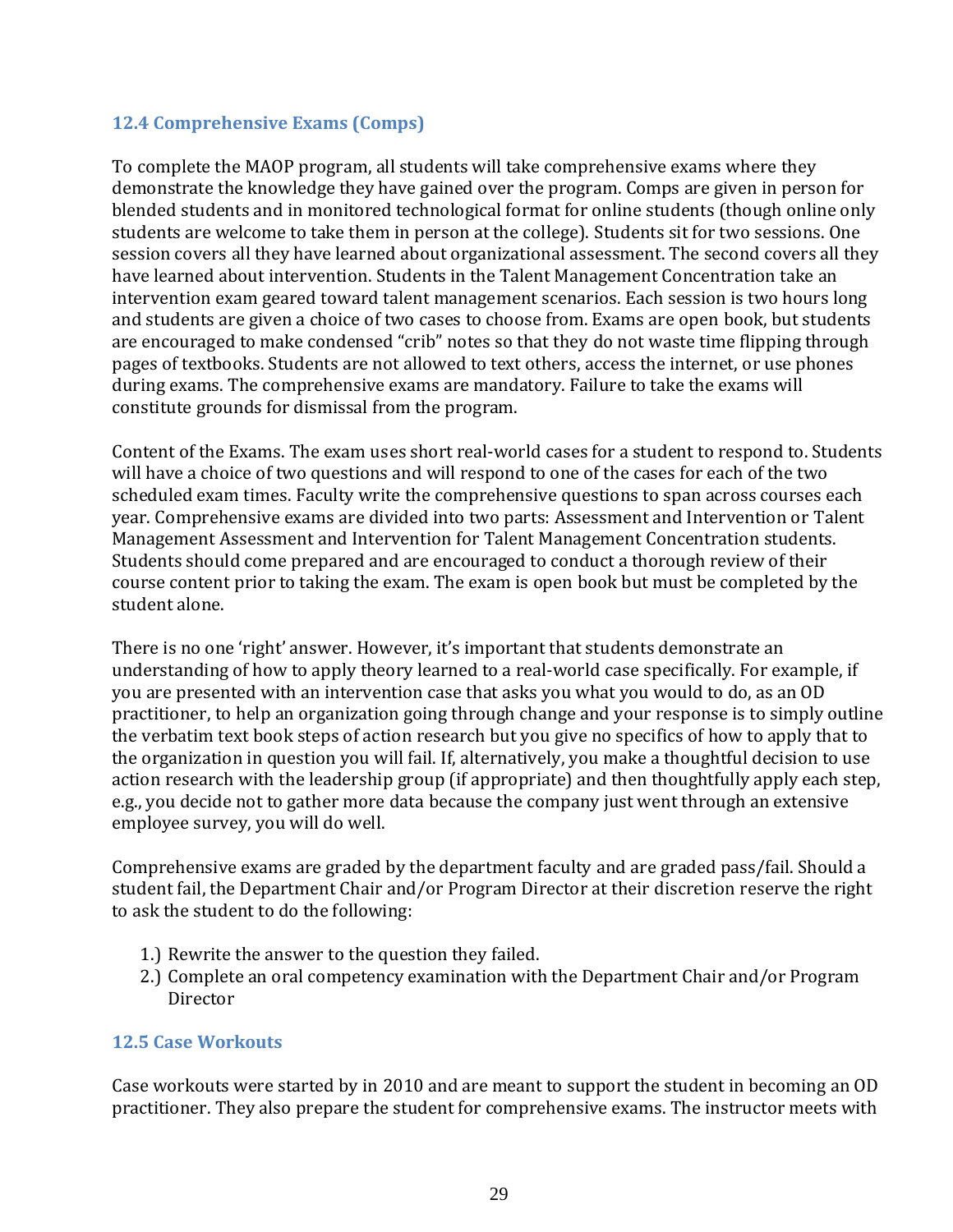the students, gives them cases, and then role-plays with the students in the client role. These sessions have been described as 'master classes' in OD practice and we highly urge you to attend. They are conducted using zoom and in person at the college. Make sure to sign up when you see them announced. In addition to how helpful they will be to teach you how to do this work in your career and help you pass comps; they are also fun.

### <span id="page-37-0"></span>**12.6 E-Portfolio**

For the final weeks of the program, all students are encouraged to create and submit an E-Portfolio to their advisor and initiate a meeting for review and discussion. The E-Portfolio is a collection of the students master's degree work including a copy of their final Capstone project, the final documents from their field placement, an updated resume, and any coursework (case study analyses, papers) of which they are proud. The spirit behind the E-Portfolio is for the student to have sample work to share with future employers from their master's degree coursework.

## <span id="page-37-1"></span>**XIII. Program Leadership and Core Faculty**

Our program is fortunate to have a practitioner leadership and faculty in place to help our MAOP students realize their goals regarding experience in the field and Capstone project work.

#### **Chair, Organizational and Leadership Psychology Department Director of the Leadership Psychology PsyD Program Suzanne Devlin, Ph.D.**

Contact: suzanne devlin@williamjames.edu

Core responsibilities include:

- Leading of the Organizational and Leadership Psychology department.
- Ensuring quality of all programs within the department including MAOP, GCEC, and the Leadership Psy.D.
- Leading and communicating departmental changes and updates.
- Addressing issues relating to overall curriculum and substantive course changes and curriculum design.
- Curricula creation and oversight for comprehensive exams and grading.
- Questions concerning admittance and fit for all programs in the Department.
- Teaching in Leadership PsyD programs.
- Advising
- Mentoring doctoral students as their committee chair.

#### **Program Director, MAOP Darlene M. Piva, MAOP, Psy.D.**

Contact: darlene piva@williamjames.edu

Core responsibilities include:

- Overall management of Master of Arts in Organizational Psychology Program
- Issues relating to student advising, registration, and student performance.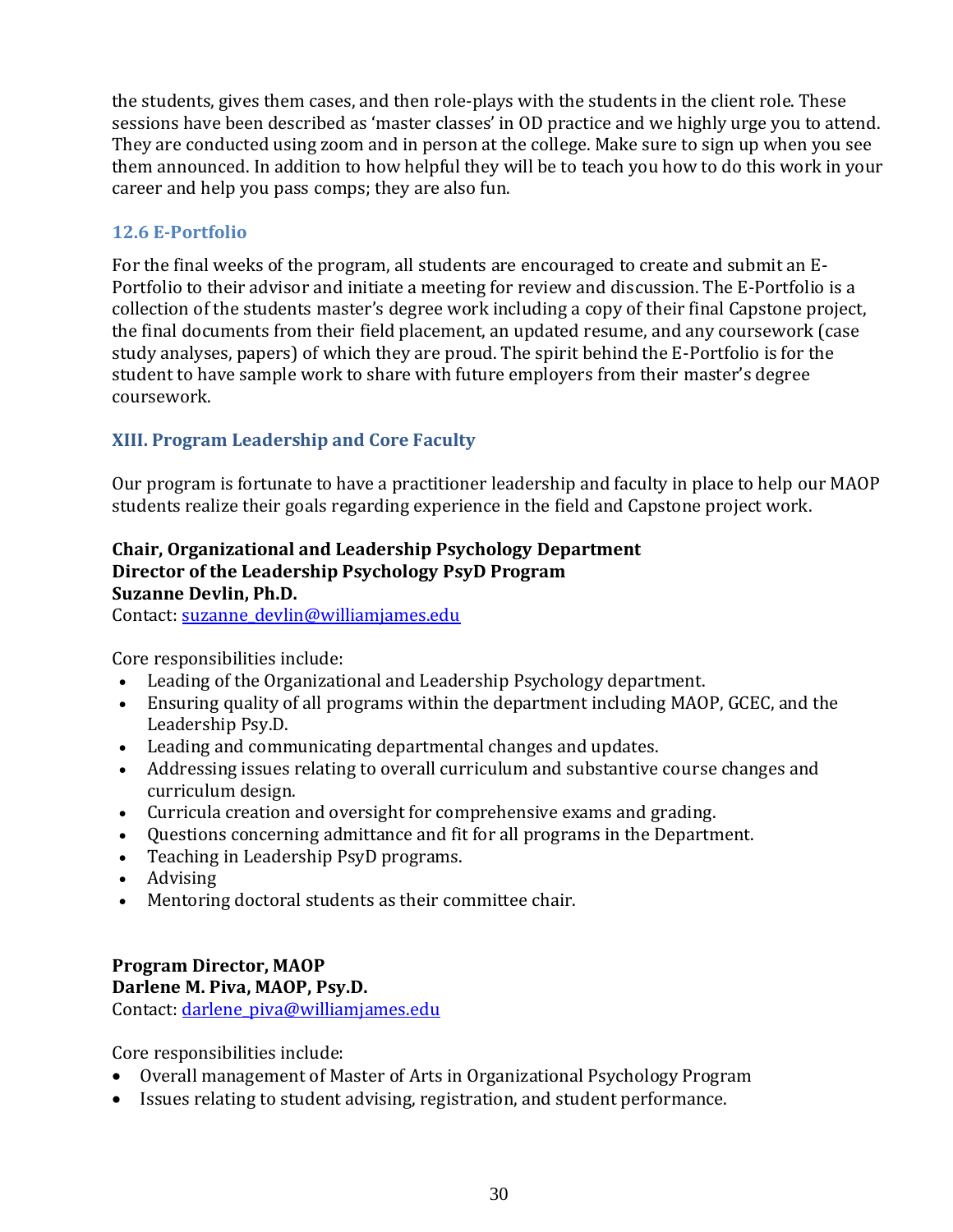- Issues relating to scheduling specifically regarding minor changes in course content.
- Issues regarding Field Placement or Capstone.
- Issues relating to concentration declaration and changes to student status.
- Teaching in programs as assigned.
- Advising
- Mentoring doctoral students as their committee chair or member.

# **Director, Talent Management Concentration**

**Carlene Caldwell, MA, Psy.D.**

Contact: [Carlene\\_Caldwell@williamjames.edu](mailto:Miranda_Ralston@williamjames.edu)

Core responsibilities include:

- Management of the Talent Management Concentration
- Questions regarding the Talent Management Concentration
- Teaching in the MAOP program
- Advising

#### **Senior Associate Director of Field Placement for MAOP Lynne Richer, Ph.D.**

Contact: [lynne\\_richer@williamjames.edu](mailto:lynne_richer@williamjames.edu)

Core responsibilities include:

- Placing all students in the field for practicum work
- Leading a team of Field Placement Associate Directors
- Acquiring field sites
- Assisting and providing organizational development support to students and sites
- Assessment of all field placement practices and student outcomes
- Reporting on outcomes to the Chair
- Tracking student progress in the field along with the Assistant Director
- Scheduling student seminars

Please click on<https://www.williamjames.edu/academics/olp/organizational-ma/faculty.cfm> to view faculty names and bios.

### <span id="page-38-0"></span>**XIV. Student Status, Financial Aid, Registration, and Concentrations**

### <span id="page-38-1"></span>**14.1 Class Participation and Professionalism Expectations**

For all courses in the MAOP program, a significant percentage of your grade is based on how often and how authentically you participate in required classroom work whether virtually or in person. Your professionalism in relating to your peers, faculty, and William James College staff with respect and care is as important as your demonstration of your understanding of the readings and content presented in the course. Furthermore, for time in residence, the depth of your participation shows not only respect to your instructors but also your cohort who may be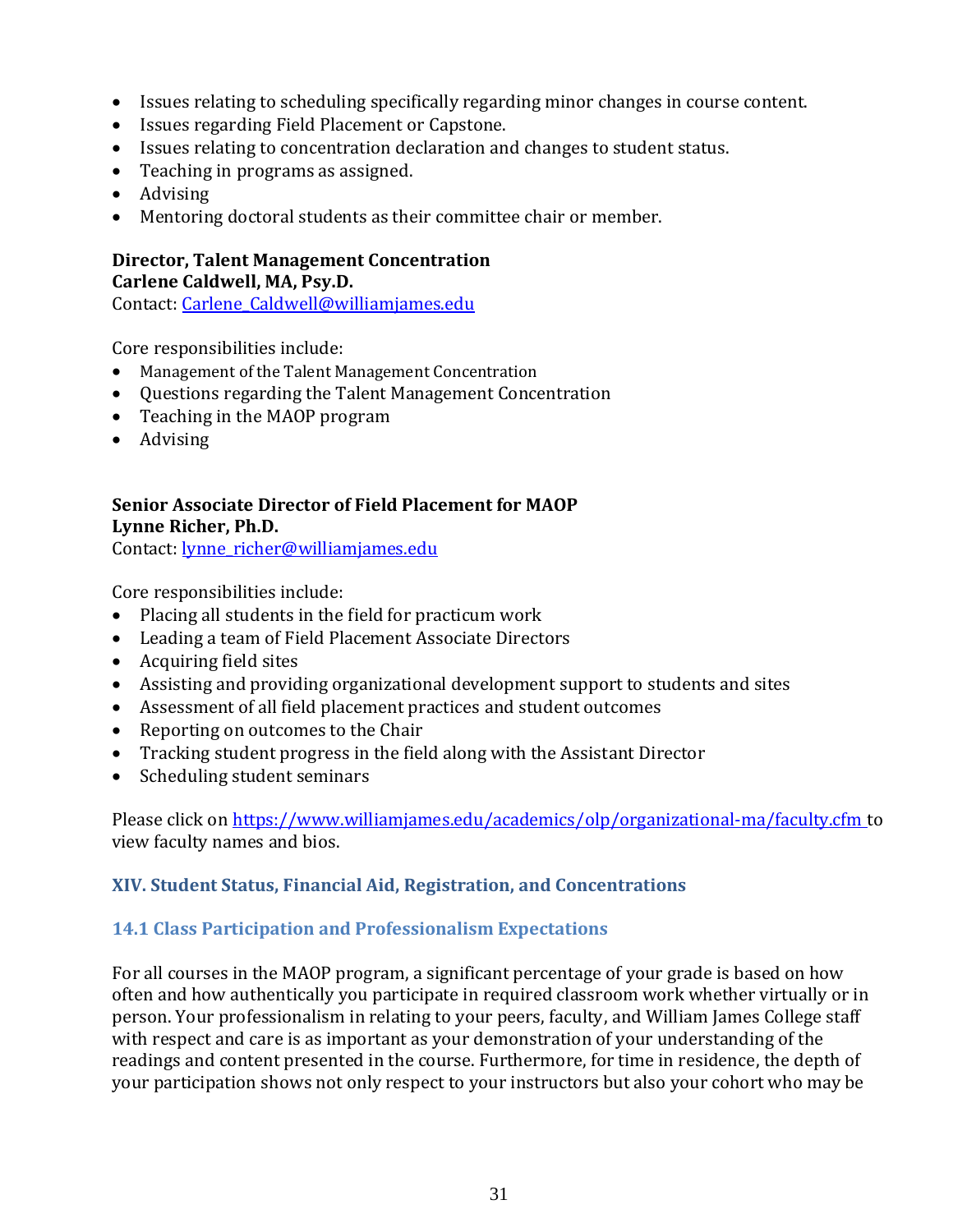traveling great distances to learn with you and from you. As such, the following expectations for participation in the program are as follows:

- a) Students are expected to be prepared both online and in person to discuss the assigned readings, and to practice skills as appropriate.
- b) Students are expected to complete all course readings, threaded discussions, and assignments by the due dates for which they are assigned.
- c) Students are expected to participate for the entirety of the residency.
- d) Students are expected to contact their professor immediately should an absence be anticipated.
- e) Students are to be mindful of their use of technology during residence. Mobile devices must be set to "stun" or "vibrate" during class. Checking email, texting, web browsing, and completion of other work on devices (including phones, PDAs, laptops and netbooks) is not allowed in live classes.
- f) Students are expected to engage in their learning and learning with peers and faculty with an open and positive mental model. A positive approach to learning ensures you will learn to your highest potential and you that you will not impede the learning of others.
- g) This is a professional setting, consider how you show up and whether this is positively or negatively impacting others. The graduate experience is dependent on your mindset and participation along with the interaction of others. Those students who choose to contribute in a mindful and professional way build lifelong relationships that will enhance their professional lives.

### <span id="page-39-0"></span>**14.2 Blended vs. Online Student Expectations**

William James College is fortunate to be able to provide multiple avenues for participation for students to take part in the MAOP program. One of those avenues is that students have a choice of either being a blended student or an online only student. Blended students complete their course work through a mixture of both online and in person contact hours via a mandatory weekend in residence (a two day, eight hours per day experiential learning module run by the course instructor at William James College). Online students require no in person contact hours and complete all work online.

Both blended and online students are required to complete classwork as noted in **Program Coursework Policies**. Blended students are required to attend all hours of weekend in residence. Blended students cannot miss more than two weekend in residence dates throughout the entirety of the program.

Should a student have to miss a portion of weekend in residence due to illness, family illness/death, or significant personal matter, they must inform the professor as soon as possible. The student will have to complete the equivalent work as noted for online students and provide documents that verify the emergency, e.g., Doctor's note.

#### <span id="page-39-1"></span>**14.3 Full Time Student vs. Part Time Student Expectations**

William James College offers the choice of either being a full or part time student. Full time students are required to take one course every five to six weeks in continuous succession until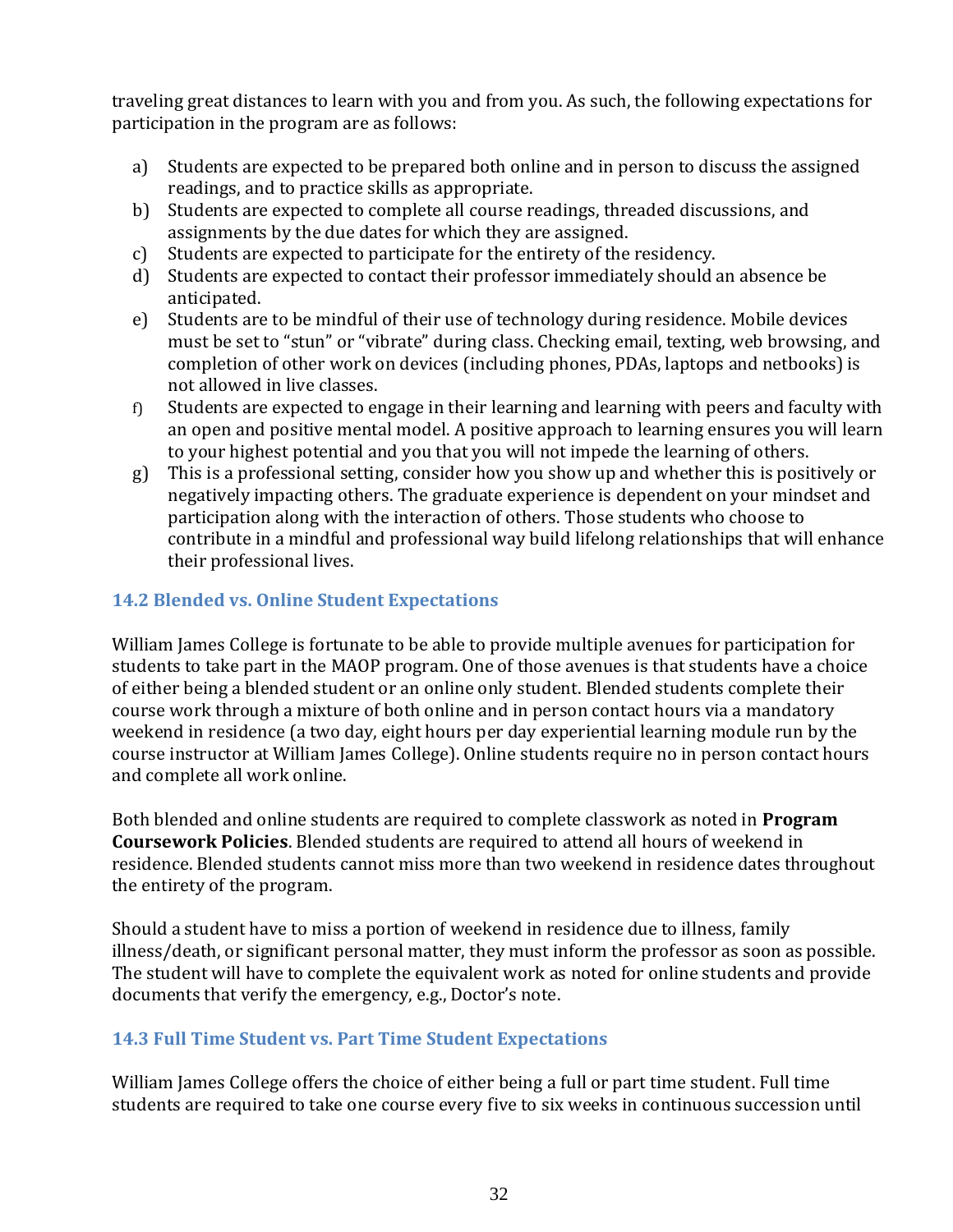they complete their program requirements. Additionally, full time students will be required to complete their field placements and capstone projects during the fall and spring semesters. Part-Time students are required to take one course every other five to six weeks until all courses are completed. Field placement occurs during the first year and capstone is completed during the second year.

### <span id="page-40-0"></span>**14.4 Financial Aid for Full-Time and Part Time Students**

In order for students to qualify for federal financial aid, students must take at least five credits per term (terms being defined as fall, spring, and summer I&II combined). Part Time students need to take at least two courses per term in order to qualify for financial aid.

## <span id="page-40-1"></span>**14.5 Summer Session Financial Aid for Part Time Students**

Given the curriculum outline for MAOP, part-time students only take one course for the summer session during their time in the program. As one course only counts for three credits, this means that part time students may not qualify for summer financial aid. Per guidance from the Financial Aid Office, students are encouraged to take out financial aid to cover the cost of their summer course by no later than May 1st of their spring semester. Students are encouraged to connect with financial aid for additional information on how to do this appropriately.

## <span id="page-40-2"></span>**14.6 Switching Status (Blended to Online, Full-Time to Part Time, and Vice Versa)**

Should students decide that they want to change their status in the program, they must inform their advisor and the program director of this change immediately in writing via email. The student should schedule time with their advisor and the program director to discuss the change and the impacts the change could have on things like financial aid and billing. The student must then inform the Registrar's Office and the Financial Aid of their change and fill out the appropriate paperwork.

For further information on financial aid, please contact Hilary Baxter, Director of Financial Aid at Hilary Baxter@williamjames.edu.

And Sonji Paige, William James College Registrar at [Sonji\\_paige@williamjames.edu](mailto:Sonji_paige@williamjames.edu)

**Note: Students can only change their status once during the course of the program. Additionally, students must finish the current class in which they are enrolled in their current status before they can switch to a different status.** 

### <span id="page-40-3"></span>**14.7 Registration for Students and Course Cycle**

Unlike other departments at William James College, given the strict course structure we have in the MAOP program, students do not register themselves for their courses. Course registration is done by the Program Director.

**Note: This registration supersedes any message the institution sends out regarding registration to the student body.**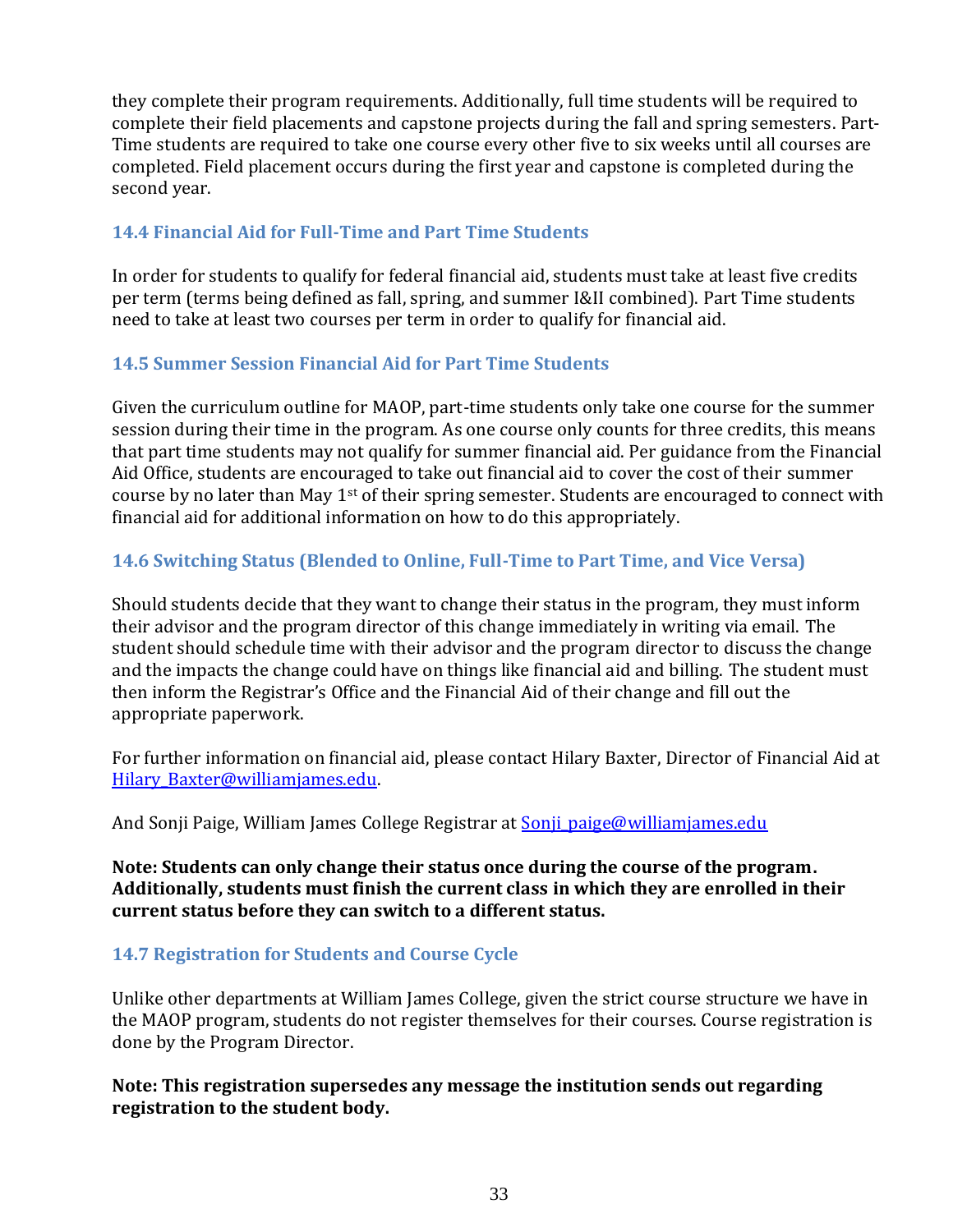Students will be registered for courses in the cycle they are offered. Students who miss or must retake a course must wait until the course is offered again.

For further information on registration, please contact Darlene Piva, Program Director at darlene piva@williamjames.edu.

#### <span id="page-41-0"></span>**14.8 Veterans and VA Benefits**

The MAOP program is proud to serve our armed services members and veterans. In order for veterans to receive full VA benefits they must take at least 9 credits during the fall, spring, and summer semesters respectively. Due to this stipulation, veteran students who wish to take advantage of the MAOP will be unable to take advantage of part time status.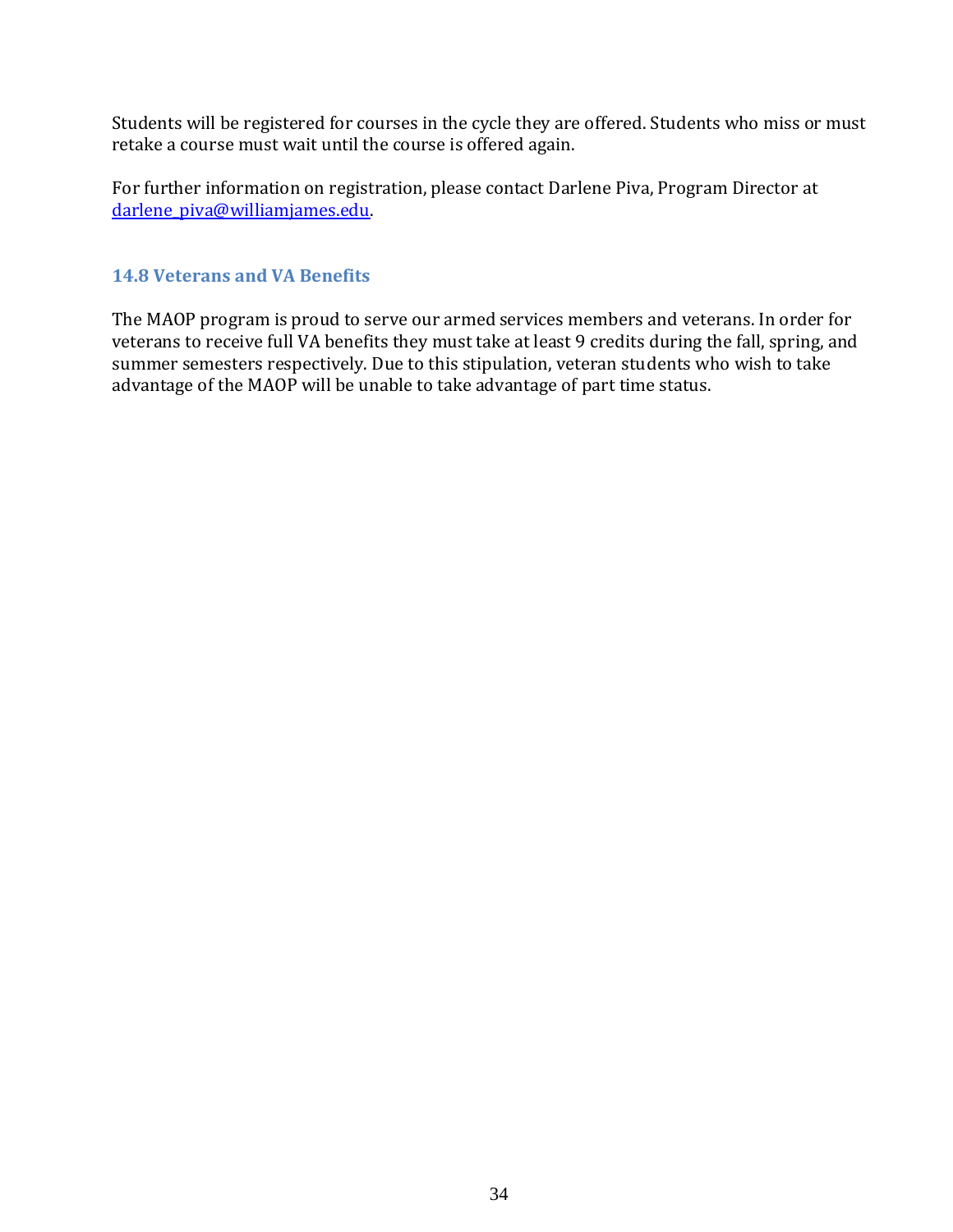#### **References**

- <span id="page-42-0"></span>Cummings, T. & Worley, C. (2001). *Organizational development and change* (9th ed.). Southwestern College Publishing.
- Rothwell, W. J., Worley, C., & Sullivan, R. (2005). Competencies of OD Practitioners. In W. Rothwell & R. Sullivan (Eds.) *Practicing organization development: A guide for leading change* (pp*.* 135-163)*.* Pfeiffer.
- Silzer, R., & Dowell, B. E. (Eds.). (2010). S*trategy-driven talent management: A leadership imperative.* Jossey-Bass.
- Spencer, L. & Spencer, S. (1993). *Competence at work: Models for superior performance*. John Wiley & Sons, Inc.
- Society for Industrial and Organizational Psychology, Inc. (1999). *Guidelines for education and training at the Master's level in industrial/organizational psychology.* Author.
- Worley, C. & Varney, G. (1998). A search for a common body of knowledge for master's level organizational development and change program-An invitation to join the discussion. *Academy of Management ODC Newsletter, 1*(98)*,* 1-4.